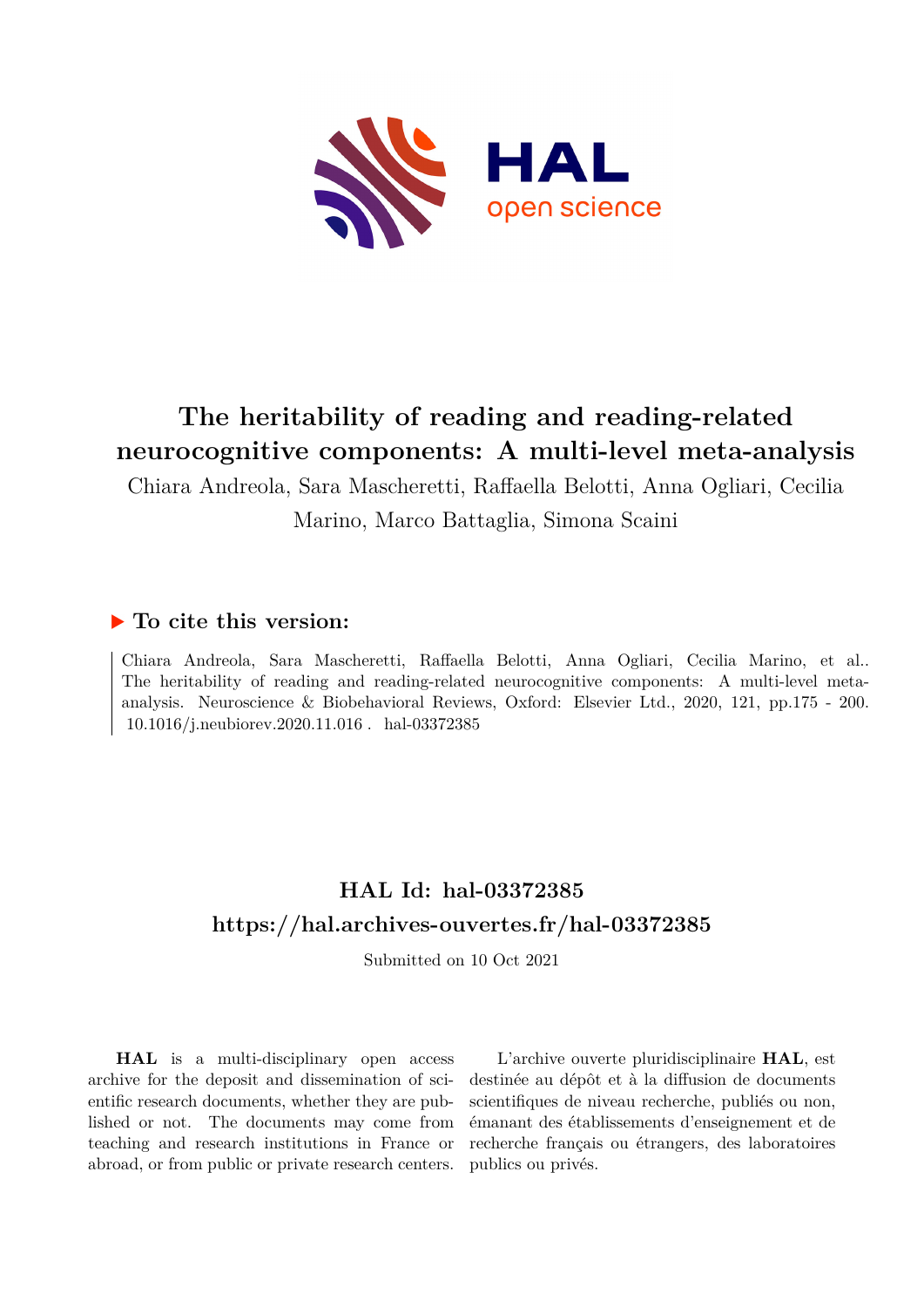Contents lists available at [ScienceDirect](www.sciencedirect.com/science/journal/01497634)

# Neuroscience and Biobehavioral Reviews

journal homepage: [www.elsevier.com/locate/neubiorev](https://www.elsevier.com/locate/neubiorev)

Review article

# The heritability of reading and reading-related neurocognitive components: A multi-level meta-analysis

Chiara Andreola<sup>a, b, \*, 1</sup>, Sara Mascheretti<sup>a, \*, 1</sup>, Raffaella Belotti<sup>c</sup>, Anna Ogliari<sup>c, d</sup>, Cecilia Marino <sup>e, f</sup>, Marco Battaglia <sup>e, f</sup>, Simona Scaini <sup>g</sup>

a *Scientific Institute, IRCCS E. Medea, Child Psychopathology Unit, via Don Luigi Monza 20, Bosisio Parini, Lecco, Italy* 

<sup>b</sup> *Universit*`*e de Paris, Laboratoire de Psychologie de D*´*eveloppement et de l'Education de l* ´ *'Enfant (LaPsyDE), UMR CNRS 8240, 75005, Paris, France* ´

c *The Department of Clinical Neurosciences, San Raffaele Hospital, via Olgettina 60, Milan, Italy* 

<sup>d</sup> *Developmental Psychopathology Unit, 'Vita-Salute' San Raffaele University, via Olgettina 60, Milan, Italy* 

<sup>e</sup> *Department of Psychiatry, University of Toronto, Toronto, Canada* 

f *The Division of Child and Youth Psychiatry at the Centre for Addiction and Mental Health (CAMH), 1001 Queen St W, Toronto, M6J 1H4, ON, Canada* 

<sup>g</sup> Faculty of Psychology, Sigmund Freud University, Ripa di Porta Ticinese 77, Milan, Italy

## A R T I C L E I N F O

*Keywords:*  Meta-analysis Reading-related skills Twin study Heritability Genetics

## ABSTRACT

Reading ability is a complex task requiring the integration of multiple cognitive and perceptual systems supporting language, visual and orthographic processes, working memory, attention, motor movements, and higherlevel comprehension and cognition. Estimates of genetic and environmental influences for some of these readingrelated neurocognitive components vary across reports.

By using a multi-level meta-analysis approach, we synthesized the results of behavioral genetic research on reading-related neurocognitive components (i.e. general reading, letter-word knowledge, phonological decoding, reading comprehension, spelling, phonological awareness, rapid automatized naming, and language) of 49 twin studies spanning 4.1–18.5 years of age, with a total sample size of more than 38,000 individuals.

Except for language for which shared environment seems to play a more important role, the causal architecture across most of the reading-related neurocognitive components can be represented by the following equation  $a^2 > e^2 > c^2$ . Moderators analysis revealed that sex and spoken language did not affect the heritability of any reading-related skills; school grade levels moderated the heritability of general reading, reading comprehension and phonological awareness.

## **1. Introduction**

Reading is a complex, unique ability: it requires the integration of different cognitive skills and it is underlined by extensive brain circuitries. The final outcome of this process is the conversion of arbitrary strings of visual symbols into meaningful sounds. Reading is instrumental to civilization and to daily life and learning, so that reading deficits are a particularly impactful class of childhood and adolescence neurodevelopmental disorders [\(Peterson and Pennington, 2015\)](#page-26-0).

At the neurocognitive level, reading skills depend on the rapid and accurate integration of a vast circuit of brain areas, the "reading circuit", that subserves: phonology, morphology, syntax, and semantics, as well as visual and orthographic processes, working memory, attention, motor movements, and higher-level comprehension and cognition [\(Vellutino](#page-26-0)  [et al., 2004](#page-26-0); [Norton and Wolf, 2012](#page-25-0); [Peterson and Pennington, 2012](#page-26-0), [2015\)](#page-26-0). The sophisticated computational procedure of reading acquisition relies therefore upon several reading-related neurocognitive skills. Phonological awareness (PA) refers to the ability to identify and manipulate the sounds of spoken words, which is critical for the establishment and later automatization of letter-sound correspondences. A large amount of evidence supports the relationship between PA and reading skills across languages, with stronger influence in opaque languages ([Castles and Coltheart, 2004;](#page-24-0) [Vellutino et al., 2004;](#page-26-0) [Goswami,](#page-25-0)  [2003; Gabrieli, 2009](#page-25-0); [Peterson and Pennington, 2012\)](#page-26-0). PA contributes to

\* Corresponding author at: Scientific Institute, IRCCS E. Medea, Child Psychopathology Unit, via Don Luigi Monza 20, 23842, Bosisio Parini, Lecco, Italy.

*E-mail addresses:* [chiara.andreola@etu.parisdescartes.fr](mailto:chiara.andreola@etu.parisdescartes.fr) (C. Andreola), [sara.mascheretti@lanostrafamiglia.it](mailto:sara.mascheretti@lanostrafamiglia.it) (S. Mascheretti), [raffibelotti@hotmail.it](mailto:raffibelotti@hotmail.it) (R. Belotti), [ogliari.anna@hsr.it](mailto:ogliari.anna@hsr.it) (A. Ogliari).

 $^{\rm 1}$  These authors equally contributed to the article.

<https://doi.org/10.1016/j.neubiorev.2020.11.016>

Available online 24 November 2020 Received 8 April 2020; Received in revised form 13 November 2020; Accepted 19 November 2020

0149-7634/© 2020 Elsevier Ltd. All rights reserved.



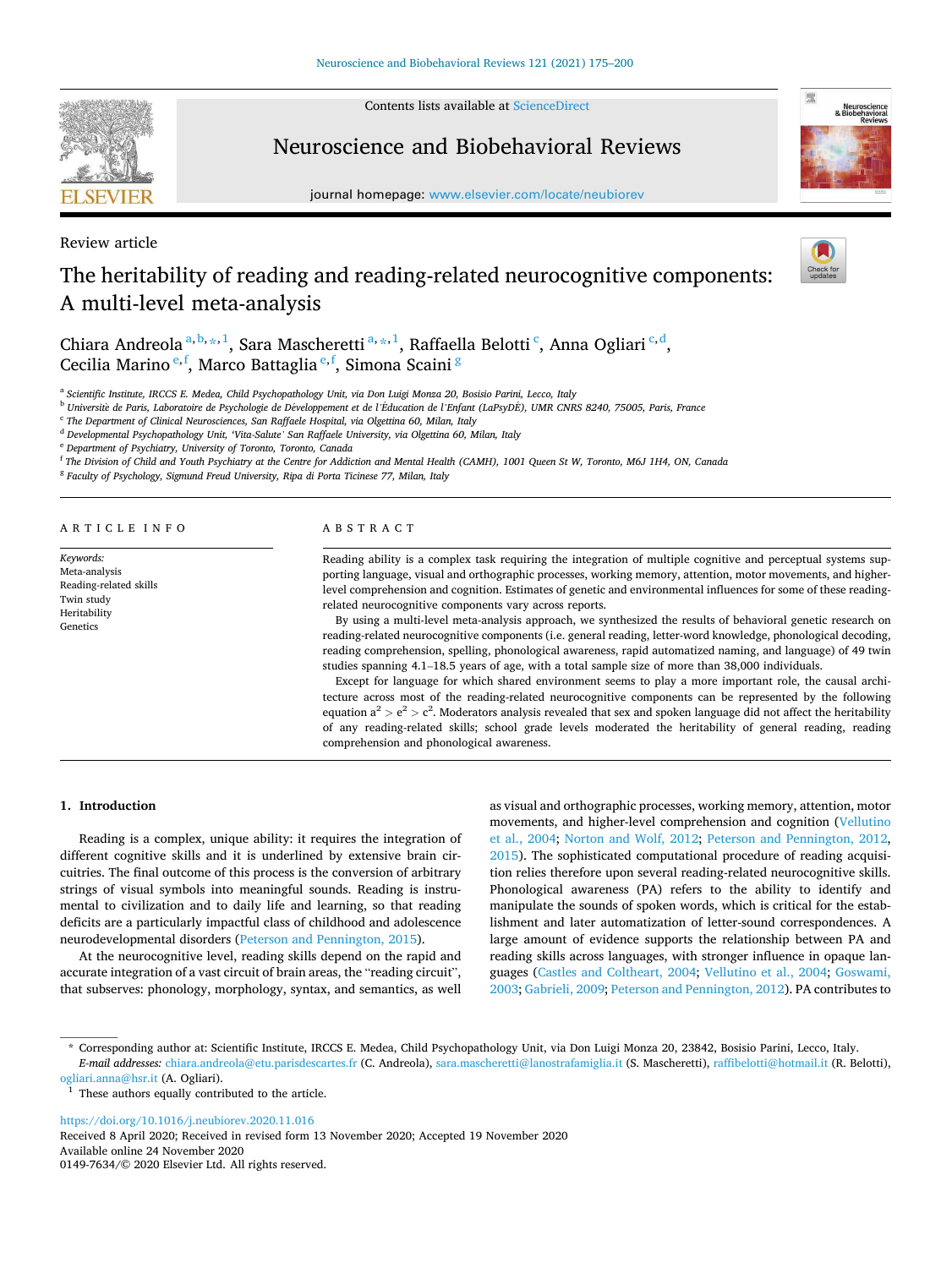mapping speech sounds onto their homologous visual letters, which in turn underlies the attainment of fluent reading [\(Vellutino et al., 2004](#page-26-0)). The ability to attend to and maintain phonological units in a phonological memory loop predicts reading abilities ([Swanson and Jerman,](#page-26-0)  [2007\)](#page-26-0). Retrieving the meaning of words and comprehending text passages involves multiple memory systems: short-term memory is involved in storing phonological codes, and working memory is involved in maintaining information about words and their meanings as text is integrated to establish coherence and retrieve information from long-term memory [\(Cain et al., 2004](#page-24-0)). Working memory is a reliable predictor of reading comprehension ([Daneman and Carpenter, 1980](#page-25-0)) and accounts for a significant proportion of variance in children's reading comprehension ability ([Cain et al., 2004](#page-24-0)). The ability to process auditory stimuli in rapid sequence allows for fine sound-speech discrimination, which is necessary to the adequate acquisition of reading skills ([Tallal, 1980](#page-26-0), [2004\)](#page-26-0). The ability to rapidly name both linguistic and non-linguistic stimuli maps the processes of connecting and automatizing whole sequences of letters and words with their linguistic information, regardless of writing system [\(Norton and Wolf, 2012](#page-25-0)). Notably, reading depends on accurate visual analysis of the stimulus prior to the complex integration of orthographic and phonological information [\(Vidyasagar, 1999](#page-26-0)). Visual and auditory attention plays a critical role in the basic letter-to-speech sound integration during letter string processing ([Facoetti, 2012](#page-25-0); [Gori and Facoetti, 2014;](#page-25-0) [Vidyasagar and Pammer,](#page-26-0)  [2010\)](#page-26-0). Before the letter-to-sound mapping mechanism is applied, irrelevant lateral letters should be filtered out by attentional shifting. The perceptual segmentation of the letters string into its constituent graphemes (i.e., graphemic parsing) involves accurate and rapid shifting of spatial and temporal visual attention ([Gori and Facoetti, 2014](#page-25-0)). Thus, visual attention shifting plays a critical role in the basic letter-to-speech sound integration during letter string processing because it is crucially involved in parsing and identification of relevant sub-lexical orthographic units by efficient attentional processing on each letter ([Vidya](#page-26-0)[sagar and Pammer, 2010;](#page-26-0) [Facoetti, 2012](#page-25-0)).

Although the genetics of reading has been investigated by using different approaches (i.e. family studies [\(Gilger et al., 1994;](#page-25-0) [Schul-](#page-26-0)te-Körne et al., 1996, [2007; Raskind et al., 2000](#page-26-0); [Hsu et al., 2002](#page-25-0); Ziegler [et al., 2005\)](#page-26-0), molecular genetic techniques (for a recent review see [Mascheretti et al., 2017](#page-25-0)), GWAS approach [\(Gialluisi et al., 2014, 2019](#page-25-0), [2020;](#page-25-0) [Truong et al., 2019](#page-26-0)), several studies investigating the etiology of variation in reading-related skills have used the classic twin design ([Plomin, 1991](#page-26-0); [Plomin et al., 2008](#page-26-0)) and reported significant genetic contributions for reading comprehension, spelling and orthographic coding, as well as for PA, rapid automatized naming (RAN), verbal memory, phonological short-term memory, rapid auditory processing (RAP) and attentional components (i.e., alerting and executive control) ([Bishop et al., 1999; Brewer et al., 2016](#page-24-0); [Byrne et al., 2005](#page-24-0), [2007](#page-24-0); Olson [et al., 2011](#page-25-0); [Petrill et al., 2006](#page-26-0); [Plomin and Kovas, 2005](#page-26-0)). Heritability estimates from these studies using the classical twin model vary widely among (from 0.03 for word reading to 0.83 for phonological awareness) and within (0.03−0.60 for word reading, 0.47−0.72 for word spelling, 0.19−0.83 for PA, 0.60−0.77 for RAN) phenotypes ([Gayan and Olson,](#page-25-0)  [2003;](#page-25-0) [Plomin and Kovas, 2005](#page-26-0); [Byrne et al., 2005](#page-24-0), [2007](#page-24-0); [Olson et al.,](#page-25-0)  [2011;](#page-25-0) [Petrill et al., 2006\)](#page-26-0). Similarly, estimates of shared environmental influences and of unique environmental factors vary remarkably (from 0.00 to 0.43 and from 0.04 to 0.38, respectively) across studies [\(Bates](#page-24-0)  [et al., 2004;](#page-24-0) [Byrne et al., 2007;](#page-24-0) [Stevenson et al., 1987;](#page-26-0) [Hohnen and](#page-25-0)  [Stevenson, 1999;](#page-25-0) [Stevenson et al., 1987\)](#page-26-0). Meta-analyses of heritability of reading-related skills have been previously conducted ([Little et al.,](#page-25-0)  [2017;](#page-25-0) [de Zeeuw et al., 2015](#page-25-0)), but these were focused on reading comprehension ([Little et al., 2017](#page-25-0)) and school achievement ([de Zeeuw](#page-25-0)  [et al., 2015\)](#page-25-0). Despite the substantial genetic stability, age-to-age genetic correlations were not unity and model fitting results showed significant age-specific as well as school grade-specific genetic influences ([Wads](#page-26-0)[worth et al., 2001, 2007;](#page-26-0) [Harlaar et al., 2007](#page-25-0); [Astrom et al., 2007; Byrne](#page-24-0)  [et al., 2007](#page-24-0), [2009](#page-24-0); [Hayiou-Thomas et al., 2010;](#page-25-0) [Soden et al., 2015](#page-26-0);

[Christopher et al., 2016;](#page-25-0) [Erbeli et al., 2018](#page-25-0); [Tosto et al., 2017](#page-26-0)). To our knowledge, however, no meta-analysis systematically examined the effect of moderators such as school grade levels, spoken language, or sex, on heritability estimates. To fill these gaps, and get a better understanding of the contribution of genetic and environmental influences on reading development, we performed a multi-level meta-analysis of twin studies that addressed reading and reading-related neurocognitive phenotypes (such as PA, RAN, spelling and language) underlying reading acquisition and development, and controlled for the effects of school grade levels, sex, and spoken language as moderators.

## **2. Materials and methods**

#### *2.1. Background information: the twin design*

All studies included in this meta-analysis employed the classic twin method ([Plomin, 1991](#page-26-0); [Plomin et al., 2008\)](#page-26-0) which is built on the premise that differences in the resemblance between monozygotic twins (sharing approximately 100 % of their DNA) and dizygotic twins (sharing 50 % of their segregating genes on average) can be used to parse phenotypic trait variance into genetic and environmental components. Genetic influences are implied if the correlation between monozygotic twin (MZ) pairs is higher than the correlation between dizygotic twin (DZ) pairs. An influence of the common environment – influences that are shared within the twins– is implied when the DZ twin pair correlation is higher than half of the correlation between MZ twin pairs. Unique environmental factors are person specific and not shared between twins. MZ twin correlation's deviation from 1 provide a direct estimate for the non-shared environmental influences, since identical twins share both their genetic make-up as well as part of the environment (the shared environment). More specifically, twin correlations can be parsed into different components: additive genetic (A), non-additive or dominance genetic (D), shared environmental (C), and non-shared environmental components (E; including measurement error). If MZ correlations are larger than DZ correlations, A, C, and E effects are to be expected. If MZ correlations are more than twice the DZ correlations, non-additive genetic effects are expected. Although in the classical twin design D influences and C influences are confounded and cannot be estimated in the same model, and even if it is common to estimate one or the other based on the twin correlations, this distinction does not influence the results presented in our study as we speak of general genetic influence without specifically modelling the difference between additive or non-additive genetic influences. The classical twin design is based on certain assumptions: (1) the correlation between twins' additive genetic influences is equal to 1.0 for MZ pairs and to 0.5 for DZ pairs, and (2) the correlation between twins' shared environmental influences is equal to 1.0 for both MZ and DZ twin pairs (cf. the equal environments assumption) [\(Neale and Cardon, 1992](#page-25-0); [Derks et al., 2006](#page-25-0)).

#### *2.2. Literature search and selection procedure*

The selection of relevant studies started with a research using *twin study*, *reading abilities* and *children* as keywords, and *AND* as Boolean operator to link terms referring to distinct concepts (Salvador-Oliván [et al., 2019](#page-26-0)). As we were interested in several reading-related neurocognitive components, the keyword *reading abilities* was alternately replaced by *phonological awareness, spelling, reading comprehension, rapid naming, phonological short-term memory, visual and auditory attention, visual motion perception, rapid auditory processing*. Research was conduct using two electronic databases, i.e. Medline and PsycINFO, until September 2019. Studies were eligible for this meta-analysis when the following criteria were met:

1) Univariate standardized heritability estimates or twin correlations for at least one reading-related neurocognitive component were available;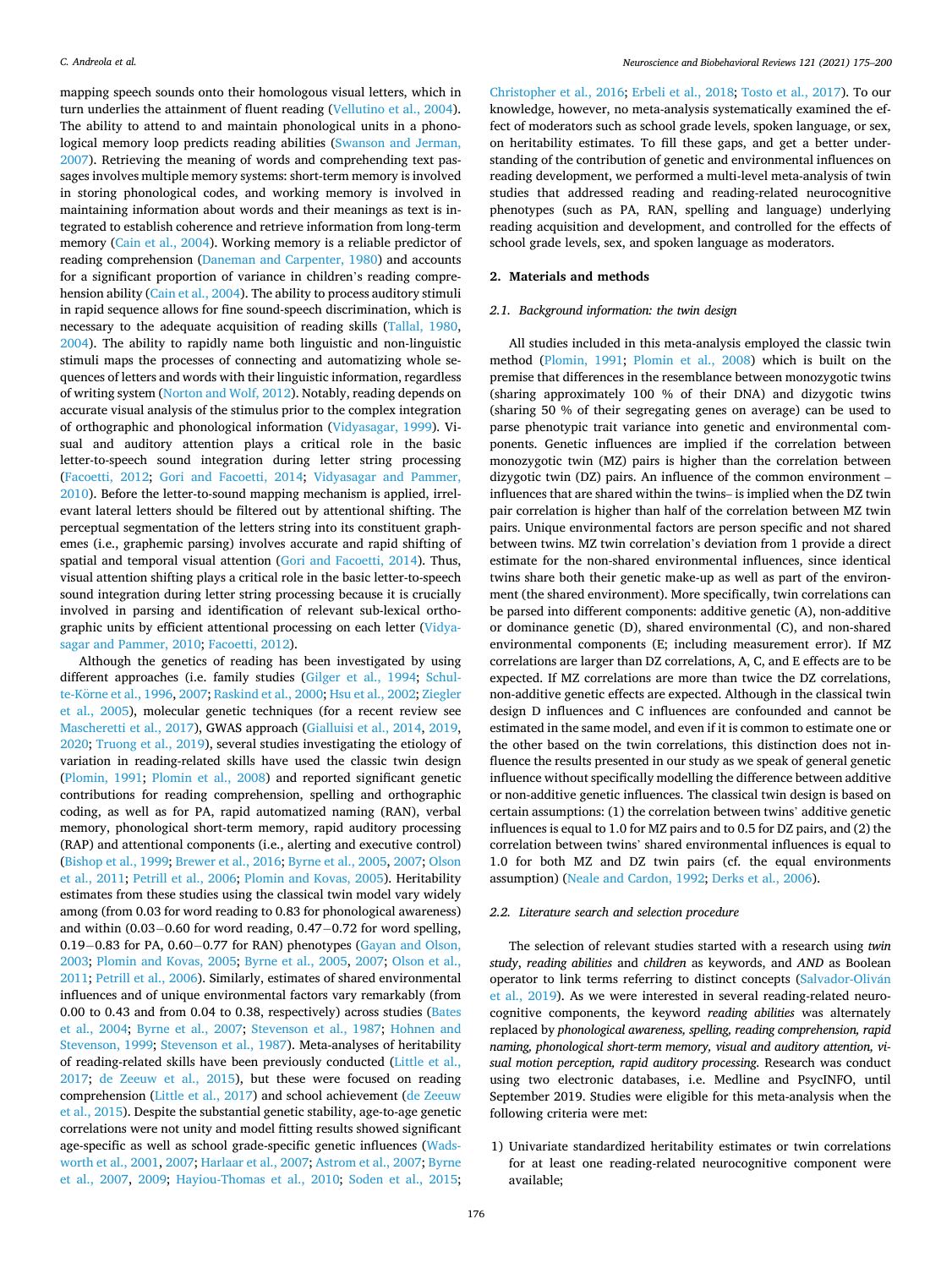- 2) Sample's age between 5 and 18 years;
- 3) Sample belonging to the general population;
- 4) Only papers originally published in English and in peer-reviewed journals.

The initial search in the databases was independently performed by three authors (C.A., R.B., and S.S.) and yielded a total of 318 unique hits. Titles and abstracts of these hits were examined according to the inclusion criteria, resulting in 134 papers that were selected for in-depth reading. We also inspected possible missing publications by screening references of previous published meta-analyses ([de Zeeuw et al., 2015](#page-25-0); [Little et al., 2017\)](#page-25-0), resulting in the identification of 27 additional manuscripts. Subsequently, all 161 articles were screened according to the inclusion criteria, resulting in 49 articles to be included in the pre-sent meta-analysis ([Fig. 1\)](#page-4-0). The reasons for exclusion were that studies (i) did not provide MZ/DZ correlations or other heritability measures needed to infer the genetic and environmental effects on reading-related skills (57 %), (ii) mentioned the heritability of reading-related neurocognitive traits but did not employ a twin sample (37 %), or (iii) did report twin correlations or heritability estimates for a composite score among different reading measures (7 %).

## *2.3. Definition of phenotypes*

The following phenotypes have been included in further analysis:

1 General Reading: reading speed and accuracy. According to Petrill and colleagues (2007), reading ability can be divided into:

1.1 Letter-word knowledge, i.e. the ability to recognize and identify letters and words (e.g. letter or word identification, word recognition, word reading, reading recognition);

1.2 Phonological decoding, i.e. the ability to correctly relate words with the corresponding verbal sound (e.g. phonological decoding test, irregular word decoding);

1.3 Reading Comprehension, i.e. the ability to semantically comprehend a written text (e.g. passage comprehension, text comprehension, reading achievement);

- 2 Spelling: the ability to form words with the correct letters in the correct orders (e.g. orthographic decoding, regular and irregular spelling);
- 3 PA: the ability to recognize and manipulate linguistic sounds apart from their meanings (e.g. rhyming, phoneme isolation, phonemic segmentation, phonemic deletion);
- 4 RAN: the ability to quickly name aloud objects, pictures, colors, or symbols (letters or digits);
- 5 Language, such as receptive and expressive vocabulary, oral language and naming abilities.

Although phonological short-term memory, visual and auditory attention, visual motion perception and RAP are crucial reading-related neurocognitive components and have been included as keywords, they were not included in further analysis as too few (*<* 2) or no studies were available.

## *2.4. Coding studies*

The first authors coded all 49 articles, retrieving descriptive information (authors, article title, journal, year of publication), sample information (country, cohort, sample size, age, sex, spoken language, school grade level), reading-related neurocognitive skills (i.e. general reading, letter-word knowledge, phonological decoding, reading comprehension, PA, RAN, spelling, language), heritability estimates (MZ correlation, DZ correlation, standardized heritability and environment estimates of the overall model if provided and otherwise estimates of the best fitting model). See [Table 1](#page-5-0) for an overview and description of all the included papers. For every twin correlation, we coded school grade levels<sup>2</sup> (1=preschool/kindergarten; 2=elementary school (Grades 1–5); 3=middle school (Grades 6–8); 4=high school (Grades 9–12)), spoken language  $(1)$ =English-speaking sample,  $2$  = non-Englishspeaking sample), and sex (1=girls, 2=boys).

#### *2.5. Data analyses*

The meta-analysis was performed using the 'rma.mv' function of the Metafor package in R version 3.6.1 ([Viechtbauer, 2010;](#page-26-0) [Assink and](#page-24-0)  [Wibbelink, 2016](#page-24-0); [R Core Team, 2013](#page-26-0)). Multiple studies used data from the same cohort resulting in effect sizes from the same sample that were more similar than effect sizes from different studies as they are part of the same sampling process, study group, and study population. Typically, to deal with this dependency, previous meta-analyses only included one eff ;ect size for each sample included study [\(Bartels, 2015](#page-24-0); [de Zeeuw et al., 2015](#page-25-0); [Little et al., 2017](#page-25-0)). As a result, the statistical power decreases. Multi-level meta-analyses overcome this limitation by taking the dependency among studies into account, while including all eff ;ect sizes ([Assink and Wibbelink, 2016;](#page-24-0) [Hendriks et al., 2018;](#page-25-0) [Van](#page-26-0)  [den Noortgate et al., 2013\)](#page-26-0).

The analyses were conducted in multiple stages and each step was repeated for all the reading-related neurocognitive phenotypes. As a first step, we meta-analyzed twin correlations (MZ correlation and DZ correlation, respectively), rather than standardized genetic variance. As 14 studies reported only  $a^2$ ,  $c^2$  and  $e^2$  (Betjemann et al., 2011, 2008; Brooks [et al., 1990](#page-24-0); [Christopher et al., 2013](#page-24-0), [2016; Davis et al., 2001; Gayan and](#page-25-0)  [Olson, 2003; Harlaar et al., 2007](#page-25-0); [Hart et al., 2013b; Keenan et al., 2006](#page-25-0); [Logan et al., 2013](#page-25-0); [Olson et al., 2011;](#page-25-0) [Petrill and Thompson, 1994](#page-26-0); [Thompson et al., 1991\)](#page-26-0) and five studies reported only the variance decomposition based on their best fitting model [\(Bates et al., 2004](#page-24-0); [Harlaar et al., 2005;](#page-25-0) [van Leeuwen et al., 2009;](#page-26-0) [Malanchini et al., 2017](#page-25-0); [Taylor and Schatschneider, 2010\)](#page-26-0), we transformed the standardized components into MZ and DZ correlations ([Plomin, 2000](#page-26-0)). Second, both the MZ correlations ( $r_{MZ}$ ) and the DZ correlations ( $r_{DZ}$ ) were transformed into the Fisher's Z scores  $ES_Z$  ( $ES_{ZMZ}$  and  $ES_{ZDZ}$ ) and the sampling variance for each neurocognitive component was estimated. The Fisher's Z scores are assumed to approach normality, which is necessary for the determination of mean eff ;ect size and for unbiased tests of statistical significance [\(Lipsey and Wilson, 2001](#page-25-0)). The sampling variance has been calculated with the following formula:  $1/(N \text{ pairs} - 3)$ ([Willems et al., 2019](#page-26-0)). Subsequently, we meta-analyzed the  $ES_{ZMZ}$  and the  $ES_{ZDZ}$  separately, resulting in an overall  $ES_{ZMZ}$  and an overall  $ES_{ZDZ}$ . In order to take into account for the dependency between eff ;ect-sizes, we categorized all eff ;ect sizes based on the same sample by coding them with the same "identification number", in line with the multi-level meta-analytic approach ([Assink and Wibbelink, 2016;](#page-24-0) [Viechtbauer,](#page-26-0)   $2010$ ). Next, the ES<sub>ZMZ</sub> and ES<sub>ZDZ</sub> were transformed back to MZ correlations  $(r_{MZ})$  and DZ correlations  $(r_{DZ})$  for interpretation purposes ([Lipsey and Wilson, 2001](#page-25-0)). We additionally calculated the heritability by applying the Falconer's formula [\(Falconer, 1960\)](#page-25-0):  $h^2 = 2*(r_{MZ} - r_{DZ})$ . Third, we examined whether the  $ES_{ZMZ}$  and  $ES_{ZDZ}$  were potentially moderated by a number of factors such as school grade levels, sex, and spoken language (cf. 'Coding studies' paragraph). As a minimum (at least five) number of studies is recommended to reliably calculate meta-analytic estimates ([Borenstein et al., 2011](#page-24-0)), the effect of school grade levels was investigated for general reading, reading comprehension, and PA; the effect of sex was studied for general reading, and letter-word knowledge; the effect of the spoken language was tested only for general reading (see Supplementary Table 1 for the number of available studies for each moderator upon each neurocognitive component). Specifically, we estimated the Fisher's Z scores ESZ

 $2$  School grade levels were coded according to the American school system.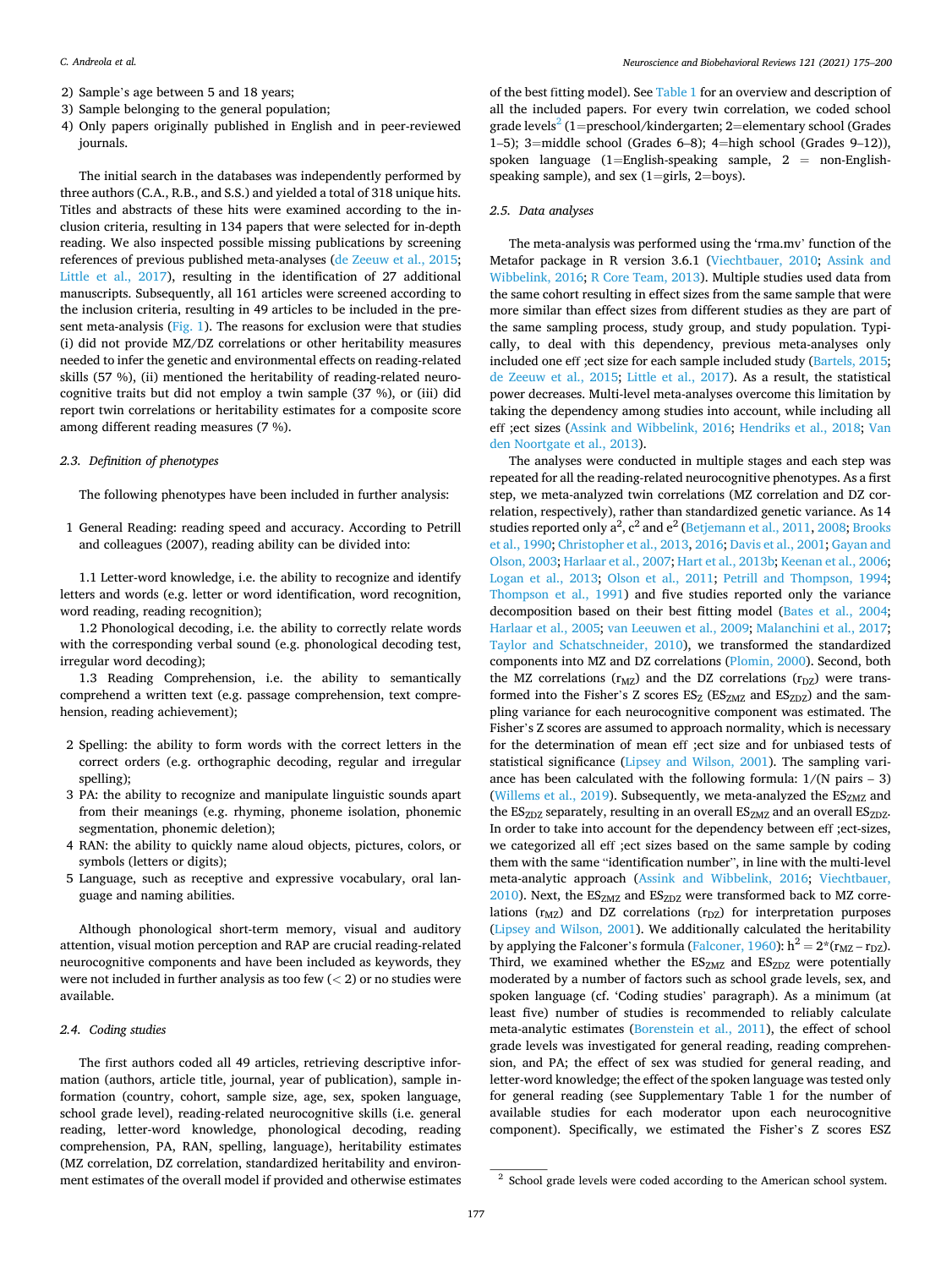<span id="page-4-0"></span>

**Fig. 1.** Flow diagram for the search and inclusion criteria for studies in this meta-analysis. Adapted from Moher at al. (2009).

(ESZMZ and ESZDZ) and the sampling variance for each neurocognitive component within each level of each moderator. Next, the ESZMZ and ESZDZ within each level of each moderator were transformed back to MZ correlations (rMZ) and DZ correlations (rDZ) for interpretation purposes [\(Lipsey and Wilson, 2001\)](#page-25-0). For each moderator showing a significant effect, we estimated the ratio between the observed correlations within MZ and DZ in order to test whether phenotypic stability could be accounted for by heritable influences ([Astrom et al., 2007](#page-24-0)). Finally, we additionally calculated the heritability within each level of the moderators by applying the Falconer's formula ([Falconer, 1960](#page-25-0)): h2  $= 2*(rMZ - rDZ).$ 

## **3. Results**

## *3.1. Descriptives*

A total of 49 articles were included in the analysis (see [Table 1](#page-5-0) for an overview). Of these 49 articles, 23 papers showed data on independent cohorts. Multiple articles applied data from: The Twins Early Development Study ( $n = 7$ ), the Colorado Learning Disabilities Research Centre  $(n = 6)$ , the International Longitudinal Twin Study  $(n = 5)$ , the Western Reserve Reading Project ( $n = 4$ ), and the Florida Twin Project on Reading ( $n = 4$ ). Most studies were conducted on English-speaking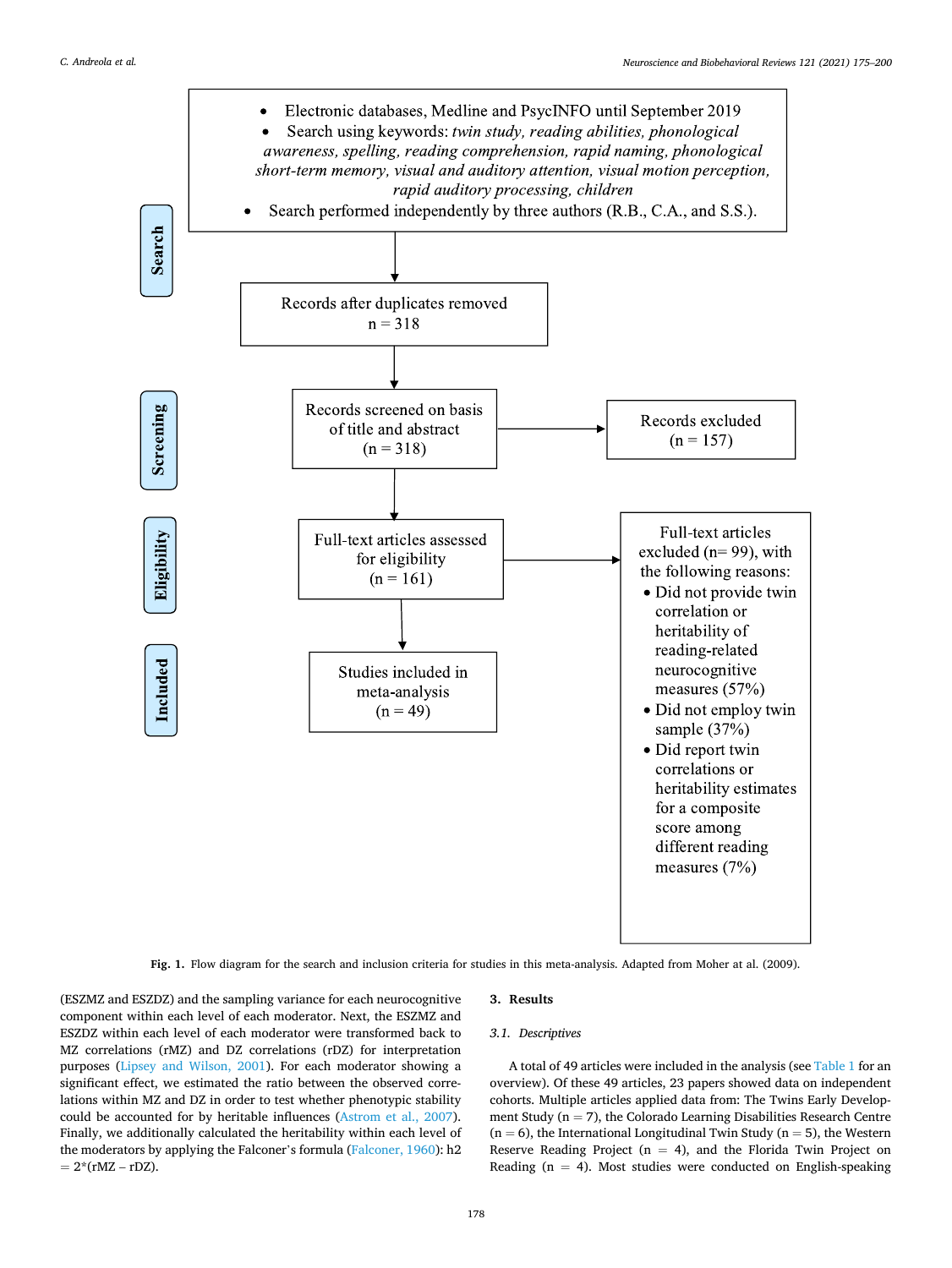| ē |  |
|---|--|
|   |  |
| r |  |

<span id="page-5-0"></span>

|    | Study_ID AUTHOR           | Country <sup><math>\perp</math></sup> | Cohort                              | Reading-related Sex <sup>3</sup> rMZ<br>neurocognitive<br>skill |     |      | rDZ  | $A(h^2)$                                   | $C(c^2)$                                   | $E(e^2)$                                   | Age_correct                            |     | MZ Sample Pairs DZ Sample Pairs School | Grade<br>Level <sup>4</sup> | $Sex^5$ | Spoken<br>Language <sup>6</sup> |
|----|---------------------------|---------------------------------------|-------------------------------------|-----------------------------------------------------------------|-----|------|------|--------------------------------------------|--------------------------------------------|--------------------------------------------|----------------------------------------|-----|----------------------------------------|-----------------------------|---------|---------------------------------|
|    |                           |                                       |                                     | Reading                                                         |     | 0.92 | 0.62 | 0.60                                       | 0.32                                       | 0.08                                       | $8-18$ (mean                           | 117 | 205                                    |                             |         | $\mathbf{1}$                    |
| -1 | Betjemann et al.,<br>2011 | <b>USA</b>                            | <b>CLDRC</b>                        | comprehension<br>Reading<br>comprehension All                   |     | 0.89 | 0.56 | $(0.40 - 0.83)$<br>0.66<br>$(0.38 - 0.87)$ | $(0.10 - 0.50)$<br>0.23<br>$(0.06 - 0.48)$ | $(0.03 - 0.15)$<br>0.10<br>$(0.03 - 0.22)$ | age 11.0)<br>$8-18$ (mean<br>age 11.0) | 117 | 205                                    |                             |         | $\mathbf{1}$                    |
|    |                           |                                       |                                     | General reading<br>- Letter/Word<br>knowledge                   |     | 0.93 | 0.59 | 0.68<br>$(0.50 - 0.85)$                    | 0.25<br>$(0.09 - 0.41)$                    | 0.07<br>$(0.03 - 0.13)$                    | $8-18$ (mean<br>age 11.0)              | 117 | 205                                    |                             |         | $\mathbf{1}$                    |
|    |                           |                                       |                                     | Phonological<br>Awareness                                       |     | 0.45 | 0.35 | 0.19<br>$(0.00 - 0.54)$                    | 0.26<br>$(0.00 - 0.50)$                    | 0.55<br>$(0.41 - 0.68)$                    | $7.39$ (USA) /<br>6.99<br>(Australian) | 167 | 152                                    | $\overline{2}$              |         | $\mathbf{1}$                    |
|    |                           |                                       |                                     | Phonological<br>Awareness                                       |     | 0.41 | 0.30 | 0.29<br>$(0.00 - 0.57)$                    | 0.15<br>$(0.00 - 0.42)$                    | 0.56<br>$(0.42 - 0.70)$                    | 7.39 (USA) /<br>6.99<br>(Australian)   | 167 | 152                                    | $\overline{2}$              |         | $\mathbf{1}$                    |
|    |                           |                                       |                                     | Rapid<br>Automatized<br>Naming                                  |     | 0.56 | 0.43 | 0.56<br>$(0.23 - 0.82)$                    | 0.19<br>$(0.00 - 0.47)$                    | 0.26<br>$(0.18 - 0.37)$                    | 7.39 (USA) /<br>6.99<br>(Australian)   | 167 | 152                                    | $\overline{2}$              |         | $\mathbf{1}$                    |
|    |                           |                                       | ILTS (USA) &<br>Australian          | Rapid<br>Automatized<br>Naming                                  |     | 0.58 | 0.38 | 0.56<br>$(0.23 - 0.82)$                    | 0.19<br>$(0.00 - 0.47)$                    | 0.26<br>$(0.18 - 0.37)$                    | 7.39 (USA) /<br>6.99<br>(Australian)   | 167 | 152                                    | $\overline{2}$              |         | $\mathbf{1}$                    |
| 2  | Byrne et al.,             | $USA +$                               | Twin<br>Registry of<br>the National | General reading<br>- Letter/Word<br>knowledge                   | All | 0.83 | 0.42 | 0.81<br>$(0.57 - 0.87)$                    | 0.03<br>$(0.00 - 0.26)$                    | 0.17<br>$(0.13 - 0.22)$                    | 7.39 (USA) /<br>6.99<br>(Australian)   | 167 | 152                                    | $\overline{2}$              |         | $\mathbf{1}$                    |
|    | 2007                      | Australia                             | Health and<br>Medical<br>Research   | General reading<br>- Phonological<br>decoding                   |     | 0.74 | 0.37 | 0.71<br>$(0.43 - 0.79)$                    | 0.03<br>$(0.00 - 0.28)$                    | 0.27<br>$(0.21 - 0.34)$                    | 7.39 (USA) /<br>6.99<br>(Australian)   | 167 | 152                                    | 2                           |         | $\mathbf{1}$                    |
|    |                           |                                       | Council                             | General reading<br>- Letter/Word<br>knowledge                   |     | 0.81 | 0.42 | 0.81<br>$(0.57 - 0.87)$                    | 0.03<br>$(0.00 - 0.26)$                    | 0.17<br>$(0.13 - 0.22)$                    | 7.39 (USA) /<br>6.99<br>(Australian)   | 167 | 152                                    | $\overline{2}$              |         | $\mathbf{1}$                    |
|    |                           |                                       |                                     | General reading<br>- Phonological<br>decoding                   |     | 0.69 | 0.35 | 0.71<br>$(0.43 - 0.79)$                    | 0.03<br>$(0.00 - 0.28)$                    | 0.27<br>$(0.21 - 0.34)$                    | 7.39 (USA) /<br>6.99<br>(Australian)   | 167 | 152                                    | $\overline{2}$              |         | $\mathbf{1}$                    |
|    |                           |                                       |                                     | Reading<br>comprehension                                        |     | 0.77 | 0.44 | 0.76<br>$(0.53 - 0.84)$                    | 0.03<br>$(0.00 - 0.25)$                    | 0.21<br>$(0.16 - 0.27)$                    | 7.39 (USA) /<br>6.99<br>(Australian)   | 167 | 152                                    | $\overline{2}$              |         | $\mathbf{1}$                    |
|    |                           |                                       |                                     | Spelling                                                        |     | 0.77 | 0.43 | 0.71<br>$(0.47 - 0.82)$                    | 0.07<br>$(0.00 - 0.29)$                    | 0.22<br>$(0.18 - 0.29)$                    | 7.39 (USA) /<br>6.99<br>(Australian)   | 167 | 152                                    | $\overline{2}$              |         | $\mathbf{1}$                    |
|    |                           |                                       |                                     | General reading<br>- Letter/Word<br>knowledge                   |     | 0.89 | 0.47 | 0.85<br>$(0.69 - 0.92)$                    | 0.04<br>$(0.00 - 0.19)$                    | 0.11<br>$(0.08 - 0.15)$                    | 7.78-18.58<br>$(mean age =$<br>10.56)  | 257 | 183                                    |                             |         | $\mathbf{1}$                    |
| 3  | Gayan and                 | <b>USA</b>                            | <b>CLDRC</b>                        | Phonological<br>awareness                                       | All | 0.85 | 0.45 | 0.80<br>$(0.62 - 0.88)$                    | 0.05<br>$(0.00 - 0.21)$                    | 0.15<br>$(0.11 - 0.20)$                    | 7.78-18.58<br>$(mean age =$<br>10.56)  | 257 | 183                                    |                             |         | $\mathbf{1}$                    |
|    | Olson, 2003               |                                       |                                     | Spelling                                                        |     | 0.88 | 0.45 | 0.87<br>$(0.75 - 0.94)$                    | 0.01<br>$(0.00 - 0.11)$                    | 0.12<br>$(0.06 - 0.20)$                    | 7.78-18.58<br>$(mean age =$<br>10.56)  | 257 | 183                                    |                             |         | $\mathbf{1}$                    |
|    |                           |                                       |                                     | Phonological<br>awareness                                       |     | 0.91 | 0.50 | 0.83<br>$(0.62 - 0.94)$                    | 0.08<br>$(0.00 - 0.27)$                    | 0.09<br>$(0.05 - 0.14)$                    | 7.78-18.58<br>$(mean age =$<br>10.56)  | 257 | 183                                    |                             |         | $\mathbf{1}$                    |
|    | Byrne et al.,<br>2009     | <b>USA</b>                            | <b>ILTS</b>                         | General reading<br>- Letter/Word<br>knowledge                   | All | 0.81 | 0.46 | 0.82<br>$(0.67 - 0.88)$                    | 0.03<br>$(0.00-0.19)$ $(0.12-0.17)$        | 0.14                                       | $8.40 \pm 0.32$                        | 185 | 220                                    | $\mathbf{2}$                |         | $\mathbf{1}$                    |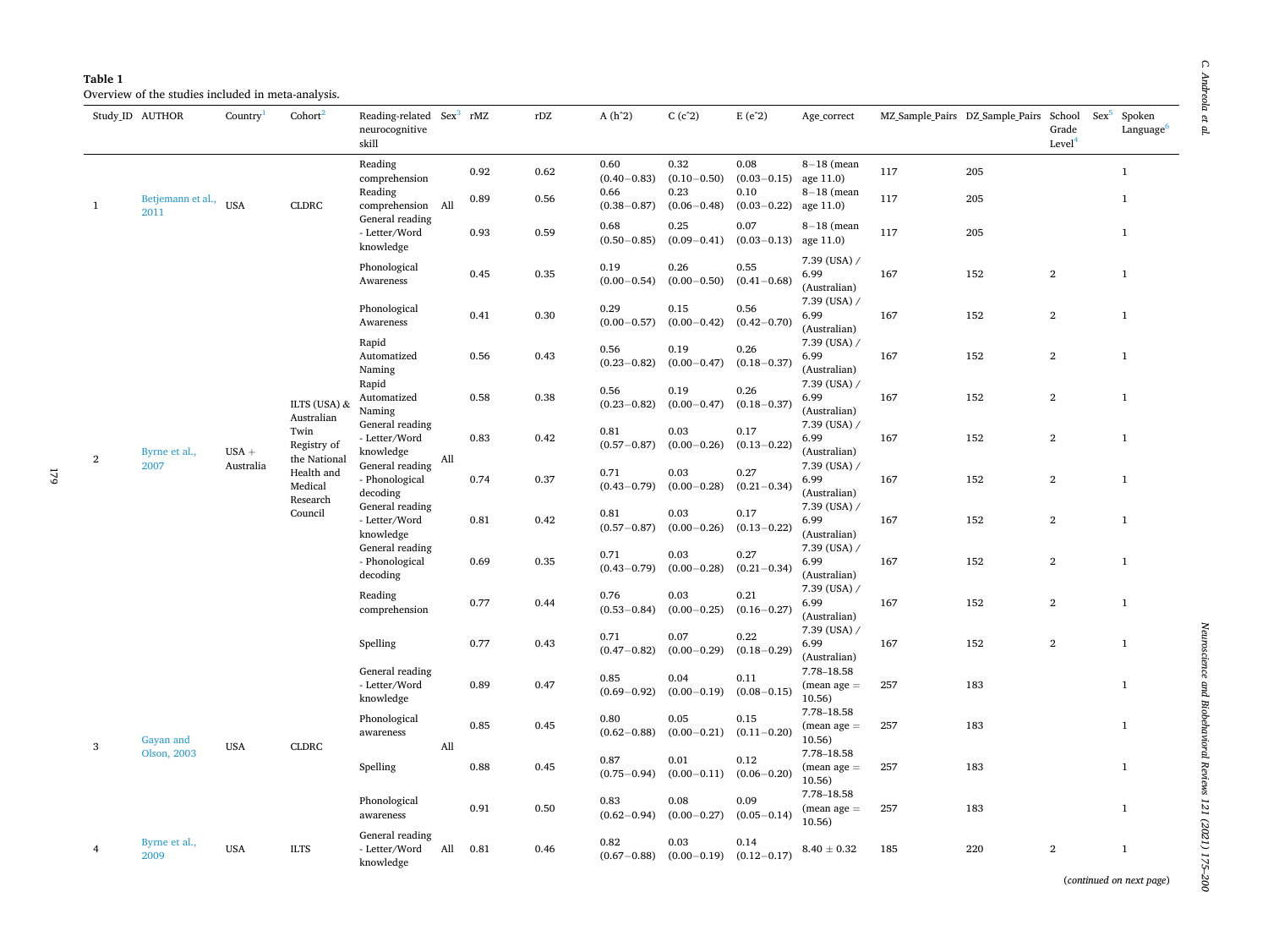|                | Study ID AUTHOR             | Country    | Cohort <sup>2</sup>               | Reading-related Sex <sup>3</sup> rMZ<br>neurocognitive<br>skill |     |      | $\rm rDZ$ | $A(h^2)$                | C(c <sup>2</sup> )      | $E(e^2)$                | Age correct                    |     | MZ Sample Pairs DZ Sample Pairs | School<br>Grade<br>Level <sup>4</sup> | $Sex^5$ | Spoken<br>Language <sup>6</sup> |
|----------------|-----------------------------|------------|-----------------------------------|-----------------------------------------------------------------|-----|------|-----------|-------------------------|-------------------------|-------------------------|--------------------------------|-----|---------------------------------|---------------------------------------|---------|---------------------------------|
|                |                             |            |                                   | Reading<br>Comprehension                                        |     | 0.72 | 0.45      | 0.67<br>$(0.50 - 0.78)$ | 0.07<br>$(0.00 - 0.23)$ | 0.26<br>$(0.22 - 0.31)$ | $8.40 \pm 0.32$                | 185 | 220                             | $\mathbf{2}$                          |         | $\mathbf{1}$                    |
|                |                             |            |                                   | Spelling                                                        |     | 0.79 | 0.41      | 0.76<br>$(0.64 - 0.80)$ | 0.00<br>$(0.00 - 0.11)$ | 0.24<br>$(0.20 - 0.28)$ | $8.40\pm0.32$                  | 185 | 220                             | $\,2$                                 |         | $\mathbf{1}$                    |
|                |                             |            |                                   | Language                                                        |     | 0.85 | 0.63      | 0.44<br>$(0.31 - 0.59)$ | 0.36<br>$(0.22 - 0.49)$ | 0.19<br>$(0.16 - 0.23)$ | $8.40 \pm 0.32$                | 185 | 220                             | $\,2$                                 |         | $\mathbf{1}$                    |
|                |                             |            | Australian<br>Twin<br>Registry of | General reading<br>- Letter/Word<br>knowledge                   |     | 0.79 | 0.32      |                         |                         |                         | $7.80 \pm 0.29$                | 86  | 49                              | $\mathbf{2}$                          |         | $\mathbf{1}$                    |
|                |                             | Australia  | the National<br>Health and        | Reading<br>Comprehension                                        | All | 0.74 | 0.33      |                         |                         |                         | $7.80 \pm 0.29$                | 86  | 49                              | $\,2$                                 |         | $\mathbf{1}$                    |
|                |                             |            | Medical                           | Spelling                                                        |     | 0.71 | 0.10      |                         |                         |                         | $7.80\pm0.29$                  | 86  | 49                              | $\mathbf{2}$                          |         | $\mathbf{1}$                    |
|                |                             |            | Research<br>Council               | Language                                                        |     | 0.69 | 0.54      |                         |                         |                         | $7.80 \pm 0.29$                | 86  | 49                              | $\overline{2}$                        |         | $\mathbf{1}$                    |
|                |                             |            |                                   | General reading<br>- Letter/Word<br>knowledge                   |     | 0.84 | 0.56      |                         |                         |                         | $8.60 \pm 0.31$                | 32  | 43                              | $\mathbf{2}$                          |         | $\mathbf{1}$                    |
|                |                             |            | Scandinavia Scandinavia           | Reading<br>Comprehension                                        | All | 0.76 | 0.46      |                         |                         |                         | $8.60 \pm 0.31$                | 32  | 43                              | $\mathbf{2}$                          |         | $\mathbf{1}$                    |
|                |                             |            |                                   | Spelling                                                        |     | 0.68 | 0.24      |                         |                         |                         | $8.60 \pm 0.31$                | 32  | 43                              | $\mathbf{2}$                          |         | $\mathbf{1}$                    |
|                |                             |            |                                   | Language<br>Rapid                                               |     | 0.84 | 0.47      |                         |                         |                         | $8.60\pm0.31$                  | 32  | 43                              | $\overline{2}$                        |         | $\mathbf{1}$                    |
|                |                             |            |                                   | Automatized<br>Naming                                           | All | 0.45 | 0.18      | 0.45                    | 0.00                    | 0.56                    | $8-16$ (mean<br>$age = 11.11)$ | 224 | 452                             |                                       |         | $\mathbf{1}$                    |
| 5              | Christopher<br>et al., 2016 | <b>USA</b> | <b>CFR</b>                        | Rapid<br>Automatized<br>Naming                                  | All | 0.49 | 0.21      | 0.47                    | 0.00                    | 0.53                    | $8-16$ (mean<br>$age = 11.11)$ | 224 | 452                             |                                       |         | $\mathbf{1}$                    |
|                |                             |            |                                   | Reading<br>comprehension                                        | All | 0.99 | 0.59      | 0.82<br>$(0.65 - 0.99)$ | 0.18<br>$(0.01 - 0.34)$ | 0.00<br>$(0.00 - 0.04)$ | $8-16$ (mean<br>$age = 11.11$  | 224 | 452                             |                                       |         | $\mathbf{1}$                    |
|                |                             |            |                                   | Phonological<br>awareness                                       |     | 0.67 | 0.42      | 0.44<br>$(0.19 - 0.70)$ | 0.23<br>$(0.08 - 0.44)$ | 0.33<br>$(0.27 - 0.42)$ | 6.29<br>(kindergarten)         | 265 | 459                             | $\mathbf{1}$                          |         | $\mathbf{1}$                    |
|                |                             |            |                                   | Phonological<br>awareness                                       |     | 0.50 | 0.34      | 0.44<br>$(0.15 - 0.67)$ | 0.11<br>$(0.00 - 0.32)$ | 0.45<br>$(0.37 - 0.57)$ | 6.29<br>(kindergarten)         | 265 | 459                             | $\mathbf{1}$                          |         | $\mathbf{1}$                    |
| 6              | Erbeli et al.,<br>2018      | <b>USA</b> | FTP-R                             | General reading<br>- Phonological<br>decoding                   | All | 0.59 | 0.40      | 0.47<br>$(0.24 - 0.70)$ | 0.15<br>$(0.00 - 0.34)$ | 0.38<br>$(0.31 - 0.46)$ | 7.38 (1 st<br>grade)           | 265 | 459                             | $\overline{2}$                        |         | $\mathbf{1}$                    |
|                |                             |            |                                   | General reading<br>- Letter/Word<br>knowledge                   |     | 0.75 | 0.49      | 0.50<br>$(0.37 - 0.73)$ | 0.22<br>$(0.15 - 0.33)$ | 0.28<br>$(0.18 - 0.30)$ | 7.38 (1 st<br>grade)           | 265 | 459                             | $\overline{2}$                        |         | $\mathbf{1}$                    |
|                |                             |            |                                   | Reading<br>comprehension                                        |     | 0.74 | 0.57      | 0.46<br>$(0.31 - 0.63)$ | 0.31<br>$(0.16 - 0.46)$ | 0.23<br>$(0.19 - 0.27)$ | 13.47 (7th<br>grade)           | 265 | 459                             | 3                                     |         | $\mathbf{1}$                    |
| $\overline{7}$ | Hensler et al.,<br>2010     | <b>USA</b> | FTP-R                             | Reading<br>comprehension                                        | All | 0.79 | 0.53      | 0.53                    | 0.25                    | 0.21                    | $7.17\pm0.50$                  | 382 | 642                             | $\,2$                                 |         | $\mathbf{1}$                    |
|                |                             |            |                                   | Rapid<br>Automatized<br>Naming                                  |     | 0.74 | 0.55      | 0.38<br>$(0.02 - 0.71)$ | 0.36<br>$(0.07 - 0.63)$ | 0.25<br>$(0.14 - 0.40)$ | $6.1 - 12.17$                  | 371 | 213                             |                                       |         | $\mathbf{1}$                    |
| 8              | Logan et al.,<br>2013       | <b>USA</b> | <b>WRRP</b>                       | General reading<br>- Letter/Word<br>knowledge                   | All | 0.99 | 0.91      | 0.18<br>$(0.04 - 0.42)$ | 0.82<br>$(0.57 - 0.96)$ | 0.00<br>$(0.00 - 0.02)$ | $6.1 - 12.17$                  | 371 | 213                             |                                       |         | $\mathbf{1}$                    |
|                |                             |            |                                   | General reading<br>- Phonological<br>decoding                   |     | 0.97 | 0.75      | 0.45<br>$(0.08 - 0.97)$ | 0.52<br>$(0.01 - 0.89)$ | 0.03<br>$(0.00 - 0.18)$ | $6.1 - 12.17$                  | 371 | 213                             |                                       |         | $\mathbf{1}$                    |
|                |                             |            |                                   |                                                                 |     | 0.89 | 0.74      |                         |                         |                         | $6.1 - 12.17$                  | 371 | 213                             |                                       |         | $\mathbf{1}$                    |

Neuroscience and Biobehavioral Reviews 121 (2021) 175-200 *Neuroscience and Biobehavioral Reviews 121 (2021) 175–200*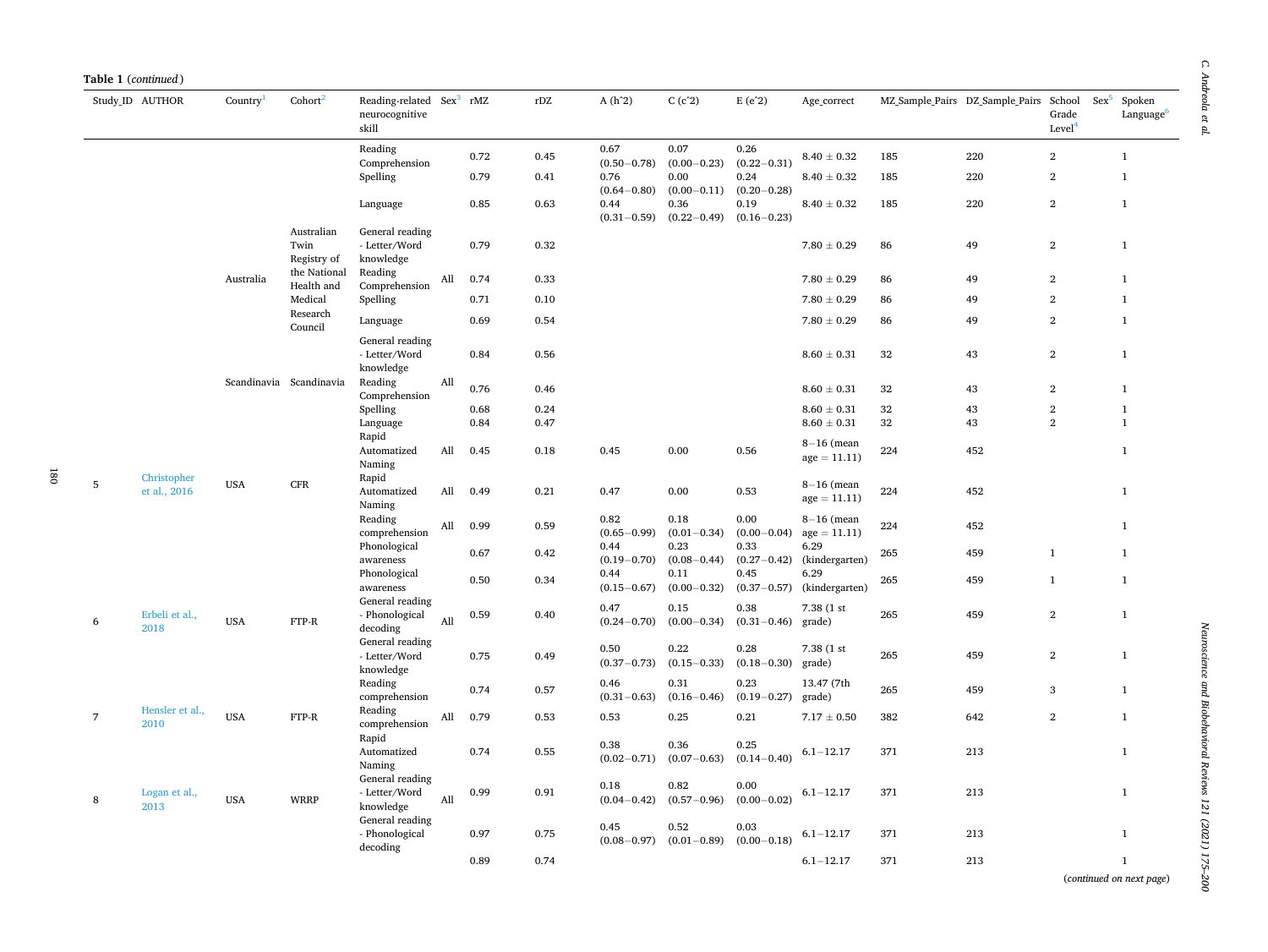| Table 1 (continued) |                         |                            |                     |                                                                 |     |      |      |                         |                         |                         |                                                                                               |     |                                                         |                             |                                 |
|---------------------|-------------------------|----------------------------|---------------------|-----------------------------------------------------------------|-----|------|------|-------------------------|-------------------------|-------------------------|-----------------------------------------------------------------------------------------------|-----|---------------------------------------------------------|-----------------------------|---------------------------------|
|                     | Study ID AUTHOR         | Country <sup>1</sup>       | Cohort <sup>2</sup> | Reading-related Sex <sup>3</sup> rMZ<br>neurocognitive<br>skill |     |      | rDZ  | $A(h^2)$                | C(c <sup>2</sup> )      | $E(e^2)$                | Age_correct                                                                                   |     | MZ Sample Pairs DZ Sample Pairs School Sex <sup>5</sup> | Grade<br>Level <sup>4</sup> | Spoken<br>Language <sup>6</sup> |
|                     |                         |                            |                     | Reading<br>comprehension                                        |     |      |      | 0.31<br>$(0.00 - 0.73)$ | 0.58<br>$(0.22 - 0.94)$ | 0.06<br>$(0.00 - 0.23)$ |                                                                                               |     |                                                         |                             |                                 |
|                     |                         |                            |                     | Rapid<br>Automatized<br>Naming                                  |     | 0.97 | 0.85 | 0.25<br>$(0.12 - 0.38)$ | 0.72<br>$(0.58 - 0.84)$ | 0.04<br>$(0.01 - 0.08)$ | $4.10 - 5.00$                                                                                 | 497 | 500                                                     | $\mathbf{1}$                |                                 |
|                     |                         |                            |                     | Phonological<br>awareness                                       |     | 0.96 | 0.83 | 0.26<br>$(0.16 - 0.36)$ | 0.70<br>$(0.60 - 0.78)$ | 0.05<br>$(0.03 - 0.08)$ | $4.10 - 5.00$                                                                                 | 497 | 500                                                     | $\mathbf{1}$                |                                 |
|                     |                         | $USA +$                    |                     | Language                                                        |     | 0.81 | 0.59 | 0.45<br>$(0.34 - 0.58)$ | 0.36<br>$(0.24 - 0.47)$ | 0.19<br>$(0.16 - 0.22)$ | $7.11 - 8.90$                                                                                 | 406 | 424                                                     | $\boldsymbol{2}$            |                                 |
|                     |                         | Australia +<br>Scandinavia | <b>ILTS</b>         | General reading All<br>- Letter/Word<br>knowledge               |     | 0.86 | 0.46 | 0.81<br>$(0.69 - 0.87)$ | 0.05<br>$(0.00 - 0.17)$ | 0.14<br>$(0.12 - 0.17)$ | $7.11 - 8.90$                                                                                 | 406 | 424                                                     | $\boldsymbol{2}$            |                                 |
| 9                   | Olson et al.,           |                            |                     | General reading<br>- Letter/Word<br>knowledge                   |     | 0.85 | 0.46 | 0.78<br>$(0.65 - 0.86)$ | 0.07<br>$(0.00 - 0.19)$ | 0.15<br>$(0.13 - 0.18)$ | $7.11 - 8.90$                                                                                 | 406 | 424                                                     | $\overline{2}$              |                                 |
|                     | 2011                    |                            |                     | Reading<br>Comprehension                                        |     | 0.72 | 0.42 | 0.61<br>$(0.47 - 0.73)$ | 0.11<br>$(0.01 - 0.24)$ | 0.27<br>$(0.24 - 0.32)$ | $7.11 - 8.90$                                                                                 | 406 | 424                                                     | $\mathbf{2}$                |                                 |
|                     |                         |                            |                     | Language                                                        |     | 0.98 | 0.76 | 0.44<br>$(0.30 - 0.63)$ | 0.54<br>$(0.36 - 0.68)$ | 0.02<br>$(0.00 - 0.04)$ | $10.50 \pm 3.9$                                                                               | 176 | 213                                                     | $\boldsymbol{2}$            | $\mathbf{1}$                    |
|                     |                         | <b>USA</b>                 | <b>ILTS</b>         | General reading<br>- Letter/Word<br>knowledge                   | All | 0.91 | 0.53 | 0.77<br>$(0.57 - 0.92)$ | 0.14<br>$(0.01 - 0.34)$ | 0.09<br>$(0.06 - 0.13)$ | $10.50 \pm 3.9$                                                                               | 176 | 213                                                     | $\,2$                       | $\mathbf{1}$                    |
|                     |                         |                            |                     | General reading<br>- Letter/Word<br>knowledge                   |     | 0.87 | 0.48 | 0.78<br>$(0.58 - 0.90)$ | 0.09<br>$(0.00 - 0.27)$ | 0.14<br>$(0.09 - 0.19)$ | $10.50 \pm 3.9$                                                                               | 176 | 213                                                     | $\,2$                       | $\mathbf{1}$                    |
|                     |                         |                            |                     | Reading<br>Comprehension                                        |     | 0.95 | 0.52 | 0.86<br>$(0.63 - 0.95)$ | 0.09<br>$(0.01 - 0.31)$ | 0.04<br>$(0.01 - 0.10)$ | $10.50 \pm 3.9$                                                                               | 176 | 213                                                     | $\,2$                       | $\mathbf{1}$                    |
|                     |                         |                            |                     | Language                                                        |     | 0.80 | 0.80 | 0.43                    | 0.35                    | 0.23                    | 5years 8<br>months-6years<br>1 month (mean 32<br>$age = 5 \, years$<br>10 months)<br>5years 8 |     | 82                                                      | $\mathbf{1}$                | $\mathbf{1}$                    |
|                     | Hohnen and              |                            |                     | Phonological<br>awareness                                       |     | 0.87 | 0.59 | 0.52                    | 0.35                    | 0.14                    | months-6years<br>1 month (mean 32<br>$age = 5 \, years$<br>10 months)                         |     | 82                                                      | $\mathbf{1}$                | $\mathbf{1}$                    |
| 10                  | Stevenson, 1999         | UK                         | London area         | General<br>language                                             | All | 0.90 | 0.59 | 0.60                    | 0.39                    | 0.11                    | 6 years 10<br>months-7 years<br>4 months<br>$(mean age = 7)$<br>years)                        | 34  | 32                                                      | $\boldsymbol{2}$            | $\mathbf{1}$                    |
|                     |                         |                            |                     | Phonological<br>awareness                                       |     | 0.92 | 0.63 | 0.62                    | 0.28                    | 0.10                    | 6 years 10<br>months-7 years<br>4 months<br>$(mean age = 7)$                                  | 34  | 32                                                      | $\,2$                       | $\mathbf{1}$                    |
|                     |                         |                            |                     | Phonological<br>awareness                                       |     | 0.76 | 0.44 | 0.59<br>$(0.34 - 0.78)$ | 0.16<br>$(0.02 - 0.40)$ | 0.25<br>$(0.19 - 0.33)$ | years)<br>4.9-7.9 (mean<br>$age = 6.10$                                                       | 119 | 164                                                     |                             | $\mathbf{1}$                    |
| 11                  | Petrill et al.,<br>2007 | <b>USA</b>                 | <b>WRRP</b>         | Rapid<br>automatized                                            | All | 0.58 | 0.33 | 0.42<br>$(0.04 - 0.73)$ | 0.15<br>$(0.0 - 0.46)$  | 0.44<br>$(0.33 - 0.62)$ | 4.9-7.9 (mean<br>$age = 6.10$                                                                 | 119 | 164                                                     |                             | $\mathbf{1}$                    |
|                     |                         |                            |                     | naming<br>Language                                              |     | 0.75 | 0.61 |                         |                         |                         |                                                                                               | 119 | 164                                                     |                             | $\mathbf{1}$                    |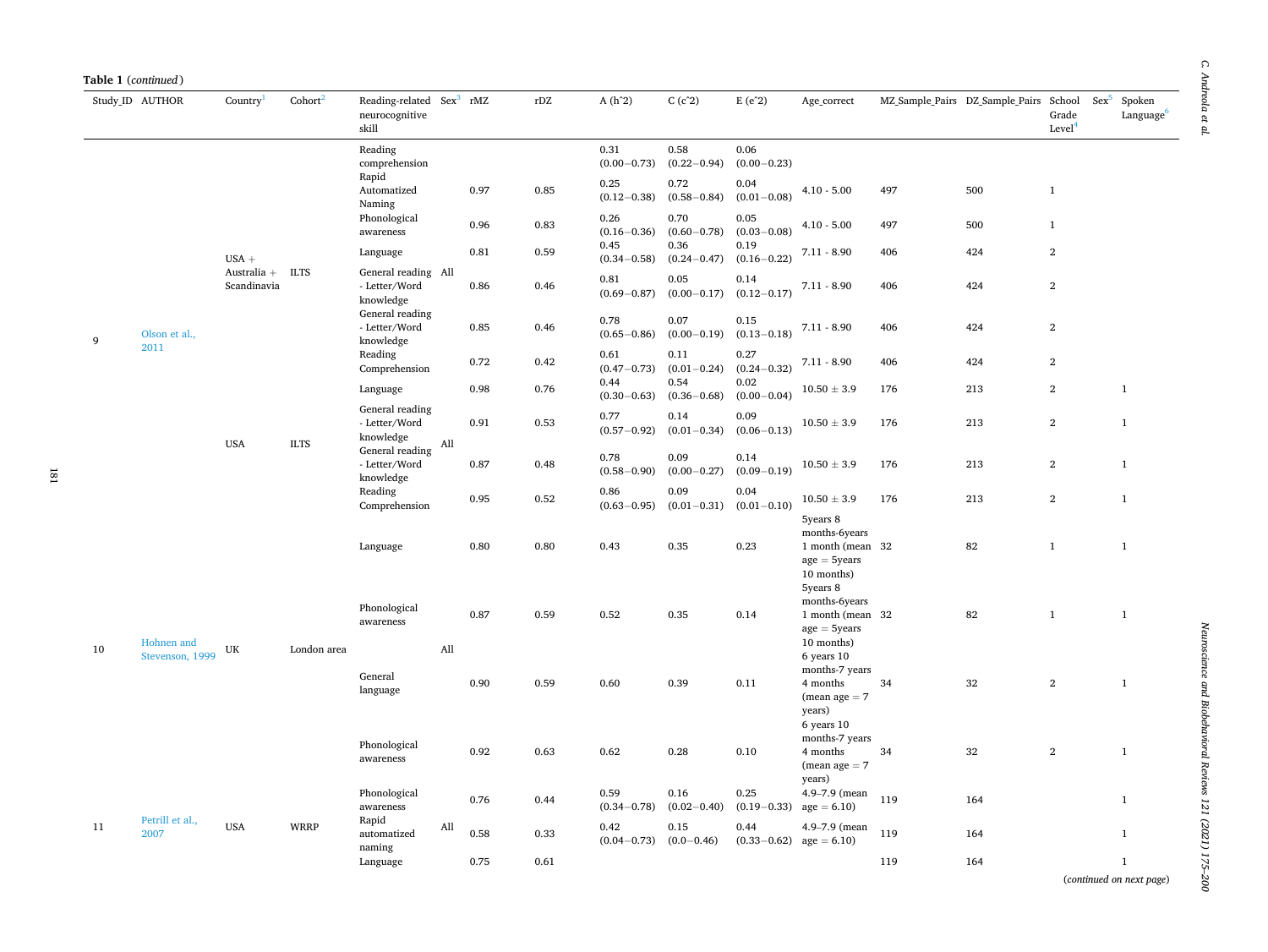|    | Table 1 (continued)         |                      |                     |                                                                 |     |      |      |                 |                    |                           |                        |     |                                        |                             |                                          |                                 |
|----|-----------------------------|----------------------|---------------------|-----------------------------------------------------------------|-----|------|------|-----------------|--------------------|---------------------------|------------------------|-----|----------------------------------------|-----------------------------|------------------------------------------|---------------------------------|
|    | Study_ID AUTHOR             | Country <sup>1</sup> | Cohort <sup>2</sup> | Reading-related Sex <sup>3</sup> rMZ<br>neurocognitive<br>skill |     |      | rDZ  | $A(h^2)$        | C(c <sup>2</sup> ) | $E(e^2)$                  | Age_correct            |     | MZ Sample Pairs DZ Sample Pairs School | Grade<br>Level <sup>4</sup> | $Sex^5$                                  | Spoken<br>Language <sup>6</sup> |
|    |                             |                      |                     |                                                                 |     |      |      | 0.38            | 0.40               | 0.22                      | 4.9-7.9 (mean          |     |                                        |                             |                                          |                                 |
|    |                             |                      |                     |                                                                 |     |      |      | $(0.20 - 0.60)$ | $(0.19 - 0.62)$    | $(0.18 - 0.28)$           | $age = 6.10$           |     |                                        |                             |                                          |                                 |
|    |                             |                      |                     | General reading                                                 |     | 0.74 | 0.55 | 0.35            | 0.38               | 0.27                      | 4.9-7.9 (mean 119)     |     | 164                                    |                             |                                          | $\mathbf{1}$                    |
|    |                             |                      |                     | - Letter/Word<br>knowledge                                      |     |      |      | $(0.14 - 0.61)$ | $(0.15 - 0.61)$    | $(0.20-0.35)$ age = 6.10) |                        |     |                                        |                             |                                          |                                 |
|    |                             |                      |                     | General reading                                                 |     | 0.87 | 0.61 | 0.55            | 0.34               | 0.11                      | $4.9 - 7.9$ (mean      | 119 | 164                                    |                             |                                          | $\mathbf{1}$                    |
|    |                             |                      |                     | - Letter/Word<br>knowledge                                      |     |      |      | $(0.39 - 0.80)$ | $(0.11 - 0.59)$    | $(0.08 - 0.15)$           | $age = 6.10$           |     |                                        |                             |                                          |                                 |
|    |                             |                      |                     | General reading                                                 |     | 0.81 | 0.53 | 0.56            | 0.26               | 0.18                      | $4.9 - 7.9$ (mean      | 119 | 164                                    |                             |                                          | $\mathbf{1}$                    |
|    |                             |                      |                     | - Phonological                                                  |     |      |      | $(0.33 - 0.81)$ | $(0.02 - 0.49)$    | $(0.14 - 0.25)$           | $age = 6.10$           |     |                                        |                             |                                          |                                 |
|    |                             |                      |                     |                                                                 |     |      |      |                 |                    |                           |                        |     |                                        |                             |                                          |                                 |
|    |                             |                      |                     | decoding<br>Reading                                             |     | 0.70 | 0.45 | 0.50            | 0.21               | 0.29                      | 4.9-7.9 (mean 119      |     | 164                                    |                             |                                          | $\mathbf{1}$                    |
|    |                             |                      |                     | comprehension                                                   |     |      |      | $(0.02 - 10.0)$ | $(0.00 - 0.68)$    | $(0.19 - 0.53)$           | $age = 6.10$           |     |                                        |                             |                                          |                                 |
|    |                             |                      |                     | Phonological                                                    |     | 0.60 | 0.55 | 0.14            | 0.47               | 0.39                      | $6.0 - 8.8$ (mean $88$ |     | 123                                    | $\overline{2}$              |                                          | $\mathbf{1}$                    |
|    |                             |                      |                     | awareness                                                       |     |      |      | $(0.04 - 0.39)$ | $(0.23 - 0.65)$    | $(0.31 - 0.48)$           | $age = 7.20$           |     |                                        |                             |                                          |                                 |
|    |                             |                      |                     | Rapid                                                           |     | 0.61 | 0.38 | 0.43            | 0.20               | 0.37                      | $6.0 - 8.8$ (mean      | 88  | 123                                    | $\,2$                       |                                          | $\mathbf{1}$                    |
|    |                             |                      |                     |                                                                 |     |      |      |                 |                    | $(0.28 - 0.52)$           |                        |     |                                        |                             |                                          |                                 |
|    |                             |                      |                     | automatized<br>naming                                           |     |      |      | $(0.07 - 0.78)$ | $(0.00 - 0.51)$    |                           | $age = 7.20$           |     |                                        |                             |                                          |                                 |
|    |                             |                      |                     | Language                                                        |     | 0.85 | 0.62 | 0.47            | 0.40               | 0.13                      | $6.0 - 8.8$ (mean $88$ |     | 123                                    | $\overline{2}$              |                                          | $\mathbf{1}$                    |
|    |                             |                      |                     |                                                                 |     |      |      | $(0.30 - 0.70)$ | $(0.18 - 0.64)$    | $(0.11 - 0.19)$           | $age = 7.20$           |     |                                        |                             |                                          |                                 |
|    |                             |                      |                     | General reading                                                 |     | 0.76 | 0.63 | 0.27            | 0.52               | 0.21                      | 6.0-8.8 (mean 88       |     | 123                                    | $\overline{2}$              |                                          | $\mathbf{1}$                    |
|    |                             |                      |                     | - Letter/Word                                                   |     |      |      | $(0.10 - 0.52)$ | $(0.30 - 0.79)$    | $(0.17 - 0.29)$           | $age = 7.20$           |     |                                        |                             |                                          |                                 |
|    |                             |                      |                     | knowledge                                                       |     |      |      |                 |                    |                           |                        |     |                                        |                             |                                          |                                 |
|    |                             |                      |                     | General reading                                                 |     | 0.91 | 0.59 | 0.58            | 0.33               | 0.09                      | 6.0-8.8 (mean 88       |     | 123                                    | $\,2$                       |                                          | $1\,$                           |
|    |                             |                      |                     | - Letter/Word                                                   |     |      |      | $(0.41 - 0.81)$ | $(0.10 - 0.57)$    | $(0.07 - 0.12)$           | $age = 7.20$           |     |                                        |                             |                                          |                                 |
|    |                             |                      |                     | knowledge                                                       |     |      |      |                 |                    |                           |                        |     |                                        |                             |                                          |                                 |
|    |                             |                      |                     | General reading                                                 |     | 0.72 | 0.44 | 0.51            | 0.21               | 0.28                      | $6.0 - 8.8$ (mean      | 88  | 123                                    | $\boldsymbol{2}$            |                                          | $\mathbf{1}$                    |
|    |                             |                      |                     | - Phonological                                                  |     |      |      | $(0.22 - 0.84)$ | $(0.00 - 0.49)$    | $(0.21 - 0.38)$           | $age = 7.20$           |     |                                        |                             |                                          |                                 |
|    |                             |                      |                     | decoding                                                        |     |      |      |                 |                    |                           |                        |     |                                        |                             |                                          |                                 |
|    |                             |                      |                     | Reading                                                         |     | 0.85 | 0.45 | 0.76            | 0.11               | 0.13                      | $6.0 - 8.8$ (mean $88$ |     | 123                                    | $\mathbf{2}$                |                                          | $\mathbf{1}$                    |
|    |                             |                      |                     | comprehension                                                   |     |      |      | $(0.53 - 10.0)$ | $(0.00 - 0.35)$    | $(0.10 - 0.19)$           | $age = 7.20$           |     |                                        |                             |                                          |                                 |
| 12 | Schenker and                | <b>USA</b>           | <b>WRRMP</b>        | Reading                                                         | All | 0.75 | 0.28 | 0.73            | 0.00               | 0.27                      | From 1 st grade 116    |     | 168                                    |                             |                                          | $\mathbf{1}$                    |
|    | Petrill, 2015               |                      |                     | Comprehension                                                   |     |      |      | $(0.53 - 0.80)$ | $(0.00 - 0.17)$    | $(0.20 - 0.37)$           | to 7th grade           |     |                                        |                             |                                          |                                 |
|    |                             |                      |                     |                                                                 |     |      |      |                 |                    |                           | $(mean age =$          |     |                                        |                             |                                          |                                 |
|    |                             |                      |                     |                                                                 |     |      |      |                 |                    |                           | 9.81)                  |     |                                        |                             |                                          |                                 |
|    |                             |                      |                     | Phonological                                                    | All | 0.58 | 0.42 | 0.37            | 0.22               | 0.41                      | $5.53 \pm 0.31$        | 948 | 1858                                   | $\mathbf{1}$                |                                          | $\mathbf{1}$                    |
|    |                             |                      |                     | awareness                                                       |     |      |      | $(0.22 - 0.51)$ | $(0.11 - 0.33)$    | $(0.35 - 0.46)$           | (kindergarten)         |     |                                        |                             |                                          |                                 |
|    |                             |                      |                     | Phonological<br>М                                               |     | 0.58 | 0.48 |                 |                    |                           | $5.53 \pm 0.31$        | 948 | 1858                                   | $\mathbf{1}$                | $\overline{2}$                           | $\overline{1}$                  |
|    |                             |                      |                     | awareness                                                       |     |      |      |                 |                    |                           | (kindergarten)         |     |                                        |                             |                                          |                                 |
|    |                             |                      |                     | Phonological<br>F                                               |     | 0.56 | 0.38 |                 |                    |                           | $5.53 \pm 0.31$        | 948 | 1858                                   | $\mathbf{1}$                | $\mathbf{1}$                             | $\overline{1}$                  |
|    |                             |                      |                     | awareness                                                       |     |      |      |                 |                    |                           | (kindergarten)         |     |                                        |                             |                                          |                                 |
|    |                             |                      |                     | Phonological                                                    |     | 0.56 | 0.38 | 0.39            | 0.18               | 0.43                      | $5.53\pm0.31$          |     | 210                                    | $\mathbf{1}$                |                                          | $\mathbf{1}$                    |
|    |                             |                      |                     | awareness                                                       | All |      |      | $(0.07 - 0.66)$ | $(0.00 - 0.42)$    | $(0.33 - 0.56)$           | (kindergarten)         | 112 |                                        |                             |                                          |                                 |
|    | Taylor and                  |                      |                     | Phonological                                                    |     |      |      | 0.43            | 0.16               | 0.41                      | $5.53 \pm 0.31$        |     |                                        |                             |                                          |                                 |
| 13 | Schatschneider, USA<br>2010 |                      | <b>FSTR</b>         | awareness                                                       | All | 0.58 | 0.39 | $(0.21 - 0.64)$ | $(0.00 - 0.33)$    | $(0.33 - 0.49)$           | (kindergarten)         | 222 | 411                                    | $\mathbf{1}$                |                                          | $\mathbf{1}$                    |
|    |                             |                      |                     | Phonological                                                    |     |      |      | 0.24            | 0.37               | 0.39                      | $5.53 \pm 0.31$        |     |                                        |                             |                                          |                                 |
|    |                             |                      |                     | awareness                                                       | All | 0.60 | 0.49 | $(0.00 - 0.51)$ | $(0.14 - 0.57)$    | $(0.29 - 0.53)$           | (kindergarten)         | 101 | 217                                    | $\mathbf{1}$                |                                          | $\mathbf{1}$                    |
|    |                             |                      |                     | Phonological                                                    |     |      |      | 0.35            | 0.34               | 0.31                      | $5.53 \pm 0.31$        |     |                                        |                             |                                          |                                 |
|    |                             |                      |                     | awareness                                                       | All | 0.68 | 0.53 | $(0.24 - 0.46)$ | $(0.25 - 0.43)$    | $(0.27 - 0.35)$           | (kindergarten)         | 948 | 1858                                   | $\mathbf{1}$                |                                          | $\mathbf{1}$                    |
|    |                             |                      |                     | Phonological                                                    |     |      |      |                 |                    |                           | $5.53 \pm 0.31$        |     |                                        |                             |                                          |                                 |
|    |                             |                      |                     | М<br>awareness                                                  |     | 0.71 | 0.50 |                 |                    |                           | (kindergarten)         | 948 | 1858                                   | $\mathbf{1}$                | $\mathbf{2}$                             | $\overline{1}$                  |
|    |                             |                      |                     | Phonological<br>F                                               |     | 0.64 | 0.59 |                 |                    |                           | $5.53 \pm 0.31$        | 948 | 1858                                   | $\mathbf{1}$                | $\mathbf{1}$<br>$\overline{\phantom{0}}$ |                                 |
|    |                             |                      |                     | awareness                                                       |     |      |      |                 |                    |                           | (kindergarten)         |     |                                        |                             |                                          |                                 |

 $\mathcal C.$  Andreola et al. *C. Andreola et al.*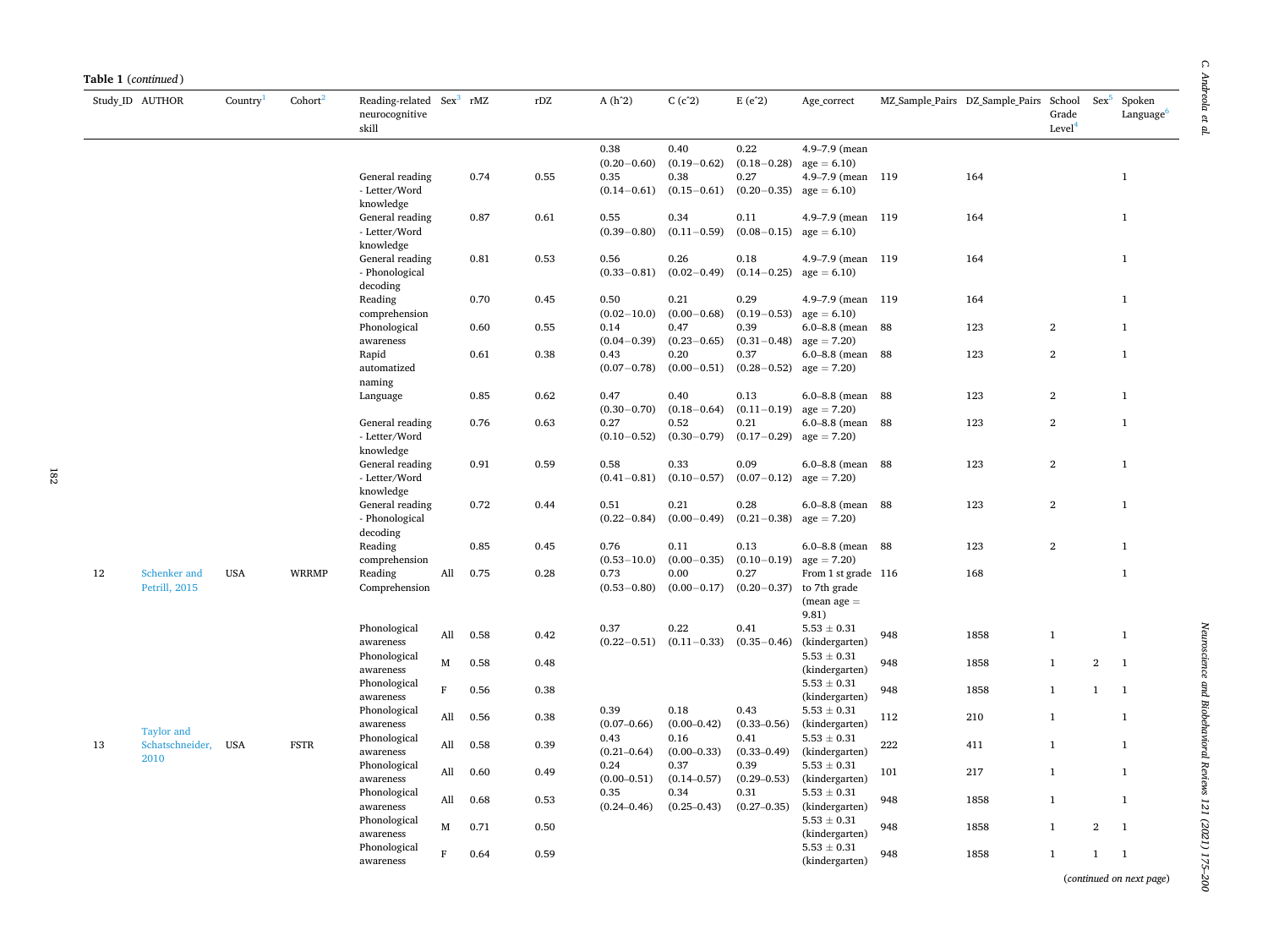|    | Study ID AUTHOR | Country | Cohort <sup>2</sup> | Reading-related<br>neurocognitive<br>skill                     |              | $Sex^3$ rMZ | rDZ  | $A(h^2)$                | C(c <sup>2</sup> )      | $E(e^2)$                | Age_correct                                         |      | MZ Sample Pairs DZ Sample Pairs | School<br>Grade<br>Level <sup>4</sup> | $Sex^5$          | Spoken<br>Language <sup>6</sup> |
|----|-----------------|---------|---------------------|----------------------------------------------------------------|--------------|-------------|------|-------------------------|-------------------------|-------------------------|-----------------------------------------------------|------|---------------------------------|---------------------------------------|------------------|---------------------------------|
|    |                 |         |                     | Phonological<br>awareness                                      | All          | 0.76        | 0.47 | 0.54<br>$(0.31 - 0.78)$ | 0.21<br>$(0.00 - 0.40)$ | 0.25<br>$(0.19 - 0.33)$ | $5.53 \pm 0.31$<br>(kindergarten)                   | 113  | 214                             | $\mathbf{1}$                          |                  | $\mathbf{1}$                    |
|    |                 |         |                     | Phonological<br>awareness                                      | All          | 0.69        | 0.54 | 0.37<br>$(0.21 - 0.53)$ | 0.34<br>$(0.20 - 0.47)$ | 0.29<br>$(0.23 - 0.35)$ | $5.53 \pm 0.31$<br>(kindergarten)                   | 228  | 420                             | $\mathbf{1}$                          |                  | $\mathbf{1}$                    |
|    |                 |         |                     | Phonological<br>awareness                                      | All          | 0.52        | 0.56 | 0.06<br>$(0.00 - 0.33)$ | 0.51<br>$(0.30 - 0.62)$ | 0.43<br>$(0.33 - 0.53)$ | $5.53\pm0.31$<br>(kindergarten)                     | 106  | 221                             | $\mathbf{1}$                          |                  | $\mathbf{1}$                    |
|    |                 |         |                     | Phonological<br>awareness                                      | All          | 0.65        | 0.51 | 0.26<br>$(0.13 - 0.38)$ | 0.38<br>$(0.28 - 0.48)$ | 0.36<br>$(0.32 - 0.41)$ | $5.53 \pm 0.31$<br>(kindergarten)                   | 948  | 1858                            | $\mathbf{1}$                          |                  | $\mathbf{1}$                    |
|    |                 |         |                     | Phonological<br>awareness                                      | М            | 0.62        | 0.67 |                         |                         |                         | $5.53 \pm 0.31$<br>(kindergarten)                   | 948  | 1858                            | $\mathbf{1}$                          | $\boldsymbol{2}$ | $\mathbf{1}$                    |
|    |                 |         |                     | Phonological                                                   | $\mathbf F$  | 0.67        | 0.61 |                         |                         |                         | $5.53 \pm 0.31$                                     | 948  | 1858                            | $\mathbf{1}$                          | $\mathbf{1}$     | $\mathbf{1}$                    |
|    |                 |         |                     | awareness<br>Phonological<br>awareness                         | All          | 0.72        | 0.45 | 0.40<br>$(0.14 - 0.66)$ | 0.28<br>$(0.04 - 0.48)$ | 0.32<br>$(0.25 - 0.42)$ | (kindergarten)<br>$5.53 \pm 0.31$<br>(kindergarten) | 110  | 213                             | $\mathbf{1}$                          |                  | $\mathbf{1}$                    |
|    |                 |         |                     | Phonological                                                   | All          | 0.54        | 0.55 | 0.25<br>$(0.06 - 0.42)$ | 0.41<br>$(0.27 - 0.55)$ | 0.34<br>$(0.28 - 0.42)$ | $5.53 \pm 0.31$<br>(kindergarten)                   | 266  | 411                             | $\mathbf{1}$                          |                  | $\mathbf{1}$                    |
|    |                 |         |                     | awareness<br>Phonological<br>awareness                         | All          | 0.52        | 0.52 | 0.01<br>$(0.00 - 0.30)$ | 0.52<br>$(0.29 - 0.60)$ | 0.47<br>$(0.36 - 0.56)$ | $5.53 \pm 0.31$<br>(kindergarten)                   | 105  | 215                             | $\mathbf{1}$                          |                  | $\mathbf{1}$                    |
|    |                 |         |                     | Phonological<br>awareness                                      | All          | 0.28        | 0.39 |                         |                         |                         | $6.61 \pm 0.43$ (1 886)<br>st grade)                |      | 1684                            | $\overline{2}$                        |                  | $\mathbf 1$                     |
|    |                 |         |                     | Phonological<br>awareness                                      | M            | 0.62        | 0.42 |                         |                         |                         | $6.61 \pm 0.43$ (1 886)<br>st grade)                |      | 1684                            | $\overline{2}$                        | $\mathbf{2}$     | $\mathbf{1}$                    |
|    |                 |         |                     | Phonological<br>awareness                                      | $\mathbf{F}$ | 0.53        | 0.32 |                         |                         |                         | $6.61 \pm 0.43$ (1 886)<br>st grade)                |      | 1684                            | $\overline{2}$                        | $\mathbf{1}$     | <sup>1</sup>                    |
|    |                 |         |                     | Phonological<br>awareness                                      | All          | 0.69        | 0.39 |                         |                         |                         | $6.61 \pm 0.43$ (1 95<br>st grade)                  |      | 203                             | $\overline{2}$                        |                  | $\mathbf{1}$                    |
|    |                 |         |                     | Phonological<br>awareness                                      | All          | 0.42        | 0.41 |                         |                         |                         | $6.61 \pm 0.43$ (1 219)<br>st grade)                |      | 375                             | $\overline{2}$                        |                  | $\mathbf{1}$                    |
|    |                 |         |                     | Phonological<br>awareness                                      | All          | 0.66        | 0.39 |                         |                         |                         | $6.61 \pm 0.43$ (1 102<br>st grade)                 |      | 196                             | $\,2$                                 |                  | $\mathbf{1}$                    |
|    |                 |         |                     | General reading All<br>- Letter/Word<br>knowledge              |              | 0.82        | 0.56 | 0.62<br>$(0.53 - 0.72)$ | 0.22<br>$(0.12 - 0.30)$ | 0.16<br>$(0.14 - 0.19)$ | $6.61 \pm 0.43$ (1 886)<br>st grade)                |      | 1684                            | $\overline{2}$                        |                  | $\mathbf{1}$                    |
|    |                 |         |                     | General reading M<br>- Letter/Word<br>knowledge                |              | 0.82        | 0.64 |                         |                         |                         | $6.61 \pm 0.43$ (1 886)<br>st grade)                |      | 1684                            | $\mathbf{2}$                          | $\mathbf{2}$     | <sup>1</sup>                    |
|    |                 |         |                     | General reading F<br>- Letter/Word                             |              | 0.83        | 0.53 |                         |                         |                         | $6.61 \pm 0.43$ (1 886)<br>st grade)                |      | 1684                            | $\overline{2}$                        | $\mathbf{1}$     | <sup>1</sup>                    |
|    |                 |         |                     | knowledge<br>General reading All<br>- Letter/Word<br>knowledge |              | 0.85        | 0.58 | 0.47<br>$(0.28 - 0.67)$ | 0.36<br>$(0.17 - 0.52)$ | 0.17<br>$(0.13 - 0.24)$ | $6.61 \pm 0.43$ (1 95<br>st grade)                  |      | 201                             | $\overline{2}$                        |                  | $\mathbf{1}$                    |
|    |                 |         |                     | General reading All<br>- Letter/Word<br>knowledge              |              | 0.82        | 0.48 | 0.74<br>$(0.59 - 0.86)$ | 0.10<br>$(0.00 - 0.24)$ | 0.16<br>$(0.13 - 0.19)$ | $6.61 \pm 0.43$ (1 218)<br>st grade)                |      | 376                             | $\mathbf{2}$                          |                  | $\mathbf{1}$                    |
|    |                 |         |                     | General reading All<br>- Letter/Word<br>knowledge              |              | 0.78        | 0.55 | 0.58<br>$(0.38 - 0.79)$ | 0.24<br>$(0.04 - 0.41)$ | 0.18<br>$(0.13 - 0.25)$ | $6.61 \pm 0.43$ (1 101<br>st grade)                 |      | 195                             | $\mathbf{2}$                          |                  | $\mathbf{1}$                    |
| 14 | Tosto et al.,   | UK      | <b>TEDS</b>         | General reading<br>- Phonological<br>decoding                  | All          | 0.85        | 0.48 | 0.73<br>$(0.68 - 0.78)$ | 0.12<br>$(0.07 - 0.17)$ | 0.15<br>$(0.14 - 0.16)$ | $7.16 \pm 0.26$                                     | 1731 | 3125                            | $\,2$                                 |                  | $\mathbf{1}$                    |
|    | 2017            |         |                     | Language                                                       |              | 0.62        | 0.50 | 0.27<br>$(0.19 - 0.35)$ | 0.37<br>$(0.30 - 0.43)$ | 0.36<br>$(0.34 - 0.39)$ | $7.16\pm0.26$                                       | 1384 | 2483                            | $\mathbf{2}$                          |                  | $\mathbf{1}$                    |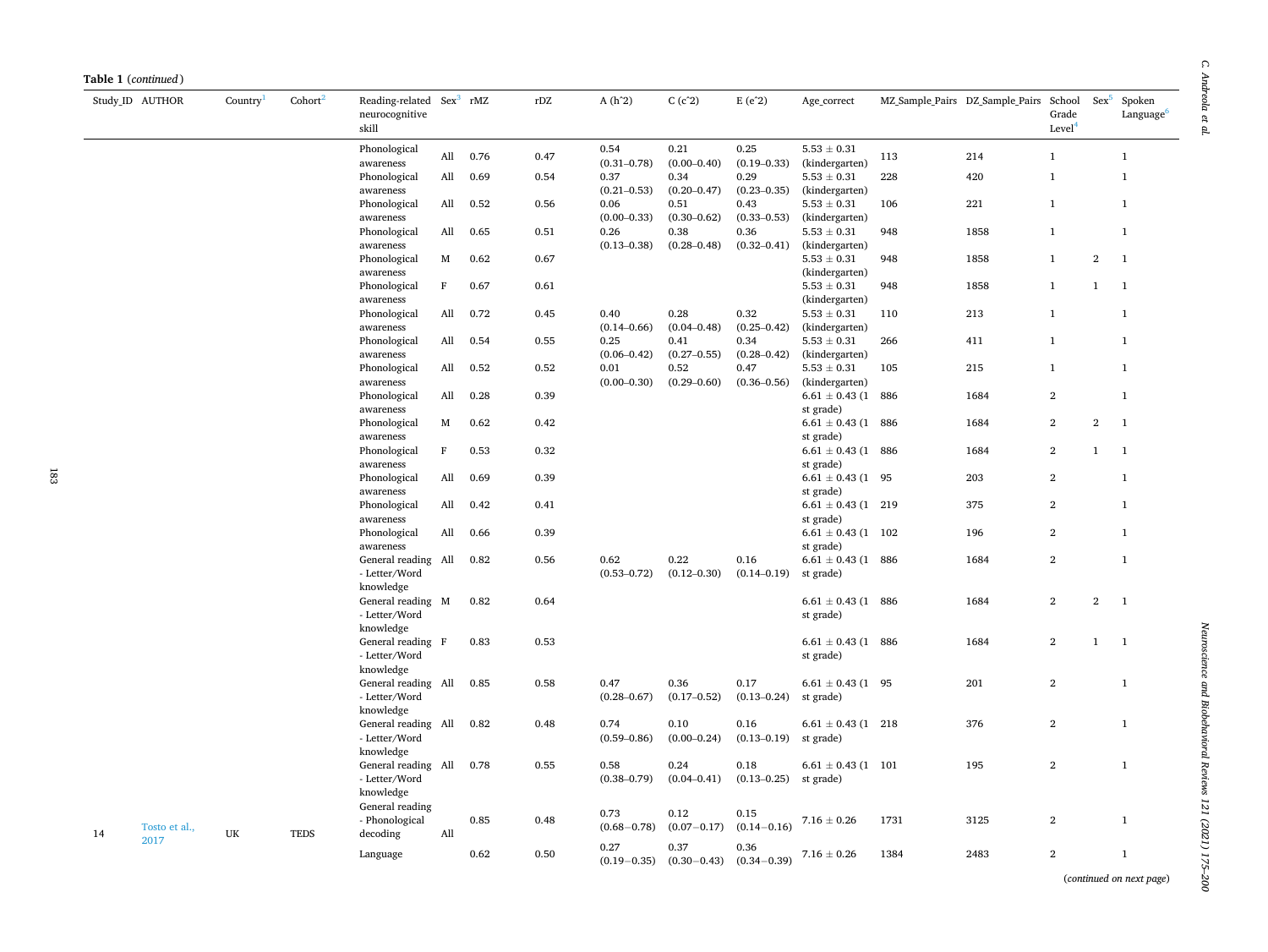|    | Study_ID AUTHOR          | Country    | Cohort <sup>2</sup> | Reading-related Sex <sup>3</sup> rMZ<br>neurocognitive<br>skill  |              |      | $\rm rDZ$ | $A(h^2)$                | C(c <sup>2</sup> )      | $E(e^2)$                            | Age_correct          |      | MZ Sample Pairs DZ Sample Pairs | School<br>Grade<br>Level <sup>4</sup> | $Sex^5$        | Spoken<br>Language <sup>6</sup> |
|----|--------------------------|------------|---------------------|------------------------------------------------------------------|--------------|------|-----------|-------------------------|-------------------------|-------------------------------------|----------------------|------|---------------------------------|---------------------------------------|----------------|---------------------------------|
|    |                          |            |                     | General reading<br>- Letter/Word<br>knowledge                    |              | 0.77 | 0.41      | 0.71<br>$(0.51 - 0.76)$ | 0.06<br>$(0.00 - 0.16)$ | 0.23<br>$(0.02 - 0.25)$             | $11.72 \pm 0.65$     | 1873 | 3281                            | 3                                     |                | $\mathbf{1}$                    |
|    |                          |            |                     | Reading<br>comprehension                                         |              | 0.62 | 0.40      | 0.44<br>$(0.36 - 0.51)$ | 0.18<br>$(0.12 - 0.24)$ | 0.38<br>$(0.36 - 0.41)$             | $11.72 \pm 0.65$     | 1858 | 3278                            | 3                                     |                | $\mathbf{1}$                    |
|    |                          |            |                     | Language                                                         |              | 0.68 | 0.44      | 0.47<br>$(0.40 - 0.54)$ | 0.22<br>$(0.15 - 0.28)$ | 0.31<br>$(0.29 - 0.34)$             | $11.72 \pm 0.65$     | 1600 | 2747                            | 3                                     |                | $\mathbf{1}$                    |
|    |                          |            |                     | General reading<br>- Letter/Word<br>knowledge                    |              | 0.67 | 0.36      | 0.64<br>$(0.53 - 0.71)$ | 0.04<br>$(0.00 - 0.12)$ | 0.32<br>$(0.29 - 0.35)$             | $16.48 \pm 0.27$     | 874  | 1481                            | $\overline{4}$                        |                | $\mathbf{1}$                    |
|    |                          |            |                     | Reading<br>comprehension                                         |              | 0.50 | 0.23      | 0.51<br>$(0.45 - 0.55)$ | 0.00<br>$(0.00 - 0.12)$ | 0.49<br>$(0.45 - 0.55)$             | $16.48 \pm 0.27$     | 730  | 1202                            | $\overline{4}$                        |                | $\mathbf{1}$                    |
|    |                          |            |                     | Language                                                         |              | 0.62 | 0.36      | 0.55<br>$(0.44 - 0.66)$ | 0.09<br>$(0.00 - 0.18)$ | 0.36<br>$(0.22 - 0.39)$             | $16.48 \pm 0.27$     | 921  | 1570                            | $\overline{4}$                        |                | $\mathbf{1}$                    |
|    |                          |            |                     | General reading<br>- Letter/Word<br>knowledge<br>General reading | $\mathbf{M}$ | 0.80 | 0.50      | 0.70<br>$(0.54 - 0.83)$ | 0.11<br>$(0.00 - 0.26)$ | 0.19<br>$(0.16 - 0.23)$             | $9.60 \pm 0.58$      | 277  | 328                             | $\boldsymbol{2}$                      | $\mathbf{2}$   | $\mathbf{1}$                    |
|    |                          |            |                     | - Letter/Word<br>$\mathbf{F}$<br>knowledge<br>General reading    |              | 0.78 | 0.52      |                         |                         |                                     | $9.60 \pm 0.58$      | 277  | 328                             | $\overline{2}$                        | $\mathbf{1}$   | $\mathbf{1}$                    |
| 15 | Zumberge et al.,<br>2007 | <b>USA</b> | <b>USC</b>          | - Letter/Word<br>knowledge                                       | <b>OS</b>    |      | 0.43      |                         |                         |                                     | $9.60\pm0.58$        | 277  | 328                             | $\overline{2}$                        |                | $\mathbf{1}$                    |
|    |                          |            |                     | Phonological<br>awareness                                        | M            | 0.46 | 0.37      | 0.52<br>$(0.43 - 0.60)$ | 0.00<br>$(0.00 - 0.00)$ | 0.48<br>$(0.40 - 0.57)$             | $9.60\pm0.58$        | 277  | 328                             | $\boldsymbol{2}$                      | $\mathbf{2}$   | $\mathbf{1}$                    |
|    |                          |            |                     | Phonological<br>awareness                                        | $\mathbf F$  | 0.54 | 0.33      |                         |                         |                                     | $9.60 \pm 0.58$      | 277  | 328                             | $\sqrt{2}$                            | $\mathbf{1}$   | $\mathbf{1}$                    |
|    |                          |            |                     | Phonological<br>awareness                                        | <b>OS</b>    |      | 0.30      |                         |                         |                                     | $9.60 \pm 0.58$      | 277  | 328                             | $\overline{2}$                        |                | $\mathbf{1}$                    |
|    |                          |            |                     | General reading<br>- Letter/Word<br>knowledge                    | $\mathbf{F}$ | 0.75 | 0.42      |                         |                         |                                     | 8.60 (3rd<br>grade)  | 262  | 181                             | $\overline{2}$                        | $\mathbf{1}$   | $\mathbf{1}$                    |
|    |                          |            |                     | General reading<br>- Letter/Word<br>knowledge                    | $\mathbf M$  | 0.75 | 0.44      |                         |                         |                                     | 8.60 (3rd<br>grade)  | 245  | 170                             | $\overline{2}$                        | $\overline{2}$ | $\overline{1}$                  |
|    |                          |            |                     | General reading<br>- Letter/Word<br>knowledge                    | <b>OS</b>    |      | 0.43      |                         |                         |                                     | 8.60 (3rd<br>grade)  |      | 303                             | $\overline{2}$                        |                | $\mathbf{1}$                    |
| 16 | Grasby et al.,           | Australia  | ATR                 | General reading<br>- Letter/Word<br>knowledge                    | All          | 0.75 | 0.43      | 0.71<br>$(0.58 - 0.79)$ | 0.05<br>$(0.00 - 0.17)$ | 0.24<br>$(0.21 - 0.27)$             | 8.60 (3rd<br>grade)  | 507  | 646                             | $\overline{2}$                        |                | $\mathbf{1}$                    |
|    | 2016                     |            |                     | Spelling                                                         | $\mathbf F$  | 0.78 | 0.45      |                         |                         |                                     | 8.60 (3rd<br>grade)  | 262  | 180                             | $\sqrt{2}$                            | $\mathbf{1}$   | $\mathbf{1}$                    |
|    |                          |            |                     | Spelling                                                         | M            | 0.76 | 0.48      |                         |                         |                                     | 8.60 (3rd<br>grade)  | 245  | 163                             | $\overline{2}$                        | $\overline{2}$ | $\overline{1}$                  |
|    |                          |            |                     | Spelling                                                         | <b>OS</b>    |      | 0.36      |                         |                         |                                     | 8.60 (3rd<br>grade)  |      | 305                             | $\overline{2}$                        |                | $\mathbf{1}$                    |
|    |                          |            |                     | Spelling                                                         | All          | 0.77 | 0.41      | 0.76<br>$(0.64 - 0.81)$ | 0.01<br>$(0.00 - 0.13)$ | 0.22<br>$(0.19 - 0.26)$             | 8.60 (3rd<br>grade)  | 507  | 648                             | $\overline{2}$                        |                | $\mathbf{1}$                    |
|    |                          |            |                     | General reading<br>- Letter/Word<br>knowledge                    | $\,$ F       | 0.68 | 0.54      | 0.25<br>$(0.04 - 0.50)$ | 0.43                    | 0.32<br>$(0.20-0.61)$ $(0.26-0.39)$ | 10.60 (5th<br>grade) | 228  | 166                             | $\sqrt{2}$                            | $\mathbf{1}$   | $\overline{1}$                  |
|    |                          |            |                     |                                                                  | M            | 0.68 | 0.46      |                         |                         |                                     |                      | 221  | 170                             | $\overline{2}$                        | $\overline{2}$ | <sup>1</sup>                    |

*Neuroscience and Biobehavioral Reviews 121 (2021) 175–200*

Neuroscience and Biobehavioral Reviews 121 (2021) 175-200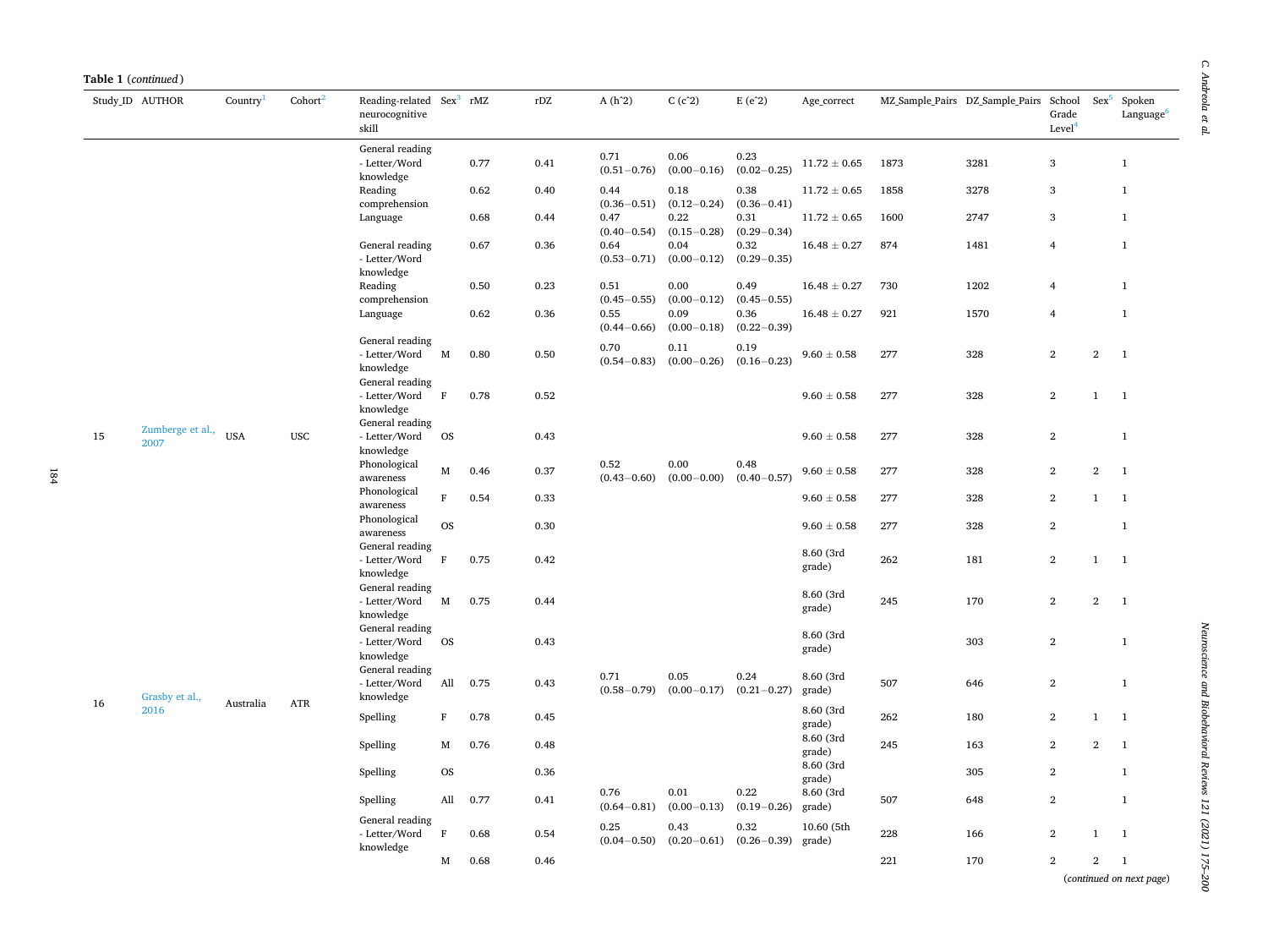| Study ID AUTHOR | Country | Cohort <sup>2</sup> | Reading-related Sex <sup>3</sup> rMZ<br>neurocognitive<br>skill |                  |      | rDZ          | $A(h^2)$                | $C(c^2)$                | $E(e^2)$                            | Age_correct                        |     | MZ Sample Pairs DZ Sample Pairs | School<br>Grade<br>Level <sup>4</sup> | $Sex^5$        | Spoken<br>Language <sup>6</sup> |
|-----------------|---------|---------------------|-----------------------------------------------------------------|------------------|------|--------------|-------------------------|-------------------------|-------------------------------------|------------------------------------|-----|---------------------------------|---------------------------------------|----------------|---------------------------------|
|                 |         |                     | General reading<br>- Letter/Word<br>knowledge                   |                  |      |              | 0.71<br>$(0.60 - 0.77)$ | 0.02                    | 0.27<br>$(0.00-0.11)$ $(0.22-0.33)$ | 10.60 (5th<br>grade)               |     |                                 |                                       |                |                                 |
|                 |         |                     | General reading OS<br>- Letter/Word<br>knowledge                |                  |      | 0.30         |                         |                         |                                     | 10.60 (5th<br>grade)               |     | 230                             | $\overline{2}$                        |                | $\mathbf{1}$                    |
|                 |         |                     | General reading All<br>- Letter/Word<br>knowledge               |                  | 0.68 | 0.41         |                         |                         |                                     | 10.60 (5th<br>grade)               | 411 | 547                             | $\overline{2}$                        |                | $\mathbf{1}$                    |
|                 |         |                     | Spelling                                                        | $\, {\rm F}$     | 0.78 | 0.40         |                         |                         |                                     | 10.60 (5th<br>grade)               | 230 | 166                             | $\overline{2}$                        | $\mathbf{1}$   | $\overline{1}$                  |
|                 |         |                     | Spelling                                                        | М                | 0.76 | 0.51         |                         |                         |                                     | 10.60 (5th<br>grade)               | 222 | 172                             | $\overline{2}$                        | $\overline{2}$ | $\overline{1}$                  |
|                 |         |                     | Spelling                                                        | <b>OS</b>        |      | 0.41         |                         |                         |                                     | 10.60 (5th<br>grade)               |     | 281                             | $\overline{2}$                        |                | $\mathbf{1}$                    |
|                 |         |                     | Spelling                                                        | All              | 0.77 | 0.44         | 0.77<br>$(0.65 - 0.83)$ | 0.03                    | 0.20<br>$(0.00-0.15)$ $(0.17-0.23)$ | 10.60 (5th<br>grade)               | 452 | 619                             | $\overline{2}$                        |                | $\mathbf{1}$                    |
|                 |         |                     | General reading F<br>- Letter/Word<br>knowledge                 |                  | 0.70 | 0.52         |                         |                         |                                     | 12.50 (7th<br>grade)               | 210 | 164                             | 3                                     | $\mathbf{1}$   | $\overline{1}$                  |
|                 |         |                     | General reading M<br>- Letter/Word<br>knowledge                 |                  | 0.72 | 0.48         |                         |                         |                                     | 12.50 (7th<br>grade)               | 201 | 153                             | 3                                     | $\overline{2}$ | $\overline{1}$                  |
|                 |         |                     | General reading OS<br>- Letter/Word<br>knowledge                |                  |      | $\rm 0.38$   |                         |                         |                                     | 12.50 (7th<br>grade)               |     | 230                             | 3                                     |                | $\mathbf{1}$                    |
|                 |         |                     | General reading All<br>- Letter/Word<br>knowledge               |                  | 0.71 | 0.45         | 0.58<br>$(0.44 - 0.73)$ | 0.14<br>$(0.00 - 0.26)$ | 0.28<br>$(0.24 - 0.32)$             | 12.50 (7th<br>grade)               | 411 | 547                             | 3                                     |                | $\mathbf{1}$                    |
|                 |         |                     | Spelling                                                        | $\rm F$          | 0.78 | 0.44         |                         |                         |                                     | 12.50 (7th<br>grade)               | 213 | 163                             | 3                                     | $\mathbf{1}$   | <sup>1</sup>                    |
|                 |         |                     | Spelling                                                        | M                | 0.74 | 0.31         |                         |                         |                                     | 12.50 (7th<br>grade)               | 197 | 155                             | 3                                     | $\overline{2}$ | $\overline{1}$                  |
|                 |         |                     | Spelling                                                        | <b>OS</b><br>All | 0.76 | 0.36<br>0.36 | 0.78                    | 0.00                    | 0.22                                | 12.50 (7th<br>grade)<br>12.50 (7th | 410 | 223<br>541                      | 3<br>3                                |                | $\mathbf{1}$<br>$\mathbf{1}$    |
|                 |         |                     | Spelling<br>General reading F                                   |                  | 0.72 | 0.46         | $(0.68 - 0.81)$<br>0.61 | 0.13                    | $(0.00-0.00)$ $(0.19-0.26)$<br>0.26 | grade)<br>14.50 (9th               | 195 | 123                             | $\overline{4}$                        | $\mathbf{1}$   | $\overline{1}$                  |
|                 |         |                     | - Letter/Word<br>knowledge                                      |                  |      |              | $(0.46 - 0.77)$         | $(0.00 - 0.27)$         | $(0.22 - 0.31)$                     | grade)                             |     |                                 |                                       |                |                                 |
|                 |         |                     | General reading M<br>- Letter/Word<br>knowledge                 |                  | 0.73 | 0.46         |                         |                         |                                     | 14.50 (9th<br>grade)               | 169 | 120                             | $\overline{4}$                        | $\overline{2}$ | $\mathbf{1}$                    |
|                 |         |                     | General reading OS<br>- Letter/Word<br>knowledge                |                  |      | 0.43         |                         |                         |                                     | 14.50 (9th<br>grade)               |     | 168                             | $\overline{4}$                        |                | $\mathbf{1}$                    |
|                 |         |                     | General reading All 0.72<br>- Letter/Word<br>knowledge          |                  |      | 0.44         |                         |                         |                                     | 14.50 (9th<br>grade)               | 364 | 441                             | $\overline{4}$                        |                | $\mathbf{1}$                    |
|                 |         |                     | Spelling                                                        | $\mathbf{F}$     | 0.80 | 0.39         | 0.68<br>$(0.48 - 0.81)$ | 0.12                    | 0.20<br>$(0.00-0.31)$ $(0.16-0.25)$ | 14.50 (9th<br>grade)               | 196 | 125                             | $\overline{4}$                        | $\mathbf{1}$   | $\mathbf{1}$                    |
|                 |         |                     | Spelling                                                        | M                | 0.73 | 0.29         | 0.68<br>$(0.49 - 0.78)$ | 0.06<br>$(0.00 - 0.23)$ | 0.26<br>$(0.21 - 0.33)$             | 14.50 (9th<br>grade)               | 166 | 121                             | $\overline{4}$                        | $\overline{2}$ | $\overline{1}$                  |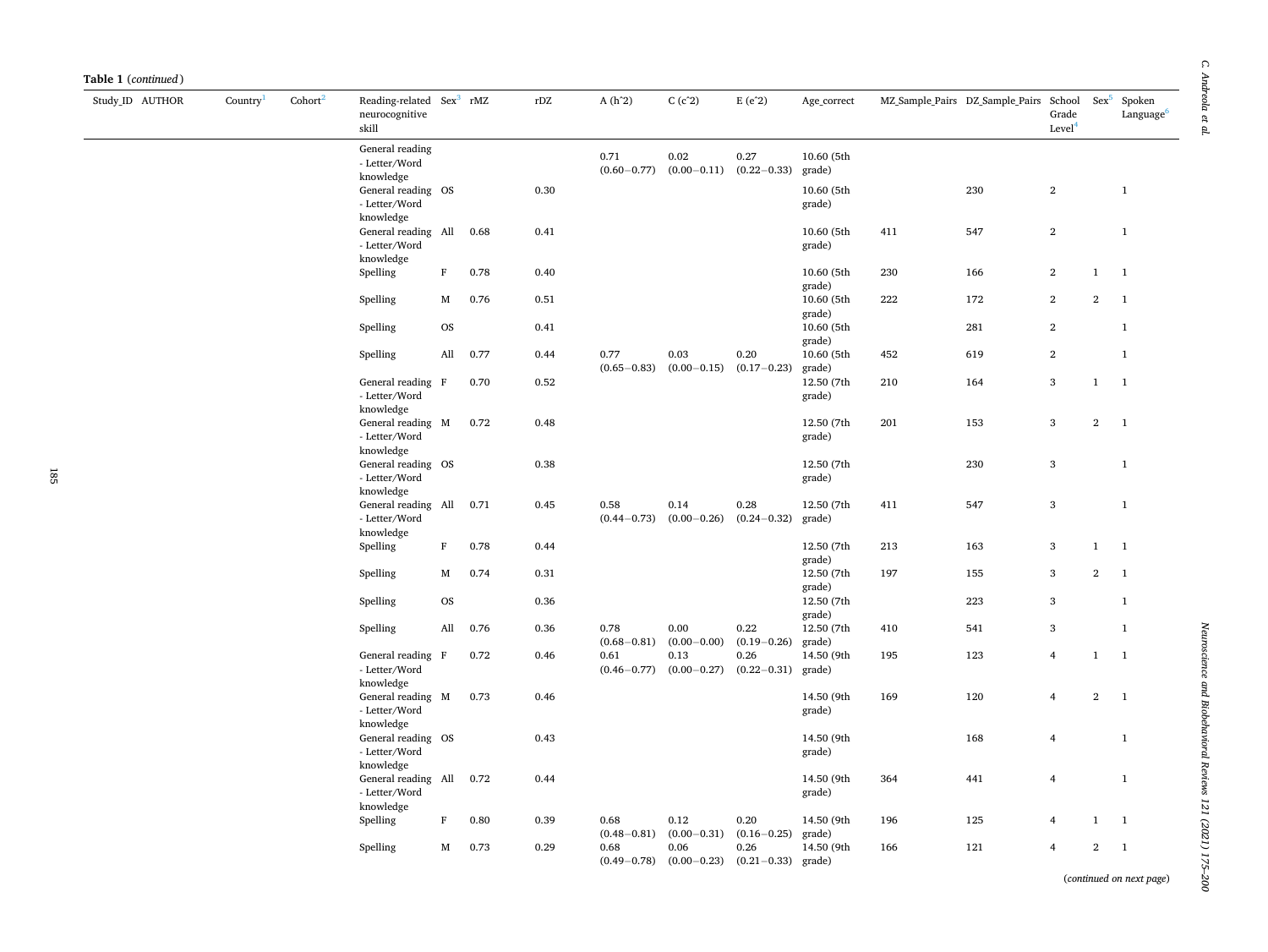|  | <b>Table 1</b> ( <i>continued</i> ) |
|--|-------------------------------------|
|--|-------------------------------------|

|    | Study_ID AUTHOR             | Country <sup>1</sup> | Cohort <sup>2</sup> | Reading-related Sex <sup>3</sup> rMZ<br>neurocognitive<br>skill |           |      | $\rm rDZ$ | $A(h^2)$                | C(c <sup>2</sup> )      | $E(e^2)$                | Age_correct                    |      | MZ Sample Pairs DZ Sample Pairs | School<br>Grade<br>Level <sup>4</sup> | $Sex^5$        | Spoken<br>Language <sup>6</sup> |
|----|-----------------------------|----------------------|---------------------|-----------------------------------------------------------------|-----------|------|-----------|-------------------------|-------------------------|-------------------------|--------------------------------|------|---------------------------------|---------------------------------------|----------------|---------------------------------|
|    |                             |                      |                     | Spelling                                                        | <b>OS</b> |      | 0.24      |                         |                         |                         | 14.50 (9th                     |      | 166                             | $\overline{4}$                        |                | $\mathbf{1}$                    |
|    |                             |                      |                     | Spelling                                                        | All       | 0.77 | 0.30      |                         |                         |                         | grade)<br>14.50 (9th<br>grade) | 362  | 412                             | $\overline{4}$                        |                | $\mathbf{1}$                    |
|    |                             |                      |                     | Reading<br>Comprehension                                        |           | 0.80 | 0.52      | 0.57<br>$(0.37 - 0.76)$ | 0.24<br>$(0.07 - 0.41)$ | 0.19<br>$(0.14 - 0.25)$ | Grade 1                        | 178  | 270                             | $\overline{2}$                        |                | $\mathbf{1}$                    |
|    |                             |                      |                     | Reading<br>Comprehension                                        |           | 0.72 | 0.46      | 0.52<br>$(0.31 - 0.71)$ | 0.18<br>$(0.0 - 0.40)$  | 0.30<br>$(0.24 - 0.38)$ | Grade 2                        | 168  | 238                             | $\overline{2}$                        |                | $\mathbf{1}$                    |
|    |                             |                      |                     | Reading<br>Comprehension                                        |           | 0.80 | 0.35      | 0.75<br>$(0.60 - 0.82)$ | 0.02<br>$(0.0 - 0.16)$  | 0.22<br>(0.170.0.29)    | Grade 3                        | 171  | 228                             | $\overline{2}$                        |                | $\mathbf{1}$                    |
|    |                             |                      |                     | Reading<br>Comprehension                                        |           | 0.75 | 0.33      | 0.73<br>$(0.55 - 0.80)$ | 0.02<br>$(0.0 - 0.20)$  | 0.26<br>$(0.20 - 0.33)$ | Grade 4                        | 152  | 215                             | $\overline{2}$                        |                | $\mathbf{1}$                    |
| 17 | Soden et al.,<br>2015       | <b>USA</b>           | <b>WRRMP</b>        | Reading<br>Comprehension                                        | All       | 0.75 | 0.27      | 0.77<br>(0.520.0.83)    | 0.0<br>$(0.0 - 0.23)$   | 0.22<br>$(0.17 - 0.30)$ | Grade 5                        | 153  | 225                             | $\overline{2}$                        |                | $\mathbf{1}$                    |
|    |                             |                      |                     | Reading<br>Comprehension                                        |           | 0.74 | 0.35      | 0.74<br>$(0.46 - 0.81)$ | 0.01<br>$(0.0 - 0.28)$  | 0.26<br>$(0.19 - 0.34)$ | Grade 6                        | 93   | 150                             | 3                                     |                | $\mathbf{1}$                    |
|    |                             |                      |                     | Reading<br>Comprehension                                        |           | 0.78 | 0.47      | 0.68<br>(0.520.0.82)    | 0.12<br>$(0.0 - 0.26)$  | 0.20<br>$(0.17 - 0.24)$ | Grade 1                        | 440  | 518                             | $\sqrt{2}$                            |                | $\mathbf{1}$                    |
|    |                             |                      |                     | Reading<br>Comprehension                                        |           | 0.69 | 0.46      | 0.58<br>$(0.41 - 0.73)$ | 0.14<br>$(0.01 - 0.29)$ | 0.28<br>$(0.24 - 0.33)$ | Grade 2                        | 442  | 522                             | $\overline{2}$                        |                | $\mathbf{1}$                    |
|    |                             |                      |                     | Reading<br>Comprehension                                        |           | 0.71 | 0.39      | 0.70<br>$(0.50 - 0.76)$ | 0.02<br>$(0.0 - 0.20)$  | 0.28<br>$(0.23 - 0.33)$ | Grade 4                        | 418  | 510                             | $\overline{2}$                        |                | $\mathbf{1}$                    |
|    |                             |                      |                     | Rapid naming                                                    |           | 0.76 | 0.47      | 0.58<br>$(0.30 - 0.83)$ | 0.18<br>$(0.00 - 0.41)$ | 0.24<br>$(0.16 - 0.33)$ | Preschool                      | 224  | 265                             | $\mathbf{1}$                          |                | $\mathbf{1}$                    |
|    |                             |                      |                     | Phonological<br>awareness                                       |           | 0.99 | 0.65      | 0.71<br>$(0.50 - 0.97)$ | 0.29<br>$(0.03 - 0.50)$ | 0.00<br>$(0.00 - 0.03)$ | Preschool                      | 224  | 265                             | $\mathbf{1}$                          |                | $\mathbf{1}$                    |
|    |                             |                      |                     | Language                                                        |           | 0.98 | 0.87      | 0.22<br>$(0.05 - 0.40)$ | 0.76<br>$(0.60 - 0.91)$ | 0.02<br>$(0.00 - 0.12)$ | Preschool                      | 224  | 265                             | $\mathbf{1}$                          |                | $\mathbf{1}$                    |
|    |                             |                      |                     | General reading<br>- Letter/Word<br>knowledge                   |           | 0.85 | 0.46      | 0.78<br>$(0.61 - 0.88)$ | 0.07<br>$(0.00 - 0.24)$ | 0.14<br>$(0.12 - 0.18)$ | Grade 1                        |      |                                 | $\boldsymbol{2}$                      |                | $\mathbf{1}$                    |
| 18 | Christopher<br>et al., 2015 | <b>USA</b>           | <b>ILTS</b>         | Reading<br>Comprehension                                        | All       | 0.80 | 0.46      | 0.69<br>$(0.51 - 0.83)$ | 0.11<br>$(0.00 - 0.28)$ | 0.20<br>$(0.16 - 0.25)$ | Grade 1                        |      |                                 | $\overline{2}$                        |                | $\mathbf{1}$                    |
|    |                             |                      |                     | Spelling                                                        |           | 0.76 | 0.43      | 0.67<br>$(0.48 - 0.80)$ | 0.09<br>$(0.00 - 0.27)$ | 0.24<br>$(0.19 - 0.29)$ | Grade 1                        |      |                                 | $\overline{2}$                        |                | $\mathbf{1}$                    |
|    |                             |                      |                     | General reading<br>- Letter/Word<br>knowledge                   |           | 0.73 | 0.44      | 0.59<br>$(0.40 - 0.78)$ | 0.14<br>$(0.00 - 0.32)$ | 0.26<br>$(0.21 - 0.33)$ | Grade 4                        | 213  | 256                             | $\overline{2}$                        |                | $\mathbf{1}$                    |
|    |                             |                      |                     | Reading<br>Comprehension                                        |           | 0.72 | 0.36      | 0.72<br>$(0.51 - 0.78)$ | 0.00<br>$(0.00 - 0.19)$ | 0.28<br>$(0.23 - 0.34)$ | Grade 4                        | 213  | 256                             | $\overline{2}$                        |                | $\mathbf{1}$                    |
|    |                             |                      |                     | Spelling                                                        |           | 0.83 | 0.70      | 0.80<br>$(0.63 - 0.87)$ | 0.03<br>$(0.00 - 0.21)$ | 0.16<br>$(0.13 - 0.20)$ | Grade 4                        | 213  | 256                             | $\overline{2}$                        |                | $\mathbf{1}$                    |
|    |                             |                      |                     | General reading<br>- Letter/Word M<br>knowledge                 |           | 0.85 | 0.50      | 0.68<br>$(0.50 - 0.86)$ | 0.21<br>$(0.03 - 0.39)$ |                         | $7.07 \pm 0.22$                | 173  | 132                             | $\overline{2}$                        | $\overline{2}$ | $\mathbf{1}$                    |
| 19 | Harlaar et al.,<br>2005     | UK                   | <b>TEDS</b>         | General reading<br>- Letter/Word<br>knowledge                   | $\,$ F    | 0.85 | 0.50      | 0.50<br>$(0.32 - 0.68)$ | 0.37<br>$(0.19 - 0.55)$ |                         | $7.07 \pm 0.22$                | 135  | 114                             | $\boldsymbol{2}$                      | $\mathbf{1}$   | $\mathbf{1}$                    |
|    |                             |                      |                     | General reading<br>- Letter/Word<br>knowledge                   | <b>OS</b> |      | 0.44      |                         |                         |                         | $7.07 \pm 0.22$                |      | 228                             | $\boldsymbol{2}$                      |                | $\mathbf{1}$                    |
| 20 | Malanchini<br>et al., 2017  | UK                   | <b>TEDS</b>         | Reading<br>Comprehension                                        | All       | 0.67 | 0.47      | 0.39<br>$(0.30 - 0.48)$ | 0.28<br>$(0.20 - 0.35)$ | 0.33<br>$(0.30 - 0.36)$ | $9 - 10$                       | 2502 | 4425                            | $\overline{2}$                        |                | $\mathbf{1}$                    |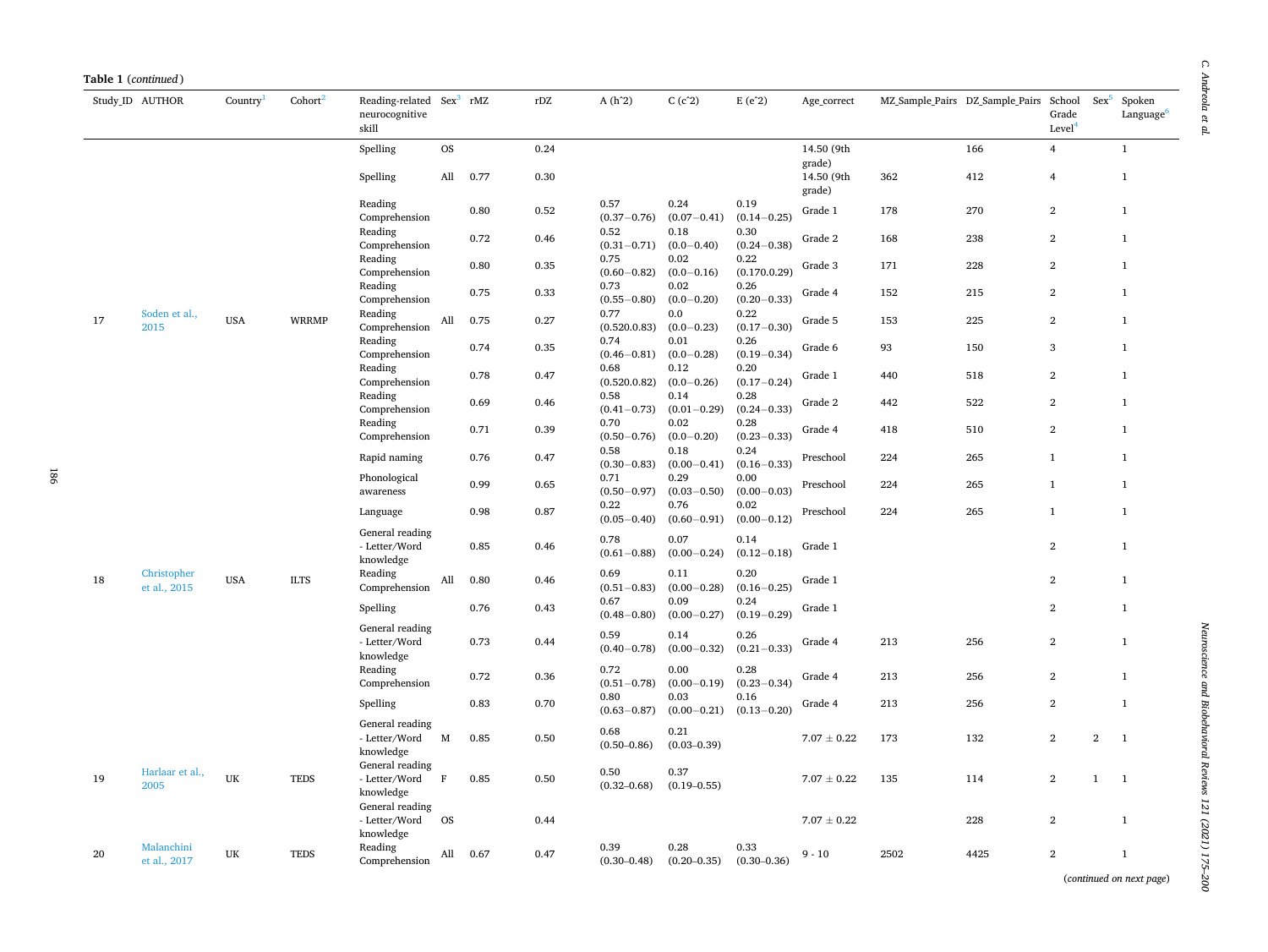|  | Table 1 (continued) |
|--|---------------------|
|--|---------------------|

|    | Study ID AUTHOR             | Country         | Cohort <sup>2</sup> | Reading-related Sex <sup>3</sup> rMZ<br>neurocognitive<br>skill               |     |      | rDZ      | $A(h^2)$                | C(c <sup>2</sup> )                                | $E(e^2)$                | Age_correct                                                                             |      | MZ Sample Pairs DZ Sample Pairs School | Grade<br>Level <sup>4</sup> | $Sex^5$ | Spoken<br>Language <sup>6</sup> |
|----|-----------------------------|-----------------|---------------------|-------------------------------------------------------------------------------|-----|------|----------|-------------------------|---------------------------------------------------|-------------------------|-----------------------------------------------------------------------------------------|------|----------------------------------------|-----------------------------|---------|---------------------------------|
|    |                             |                 |                     | Reading                                                                       |     | 0.35 | 0.15     | 0.34                    |                                                   | 0.66                    | 12                                                                                      | 2502 | 4425                                   | 3                           |         | $\mathbf{1}$                    |
| 21 | Swagerman<br>et al., 2017   | Netherlands NTR |                     | Comprehension<br>General reading All<br>- Letter/Word<br>knowledge<br>General |     | 0.62 | 0.26     | $(0.30 - 0.37)$         |                                                   | $(0.63 - 0.70)$         | $9 - 21$ (mean<br>$age = 12.62$                                                         | 47   | 70                                     |                             |         | $\mathbf{2}$                    |
| 22 | Plourde et al.,<br>2015     | Quebec          | <b>QNTS</b>         | Reading -<br>Phonological<br>Decoding                                         | All | 0.52 | 0.32     | 0.48<br>$(0.18 - 0.78)$ | 0.07<br>$(0.21 - 0.36)$                           | 0.45<br>$(0.36 - 0.54)$ | $5-8$ (mean age $218$<br>$= 8.11$                                                       |      | 298                                    |                             |         | $\mathbf{2}$                    |
|    |                             |                 |                     | Reading<br>comprehension                                                      |     | 0.72 | 0.32     | 0.68<br>$(0.44 - 0.92)$ | 0.03<br>$(0.18 - 0.25)$                           | 0.29<br>$(0.20 - 0.37)$ | $5-8$ (mean age $221$<br>$= 8.11$                                                       |      | 303                                    |                             |         | $\mathbf 2$                     |
|    |                             |                 |                     | General reading<br>- Letter/Word<br>knowledge                                 |     | 0.90 | 0.61     | 0.53<br>$(0.35 - 0.68)$ | 0.38<br>$(0.19 - 0.57)$                           | 0.09<br>$(0.08 - 0.10)$ | $3.6 - 11$ (mean<br>age $MZ = 6.10;$<br>mean age $DZ =$<br>6.8)                         | 207  | 72                                     |                             |         | $\mathbf{2}$                    |
|    |                             |                 |                     | Language                                                                      |     | 0.86 | 0.80     | 0.13<br>$(0.02 - 0.22)$ | 0.74<br>$(0.59 - 0.87)$                           | 0.13<br>$(0.11 - 0.15)$ | $3.6 - 11$ (mean<br>age MZ = $6.10; 207$<br>mean age $DZ =$<br>6.8)                     |      | 72                                     |                             |         | $\mathbf{2}$                    |
|    |                             |                 |                     | Phonological<br>awareness                                                     |     | 0.67 | 0.40     | 0.57<br>$(0.28 - 0.83)$ | 0.11<br>$(0.14-0.38)$ $(0.27-0.36)$               | 0.32                    | $3.6 - 11$ (mean<br>age MZ = $6.10$ ; 207<br>mean age $DZ =$<br>6.8)                    |      | 72                                     |                             |         | $\mathbf{2}$                    |
|    |                             |                 |                     | Phonological<br>awareness                                                     |     | 0.62 | $0.50\,$ | 0.36<br>$(0.12 - 0.60)$ | 0.29<br>$(0.05 - 0.50)$                           | 0.35<br>$(0.30 - 0.40)$ | $3.6 - 11$ (mean<br>age MZ = $6.10; 207$<br>mean age $DZ =$<br>6.8)<br>$3.6 - 11$ (mean |      | 72                                     |                             |         | $\overline{2}$                  |
| 23 | Wong et al.,                | China -         | <b>CTSRD</b>        | Spelling                                                                      | All | 0.26 | 0.16     | 0.27<br>$(0.07 - 0.59)$ | 0.01<br>$(0.27 - 0.30)$                           | 0.72<br>$(0.64 - 0.83)$ | age MZ = $6.10$ ; 207<br>mean age $DZ =$<br>6.8)                                        |      | 72                                     |                             |         | $\mathbf{2}$                    |
|    | 2014                        | Hong Kong       |                     | General reading<br>- Letter/Word<br>knowledge                                 |     | 0.89 | 0.52     | 0.76<br>$(0.53 - 0.96)$ | 0.14<br>$(0.07 - 0.37)$                           | 0.10<br>$(0.08 - 0.11)$ | $3.6 - 11$ (mean<br>age $MZ = 6.10;$<br>mean age $DZ =$<br>6.8)<br>$3.6 - 11$ (mean     | 207  | 72                                     |                             |         | $\overline{2}$                  |
|    |                             |                 |                     | Language                                                                      |     | 0.66 | 0.63     | 0.11<br>$(0.08 - 0.30)$ | 0.56<br>$(0.36 - 0.75)$                           | 0.33<br>$(0.28 - 0.37)$ | age $MZ = 6.10$ ;<br>mean age $DZ =$<br>6.8)                                            | 207  | 72                                     |                             |         | $\overline{2}$                  |
|    |                             |                 |                     | Phonological<br>awareness                                                     |     | 0.60 | 0.61     | 0.10<br>$(0.11 - 0.30)$ | 0.52<br>$(0.32 - 0.72)$                           | 0.38<br>$(0.32 - 0.43)$ | $3.6 - 11$ (mean<br>age MZ = $6.10; 207$<br>mean age $DZ =$<br>6.8)                     |      | 72                                     |                             |         | $\mathbf{2}$                    |
|    |                             |                 |                     | Phonological<br>awareness                                                     |     | 0.74 | 0.43     | 0.72<br>$(0.45 - 0.96)$ | 0.04<br>$(0.02 - 0.28)$                           | 0.24<br>$(0.21 - 0.28)$ | $3.6 - 11$ (mean<br>age MZ = $6.10; 207$<br>mean age $DZ =$<br>6.8)                     |      | 72                                     |                             |         | $\mathbf{2}$                    |
|    |                             |                 |                     | Spelling                                                                      |     | 0.33 | 0.04     | 0.31                    | 0.00<br>$(0.20-0.41)$ $(0.00-0.00)$ $(0.59-0.78)$ | 0.69                    | $3.6 - 11$ (mean<br>age MZ = $6.10$ ; 207<br>mean age $DZ =$<br>6.8)                    |      | 72                                     |                             |         | $\mathbf{2}$                    |
| 24 | van Leeuwen<br>et al., 2009 | Netherlands NTR |                     |                                                                               | All | 0.84 | 0.40     | 0.83<br>$(0.74 - 0.89)$ |                                                   |                         | $9.1 \pm 0.1$                                                                           | 106  | 82                                     | $\,2\,$                     |         | $\overline{2}$                  |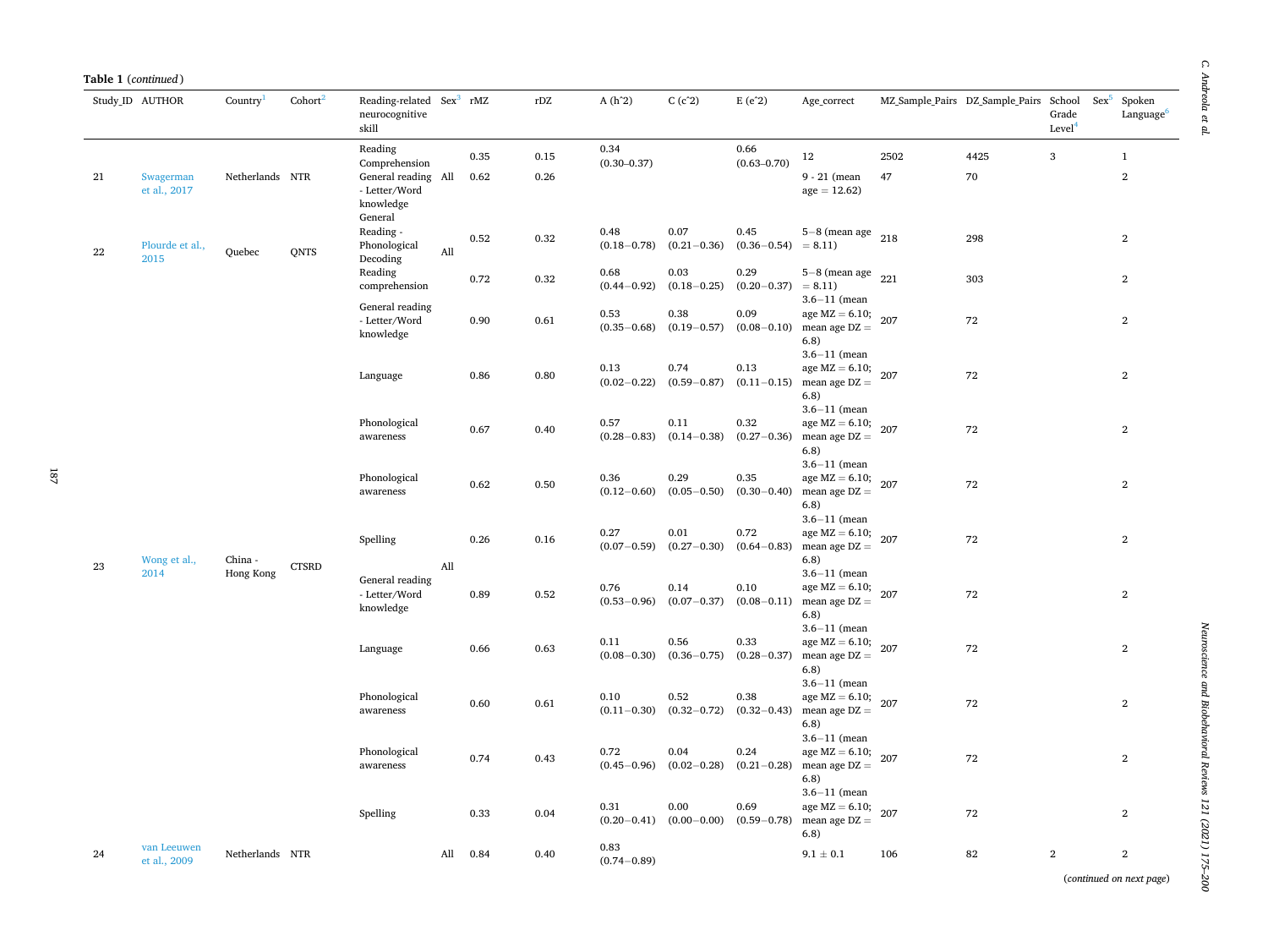| <b>Table 1</b> ( <i>continued</i> ) |  |  |  |
|-------------------------------------|--|--|--|
|-------------------------------------|--|--|--|

|    | Study_ID AUTHOR               | Country <sup>1</sup> | Cohort <sup>2</sup>           | Reading-related Sex <sup>3</sup> rMZ<br>neurocognitive<br>skill                                |           |                         | rDZ                     | $A(h^2)$                        | $\mathrm{C}\left(\mathrm{c}\hat{~}\mathrm{2}\right)$ | $E(e^2)$                         | Age_correct                                 |     | MZ Sample Pairs DZ Sample Pairs School | Grade<br>Level <sup>4</sup> | $Sex^5$        | Spoken<br>Language <sup>6</sup> |
|----|-------------------------------|----------------------|-------------------------------|------------------------------------------------------------------------------------------------|-----------|-------------------------|-------------------------|---------------------------------|------------------------------------------------------|----------------------------------|---------------------------------------------|-----|----------------------------------------|-----------------------------|----------------|---------------------------------|
|    |                               |                      |                               | General reading<br>- Letter/Word<br>knowledge<br>General reading<br>- Letter/Word<br>knowledge |           | 0.90                    | 0.54                    | 0.73<br>$(54 - 0.92)$           | $0.18(0.02 -$<br>0.38)                               | 0.9<br>$(0.08-0.11)$ age = 9.1)  | $3-11$ (mean                                | 228 | 84                                     |                             |                | $\overline{2}$                  |
|    |                               |                      |                               | Language                                                                                       |           | 0.68                    | 0.62                    | 0.11<br>$(-0.60 - 0.29)$        | 0.57<br>$(0.38 - 0.75)$                              | 0.32<br>$(0.28 - 0.36)$          | $3-11$ (mean<br>$age = 9.1$                 | 228 | 84                                     |                             |                | $\overline{2}$                  |
| 25 | Wing-Yin Chow<br>et al., 2011 |                      | Hong Kong Hong Kong           | Phonological<br>awareness<br>Phonological                                                      | All       | 0.75                    | 0.51                    | 0.50<br>$(0.28 - 0.71)$<br>0.08 | 0.25<br>$(0.03 - 0.46)$<br>0.63                      | 0.26<br>$(0.22 - 0.29)$<br>0.29  | $3-11$ (mean<br>$age = 9.1$<br>$3-11$ (mean | 228 | 84                                     |                             |                | $\overline{2}$                  |
|    |                               |                      |                               | awareness<br>Rapid                                                                             |           | 0.71                    | 0.67                    | $(-0.08 - 0.23)$                | $(0.47 - 0.80)$                                      | $(0.25 - 0.33)$                  | $age = 9.1$                                 | 228 | 84                                     |                             |                | $\overline{2}$                  |
|    |                               |                      |                               | Automatized<br>Naming                                                                          |           | 0.58                    | 0.37                    | 0.42<br>$(-15 - 0.70)$          | 0.15<br>$(-0.11-0.41)$ $(0.37-0.41)$ age = 9.1)      | 0.43                             | $3-11$ (mean                                | 228 | 84                                     |                             |                | $\overline{2}$                  |
|    |                               |                      |                               | Spelling                                                                                       |           | 0.55                    | 0.45                    | 0.20<br>$(-0.05 - 0.45)$        | 0.35<br>$(0.11 - 0.58)$                              | 0.45<br>$(0.40-0.51)$ age = 9.1) | $3-11$ (mean                                | 228 | 84                                     |                             |                | $\mathbf{2}$                    |
|    |                               |                      |                               | General reading<br>- Phonological<br>decoding                                                  |           | 0.70<br>$(0.55 - 0.84)$ | 0.43<br>$(0.26 - 0.59)$ | 0.54                            | 0.17                                                 | 0.30                             | $18.50 \pm 2.7$                             | 69  | 83                                     |                             | $\mathbf{1}$   | $\mathbf{1}$                    |
|    |                               |                      |                               | General reading<br>- Letter/Word<br>knowledge                                                  |           | 0.59<br>$(0.41 - 0.73)$ | 0.33<br>$(0.14 - 0.50)$ | 0.54                            | 0.07                                                 | 0.39                             | $18.50 \pm 2.7$                             | 70  | 86                                     |                             | $\mathbf{1}$   | <sup>1</sup>                    |
|    |                               |                      |                               | General reading<br>- Phonological F<br>decoding                                                |           | 0.68<br>$(0.54 - 0.81)$ | 0.26<br>$(0.05 - 0.45)$ | 0.66                            | 0.03                                                 | 0.31                             | $18.50 \pm 2.7$                             | 70  | 86                                     |                             | $\mathbf{1}$   | $\overline{1}$                  |
|    |                               |                      |                               | Spelling                                                                                       |           | 0.73<br>$(0.61 - 0.85)$ | 0.40<br>$(0.21 - 0.56)$ | 0.68                            | 0.08                                                 | 0.24                             | $18.50 \pm 2.7$                             | 70  | 86                                     |                             | $\mathbf{1}$   | $\overline{1}$                  |
|    |                               |                      |                               | Spelling                                                                                       |           | 0.65<br>$(0.51 - 0.77)$ | 0.41<br>$(0.23 - 0.56)$ | 0.52                            | 0.17                                                 | 0.31                             | $18.50 \pm 2.7$                             | 70  | 86                                     |                             | $\mathbf{1}$   | <sup>1</sup>                    |
|    |                               |                      |                               | Spelling                                                                                       |           | 0.57<br>$(0.40 - 0.71)$ | 0.19<br>$(0.07 - 0.41)$ | 0.55                            | 0.00                                                 | 0.45                             | $18.50 \pm 2.7$                             | 70  | 86                                     |                             | $\mathbf{1}$   | $\overline{1}$                  |
|    | Bates et al.,                 | <b>Brisbane</b>      | <b>Brisbane</b><br>adolescent | General reading<br>- Phonological<br>decoding                                                  |           | 0.72<br>$(0.57 - 0.85)$ | 0.52<br>$(0.34 - 0.68)$ | 0.23                            | 0.33                                                 | 0.27                             | $18.50 \pm 2.7$                             | 54  | 83                                     |                             | $\overline{2}$ | $\mathbf{1}$                    |
| 26 | 2004                          | area                 | twin study                    | General reading<br>- Letter/Word<br>knowledge                                                  |           | 0.56<br>$(0.38 - 0.71)$ | 0.46<br>$(0.28 - 0.61)$ | 0.08                            | 0.38                                                 | 0.41                             | $18.50 \pm 2.7$                             | 55  | 86                                     |                             | $\overline{2}$ | $\overline{1}$                  |
|    |                               |                      |                               | General reading<br>- Phonological M<br>decoding                                                |           | 0.69<br>$(0.55 - 0.82)$ | 0.42<br>$(0.25 - 0.57)$ | 0.57                            | 0.15                                                 | 0.28                             | $18.50 \pm 2.7$                             | 54  | 86                                     |                             | $\overline{2}$ | $\overline{1}$                  |
|    |                               |                      |                               | Spelling                                                                                       |           | 0.71<br>$(0.57 - 0.84)$ | 0.46<br>$(0.27 - 0.62)$ | 0.53                            | 0.22                                                 | 0.26                             | $18.50 \pm 2.7$                             | 53  | 86                                     |                             | $\mathbf{2}$   | $\mathbf{1}$                    |
|    |                               |                      |                               | Spelling                                                                                       |           | 0.48<br>$(0.28 - 0.64)$ | 0.38<br>$(0.20 - 0.54)$ | 0.19                            | 0.31                                                 | 0.48                             | $18.50 \pm 2.7$                             | 54  | 86                                     |                             | $\overline{2}$ | $\mathbf{1}$                    |
|    |                               |                      |                               | Spelling                                                                                       |           | 0.45<br>$(0.19 - 0.64)$ | 0.16<br>$(0.03 - 0.33)$ | 0.47                            | 0.00                                                 | 0.53                             | $18.50 \pm 2.7$                             | 53  | 86                                     |                             | $\overline{2}$ | $\mathbf{1}$                    |
|    |                               |                      |                               | General reading<br>- Phonological<br>decoding                                                  |           |                         | 0.41<br>$(0.26 - 0.55)$ |                                 |                                                      |                                  | $18.50 \pm 2.7$                             |     | 169                                    |                             |                | $\mathbf{1}$                    |
|    |                               |                      |                               | General reading<br>- Letter/Word<br>knowledge                                                  | <b>OS</b> |                         | 0.26<br>$(0.13 - 0.39)$ |                                 |                                                      |                                  | $18.50 \pm 2.7$                             |     | 173                                    | $\sim$ $\sim$ $\sim$ $\sim$ |                | $\mathbf{1}$                    |

*Neuroscience and Biobehavioral Reviews 121 (2021) 175–200*

Neuroscience and Biobehavioral Reviews 121 (2021) 175-200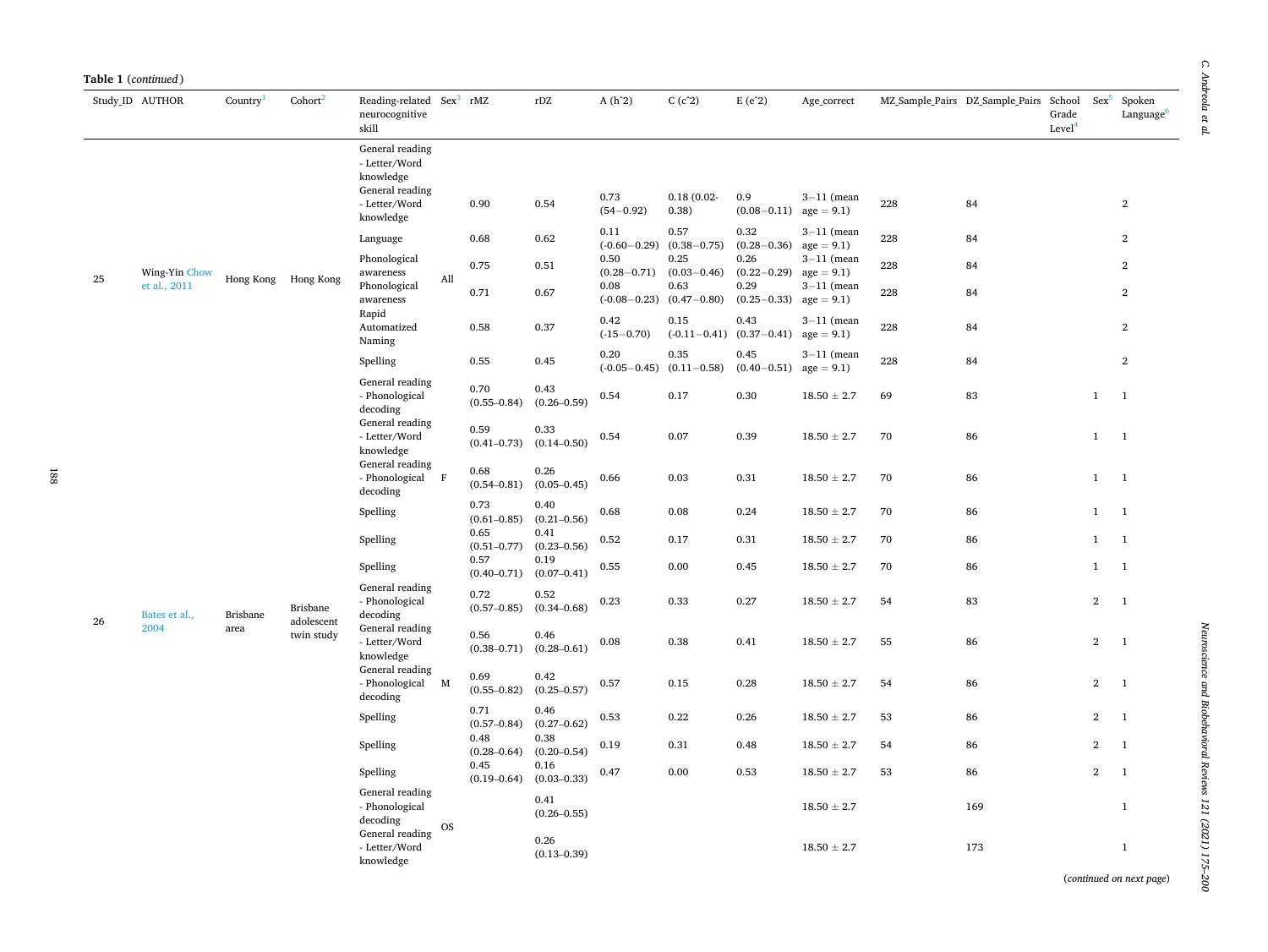|    | Study_ID AUTHOR         | Country    | $\text{Cohort}^2$ | Reading-related Sex <sup>3</sup> rMZ<br>neurocognitive<br>skill |             |      | $\rm rDZ$               | $A(h^2)$                | C(c <sup>2</sup> )      | $E(e^2)$                | Age_correct                                            |      | MZ Sample Pairs DZ Sample Pairs School | Grade<br>Level <sup>4</sup> | $Sex^5$        | Spoken<br>Language <sup>6</sup> |
|----|-------------------------|------------|-------------------|-----------------------------------------------------------------|-------------|------|-------------------------|-------------------------|-------------------------|-------------------------|--------------------------------------------------------|------|----------------------------------------|-----------------------------|----------------|---------------------------------|
|    |                         |            |                   | General reading<br>- Phonological<br>decoding                   |             |      | 0.38<br>$(0.24 - 0.51)$ |                         |                         |                         | $18.50 \pm 2.7$                                        |      | 173                                    |                             |                | $\mathbf{1}$                    |
|    |                         |            |                   | Spelling                                                        |             |      | 0.42<br>$(0.29 - 0.54)$ |                         |                         |                         | $18.50 \pm 2.7$                                        |      | 173                                    |                             |                | $\mathbf{1}$                    |
|    |                         |            |                   | Spelling                                                        |             |      | 0.36<br>$(0.24 - 0.48)$ |                         |                         |                         | $18.50 \pm 2.7$                                        |      | 173                                    |                             |                | $\mathbf{1}$                    |
|    |                         |            |                   | Spelling                                                        |             |      | 0.28<br>$(0.14 - 0.42)$ |                         |                         |                         | $18.50 \pm 2.7$                                        |      | 171                                    |                             |                | $\mathbf{1}$                    |
|    |                         |            |                   | General reading<br>- Letter/Word<br>knowledge                   |             | 0.77 | 0.39                    | 0.76<br>$(0.58 - 0.84)$ | 0.01<br>$(0.00 - 0.17)$ | 0.23<br>$(0.16 - 0.34)$ | $8.0 - 15.9$<br>$(mean age =$<br>10.3)                 | 59   | 57                                     |                             |                | $\mathbf{1}$                    |
|    | Betjemann et al.,       |            |                   | Reading<br>comprehension                                        |             | 0.71 | 0.38                    | 0.67<br>$(0.45 - 0.79)$ | 0.04<br>$(0.00 - 0.23)$ | 0.29<br>$(0.20 - 0.42)$ | $8.0 - 15.9$<br>$(mean age =$<br>10.3)                 | 59   | 57                                     |                             |                | $\mathbf{1}$                    |
| 27 | 2008                    | <b>USA</b> | <b>CLDRC</b>      | General reading $\,$ All $\,$<br>- Letter/Word<br>knowledge     |             | 0.69 | 0.35                    | 0.68<br>$(0.47 - 0.78)$ | 0.01<br>$(0.00 - 0.17)$ | 0.32<br>$(0.22 - 0.45)$ | 12.9-23.9<br>$(mean age =$<br>15.80)                   | 59   | 57                                     |                             |                | $\mathbf{1}$                    |
|    |                         |            |                   | Reading<br>comprehension                                        |             | 0.61 | 0.31                    | 0.60<br>$(0.42 - 0.72)$ | 0.01<br>$(0.00 - 0.12)$ | 0.39<br>$(0.28 - 0.55)$ | 12.9-23.9<br>$(mean age =$<br>15.80)                   | 59   | 57                                     |                             |                | $\mathbf{1}$                    |
|    |                         |            |                   | General reading<br>- Letter/Word<br>knowledge                   | All         | 0.59 | 0.31                    |                         |                         |                         | $7.9 - 20.4$<br>$(mean age =$<br>11.9)                 | 324  | 263                                    |                             |                | $\mathbf{1}$                    |
|    |                         |            |                   | Reading<br>comprehension                                        | All         | 0.46 | 0.31                    | 0.76                    | 0.09                    | 0.15                    | $7.9 - 20.4$<br>$(mean age =$<br>11.9)                 | 324  | 263                                    |                             |                | $\mathbf{1}$                    |
|    |                         |            |                   | Spelling                                                        | All         | 0.62 | 0.28                    |                         |                         |                         | $7.9 - 20.4$<br>$(mean age =$<br>11.9)                 | 324  | 263                                    |                             |                | $\mathbf{1}$                    |
| 28 | Davis et al.,<br>2001   | <b>USA</b> | <b>CLDRC</b>      | Rapid<br>Automatized<br>Naming<br>Rapid                         | All         | 0.49 | 0.18                    |                         |                         |                         | $7.9 - 20.4$<br>$(mean age =$<br>11.9)<br>$7.9 - 20.4$ | 324  | 263                                    |                             |                | $\mathbf{1}$                    |
|    |                         |            |                   | Automatized<br>Naming<br>Rapid                                  | All         | 0.54 | 0.12                    | 0.62                    | 0.03                    | 0.35                    | $(mean age =$<br>11.9)<br>$7.9 - 20.4$                 | 324  | 263                                    |                             |                | $\mathbf{1}$                    |
|    |                         |            |                   | Automatized<br>Naming                                           | All         | 0.50 | 0.26                    |                         |                         |                         | $(mean age =$<br>11.9)<br>$7.9 - 20.4$                 | 324  | 263                                    |                             |                | $\mathbf{1}$                    |
|    |                         |            |                   | Rapid<br>Automatized<br>Naming                                  | All         | 0.50 | 0.21                    |                         |                         |                         | $(mean age =$<br>11.9)                                 | 324  | 263                                    |                             |                | $\mathbf{1}$                    |
|    |                         |            |                   | Reading<br>comprehension                                        | All         | 0.79 | 0.47                    | 0.67<br>$(0.62 - 0.72)$ | 0.11<br>$(0.07 - 0.16)$ | 0.22<br>$(0.21 - 0.23)$ | 7                                                      | 1237 | 2179                                   | $\mathbf{2}$                |                | $\mathbf{1}$                    |
|    |                         |            |                   | Reading<br>comprehension                                        | M           | 0.77 | 0.46                    | 0.67<br>$(0.62 - 0.72)$ | 0.11<br>$(0.07 - 0.16)$ | 0.22<br>$(0.21 - 0.23)$ | 7                                                      | 576  | 556                                    | $\overline{2}$              | $\overline{2}$ | $\mathbf{1}$                    |
| 29 | Harlaar et al.,<br>2007 | UK         | <b>TEDS</b>       | Reading<br>comprehension                                        | $\mathbf F$ | 0.78 | 0.47                    | 0.67<br>$(0.62 - 0.72)$ | 0.11<br>$(0.07 - 0.16)$ | 0.22<br>$(0.21 - 0.23)$ | 7                                                      | 661  | 568                                    | $\overline{2}$              | $\mathbf{1}$   | $\mathbf{1}$                    |
|    |                         |            |                   | Reading<br>comprehension                                        | <b>OS</b>   |      | 0.41                    | 0.67<br>$(0.62 - 0.72)$ | 0.11<br>$(0.07 - 0.16)$ | 0.22<br>$(0.21 - 0.23)$ | 7                                                      |      | 1323                                   | $\,2$                       |                | $\mathbf{1}$                    |
|    |                         |            |                   | Reading<br>comprehension                                        | All         | 0.75 | 0.43                    | 0.65<br>$(0.57 - 0.73)$ | 0.10<br>$(0.03 - 0.18)$ | 0.25<br>$(0.23 - 0.27)$ | 9                                                      | 899  | 1579                                   | $\,2$                       |                | $\mathbf{1}$                    |
|    |                         |            |                   |                                                                 | М           | 0.73 | 0.43                    |                         |                         |                         | 9                                                      | 411  | 375                                    | $\overline{2}$              | $\mathbf{2}$   | $\mathbf{1}$                    |

 $\mathcal C.$  Andreola et al. *C. Andreola et al.*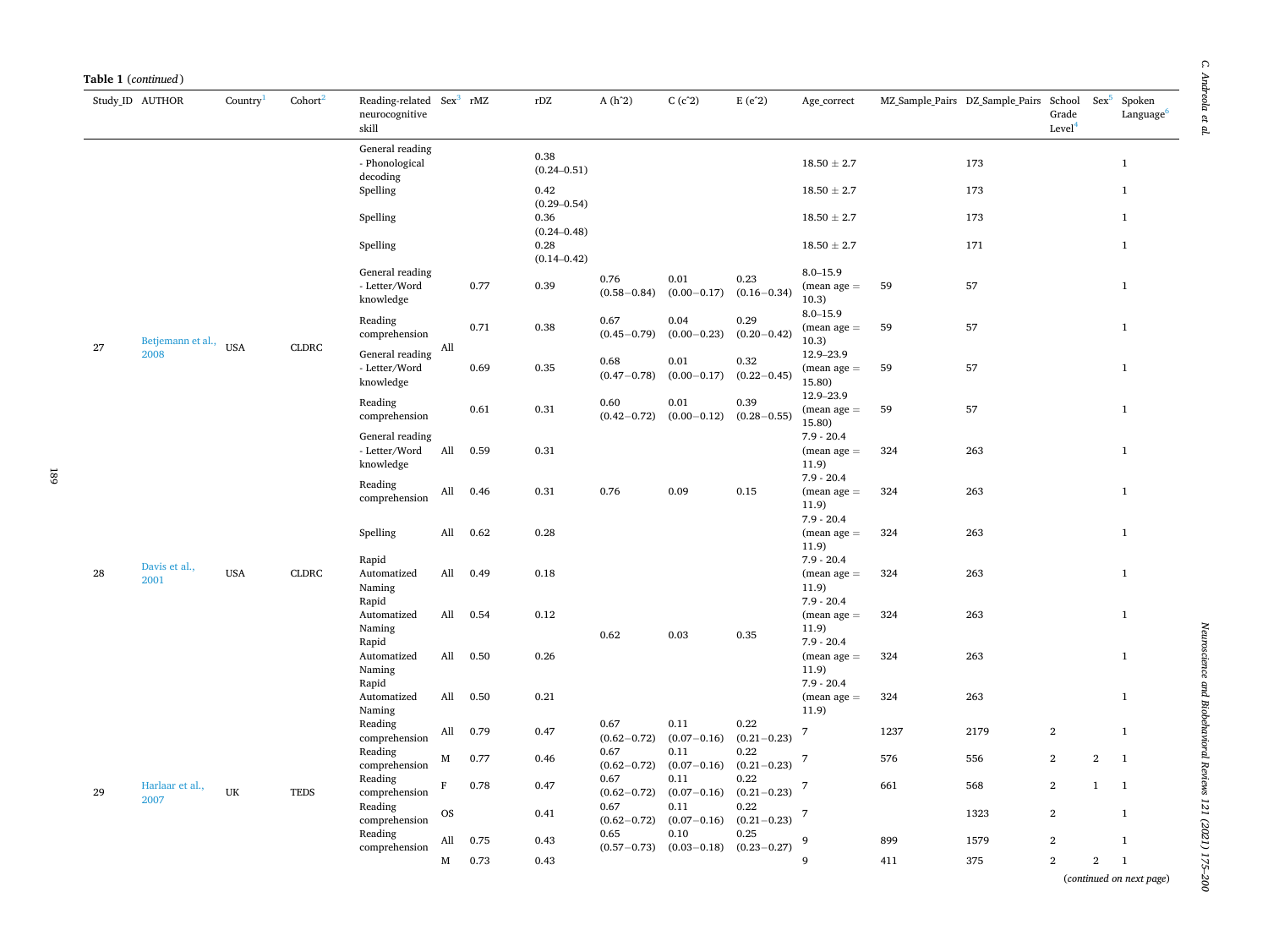| Table 1 (continued) |                  |            |                     |                                                                 |           |                         |                         |                         |                         |                         |                       |     |                                 |                                       |                |                                 |
|---------------------|------------------|------------|---------------------|-----------------------------------------------------------------|-----------|-------------------------|-------------------------|-------------------------|-------------------------|-------------------------|-----------------------|-----|---------------------------------|---------------------------------------|----------------|---------------------------------|
|                     | Study ID AUTHOR  | Country    | Cohort <sup>2</sup> | Reading-related Sex <sup>3</sup> rMZ<br>neurocognitive<br>skill |           |                         | rDZ                     | $A(h^2)$                | C(c <sup>2</sup> )      | $E(e^2)$                | Age_correct           |     | MZ Sample Pairs DZ Sample Pairs | School<br>Grade<br>Level <sup>4</sup> | $Sex^5$        | Spoken<br>Language <sup>6</sup> |
|                     |                  |            |                     | Reading                                                         |           |                         |                         | 0.65                    | 0.10                    | 0.25                    |                       |     |                                 |                                       |                |                                 |
|                     |                  |            |                     | comprehension                                                   |           |                         |                         | $(0.57 - 0.73)$         | $(0.03 - 0.18)$         | $(0.23 - 0.27)$         |                       |     |                                 |                                       |                |                                 |
|                     |                  |            |                     | Reading                                                         | $\rm F$   | 0.77                    | 0.41                    | 0.65                    | 0.10                    | 0.25                    | 9                     | 488 | 429                             | $\overline{2}$                        | $\mathbf{1}$   | $\overline{1}$                  |
|                     |                  |            |                     | comprehension                                                   |           |                         |                         | $(0.57 - 0.73)$         | $(0.03 - 0.18)$<br>0.10 | $(0.23 - 0.27)$<br>0.25 | 9                     |     | 1323                            | $\overline{2}$                        |                | $\mathbf{1}$                    |
|                     |                  |            |                     | Reading<br>comprehension                                        | <b>OS</b> |                         | 0.43                    | 0.65<br>$(0.57 - 0.73)$ | $(0.03 - 0.18)$         | $(0.23 - 0.27)$         |                       |     |                                 |                                       |                |                                 |
|                     |                  |            |                     | Reading                                                         | All       | 0.75                    | 0.48                    | 0.57                    | 0.17                    | 0.26                    | 10                    | 921 | 1651                            | $\mathbf{2}$                          |                | $\mathbf{1}$                    |
|                     |                  |            |                     | comprehension                                                   |           |                         |                         | $(0.49 - 0.65)$         | $(0.11 - 0.24)$         | $(0.23 - 0.28)$         |                       |     |                                 |                                       |                |                                 |
|                     |                  |            |                     | Reading                                                         | M         | 0.73                    | 0.53                    | 0.57                    | 0.17                    | 0.26                    | 10                    | 406 | 394                             | $\overline{2}$                        | $\mathbf{2}$   | $\overline{1}$                  |
|                     |                  |            |                     | comprehension                                                   |           |                         |                         | $(0.49 - 0.65)$         | $(0.11 - 0.24)$         | $(0.23 - 0.28)$         |                       |     |                                 |                                       |                |                                 |
|                     |                  |            |                     | Reading                                                         | $\rm F$   | 0.74                    | 0.45                    | 0.57                    | 0.17                    | 0.26                    | 10                    | 515 | 437                             | $\overline{2}$                        | $\mathbf{1}$   | $\mathbf{1}$                    |
|                     |                  |            |                     | comprehension                                                   |           |                         |                         | $(0.49 - 0.65)$         | $(0.11 - 0.24)$         | $(0.23 - 0.28)$         |                       |     |                                 |                                       |                |                                 |
|                     |                  |            |                     | Reading<br>comprehension                                        | <b>OS</b> |                         | 0.41                    | 0.57                    | 0.17<br>$(0.11 - 0.24)$ | 0.26<br>$(0.23 - 0.28)$ | 10                    |     | 1323                            | $\overline{2}$                        |                | $\mathbf{1}$                    |
|                     |                  |            |                     | General reading                                                 |           |                         |                         | $(0.49 - 0.65)$         |                         |                         |                       |     |                                 |                                       |                |                                 |
|                     |                  |            |                     | - Phonological                                                  |           | 0.82                    | 0.43                    | 0.73                    | 0.11                    | 0.16                    | $9.86 \pm 0.89$       | 88  | 130                             | $\mathbf{2}$                          |                | $\mathbf{1}$                    |
|                     |                  |            |                     | decoding                                                        |           | $(0.74 - 0.88)$         | $(0.28 - 0.57)$         | $(0.55 - 0.84)$         | $(0.00 - 0.28)$         | $(0.12 - 0.21)$         |                       |     |                                 |                                       |                |                                 |
|                     |                  |            |                     | General reading                                                 |           | 0.79                    | 0.43                    | 0.71                    | 0.10                    | 0.19                    |                       |     |                                 |                                       |                |                                 |
|                     |                  |            |                     | - Phonological                                                  |           | $(0.70 - 0.86)$         | $(0.27 - 0.56)$         | $(0.47 - 0.84)$         | $(0.00 - 0.30)$         | $(0.15 - 0.26)$         | $9.86 \pm 0.89$       | 84  | 127                             | $\mathbf{2}$                          |                | $\mathbf 1$                     |
|                     |                  |            |                     | decoding                                                        |           |                         |                         |                         |                         |                         |                       |     |                                 |                                       |                |                                 |
|                     |                  |            |                     | General reading                                                 |           | 0.82                    | 0.43                    | 0.81                    | 0.03                    | 0.17                    |                       |     |                                 |                                       |                |                                 |
|                     |                  |            |                     | - Letter/Word<br>knowledge                                      |           | $(0.74 - 0.88)$         | $(0.28 - 0.57)$         | $(0.55 - 0.88)$         | $(0.00 - 0.27)$         | $(0.12 - 0.23)$         | $9.86 \pm 0.89$       | 88  | 129                             | $\mathbf{2}$                          |                | $\mathbf{1}$                    |
|                     | Harlaar et al.,  |            |                     | General reading All                                             |           |                         |                         |                         |                         |                         |                       |     |                                 |                                       |                |                                 |
| 30                  | 2010             | <b>USA</b> | <b>WRRP</b>         | - Letter/Word                                                   |           | 0.73                    | 0.32                    | 0.78                    | 0.00                    | 0.22                    | $9.86 \pm 0.89$       | 88  | 130                             | $\overline{2}$                        |                | $\mathbf{1}$                    |
|                     |                  |            |                     | knowledge                                                       |           | $(0.61 - 0.82)$         | $(0.16 - 0.47)$         | $(0.61 - 0.84)$         | $(0.00 - 0.14)$         | $(0.16 - 0.31)$         |                       |     |                                 |                                       |                |                                 |
|                     |                  |            |                     | Language                                                        |           | 0.80                    | 0.61                    | 0.49                    | 0.35                    | 0.16                    | $9.86\pm0.89$         | 88  | 131                             | $\mathbf{2}$                          |                | $\mathbf{1}$                    |
|                     |                  |            |                     |                                                                 |           | $(0.72 - 0.87)$         | $(0.49 - 0.71)$         | $(0.29 - 0.71)$         | $(0.14 - 0.52)$         | $(0.12 - 0.22)$         |                       |     |                                 |                                       |                |                                 |
|                     |                  |            |                     | Language                                                        |           | 0.56                    | 0.49                    | 0.24                    | 0.34                    | 0.42                    | $9.86 \pm 0.89$       | 87  | 127                             | $\overline{2}$                        |                | $\mathbf{1}$                    |
|                     |                  |            |                     |                                                                 |           | $(0.39 - 0.69)$         | $(0.34 - 0.61)$         | $(0.07 - 0.51)$         | $(0.12 - 0.51)$         | $(0.32 - 0.52)$         |                       |     |                                 |                                       |                |                                 |
|                     |                  |            |                     | Reading<br>Comprehension                                        |           | 0.73<br>$(0.61 - 0.82)$ | 0.25<br>$(0.07 - 0.42)$ | 0.75<br>$(0.57 - 0.83)$ | 0.00<br>$(0.00 - 0.00)$ | 0.25<br>$(0.17 - 0.36)$ | $9.86 \pm 0.89$       | 81  | 121                             | $\overline{2}$                        |                | $\mathbf{1}$                    |
|                     |                  |            |                     | Reading                                                         |           | 0.60                    | 0.23                    | 0.58                    | 0.00                    | 0.42                    |                       |     |                                 |                                       |                |                                 |
|                     |                  |            |                     | Comprehension                                                   |           | $(0.44 - 0.72)$         | $(0.06 - 0.38)$         | $(0.30 - 0.69)$         | $(0.00 - 0.00)$         | $(0.31 - 0.56)$         | $9.86 \pm 0.89$       | 87  | 129                             | $\overline{2}$                        |                | $\mathbf{1}$                    |
| 31                  | Hart et al.,     | <b>USA</b> | <b>FTPRBE</b>       | Reading                                                         | All       | 0.83                    | 0.53                    | 0.67                    | 0.17                    | 0.15                    | $8.18\,\pm\,1.33$     | 189 | 388                             | $\,2\,$                               |                | $\mathbf{1}$                    |
|                     | 2013a            |            |                     | Comprehension                                                   |           |                         |                         | $(0.52 - 0.83)$         | $(0.02 - 0.18)$         | $(0.12 - 0.18)$         |                       |     |                                 |                                       |                |                                 |
|                     |                  |            |                     | General reading                                                 |           |                         |                         |                         |                         |                         |                       |     |                                 |                                       |                |                                 |
|                     |                  |            |                     | - Letter/Word                                                   | M         | 0.79                    | 0.44                    | 0.72                    | 0.10                    | 0.18                    | $11.19 \pm 2.54$      | 292 | 179                             |                                       | $\overline{2}$ | $\overline{1}$                  |
|                     |                  |            |                     | knowledge<br>General reading                                    |           |                         |                         |                         |                         |                         |                       |     |                                 |                                       |                |                                 |
| 32                  | Reynolds et al., | <b>USA</b> | <b>VTSABD</b>       | - Letter/Word $\quad$ F                                         |           | 0.81                    | 0.52                    | 0.59                    | 0.22                    | 0.19                    | $11.19 \pm 2.54$      | 380 | 184                             |                                       | $\mathbf{1}$   | $\overline{1}$                  |
|                     | 1996             |            |                     | knowledge                                                       |           |                         |                         |                         |                         |                         |                       |     |                                 |                                       |                |                                 |
|                     |                  |            |                     | General reading                                                 |           |                         |                         |                         |                         |                         |                       |     |                                 |                                       |                |                                 |
|                     |                  |            |                     | - Letter/Word                                                   | <b>OS</b> |                         | 0.39                    |                         |                         |                         | $11.19 \pm 2.54$      |     | 284                             |                                       |                | $\mathbf{1}$                    |
|                     |                  |            |                     | knowledge                                                       |           |                         |                         |                         |                         |                         |                       |     |                                 |                                       |                |                                 |
|                     |                  |            |                     | General reading                                                 |           |                         |                         |                         |                         |                         | $8.5 - 10.8$          |     |                                 |                                       |                |                                 |
|                     |                  |            |                     | - Letter/Word<br>knowledge                                      |           | 0.82                    | 0.57                    |                         |                         |                         | $(mean age =$<br>9.6) | 13  | 22                              | $\overline{2}$                        |                | $\mathbf{1}$                    |
| 33                  | Lytton et al.,   | Canada     |                     |                                                                 | All       |                         |                         |                         |                         |                         | $8.5 - 10.8$          |     |                                 |                                       |                |                                 |
|                     | 1988             | (Calgary)  |                     | Reading                                                         |           | 0.55                    | 0.44                    |                         |                         |                         | $(mean age =$         | 13  | 22                              | $\mathbf{2}$                          |                | $\mathbf{1}$                    |
|                     |                  |            |                     | comprehension                                                   |           |                         |                         |                         |                         |                         | 9.6)                  |     |                                 |                                       |                |                                 |
|                     |                  |            |                     | Spelling                                                        |           | 0.81                    | 0.24                    |                         |                         |                         |                       | 13  | 22                              | $\overline{2}$                        |                | $\mathbf{1}$                    |
|                     |                  |            |                     |                                                                 |           |                         |                         |                         |                         |                         |                       |     |                                 |                                       |                | (continued on next page)        |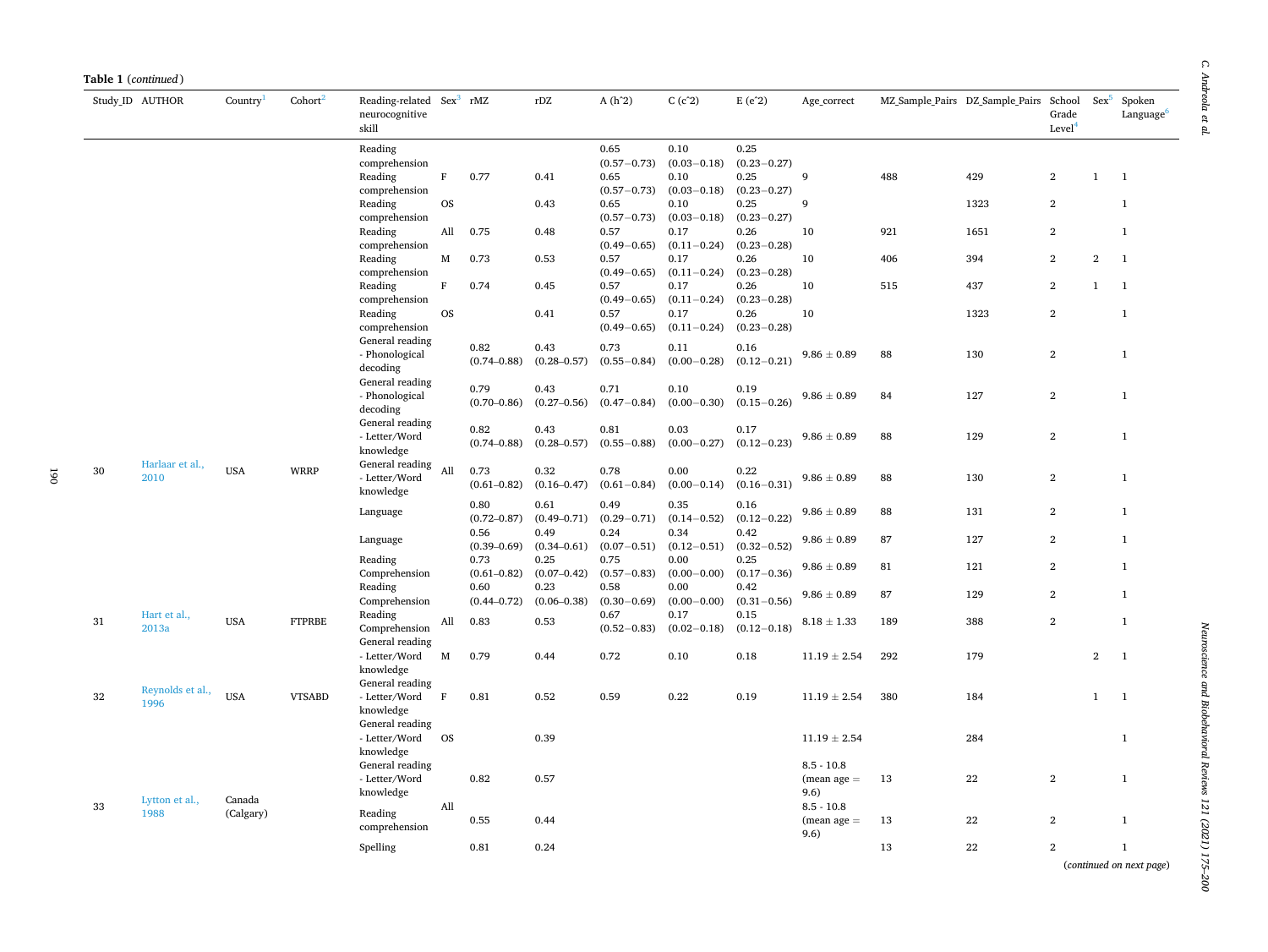| Table 1 (continued) |                              |                                       |                                                   |                                                                 |     |      |      |                         |                                                   |                                 |                                         |     |                                 |                                       |         |                                 |
|---------------------|------------------------------|---------------------------------------|---------------------------------------------------|-----------------------------------------------------------------|-----|------|------|-------------------------|---------------------------------------------------|---------------------------------|-----------------------------------------|-----|---------------------------------|---------------------------------------|---------|---------------------------------|
|                     | Study ID AUTHOR              | Country <sup>1</sup>                  | Cohort <sup>2</sup>                               | Reading-related Sex <sup>3</sup> rMZ<br>neurocognitive<br>skill |     |      | rDZ  | $A(h^2)$                | $C(c^2)$                                          | $E(e^2)$                        | Age_correct                             |     | MZ Sample Pairs DZ Sample Pairs | School<br>Grade<br>Level <sup>4</sup> | $Sex^5$ | Spoken<br>Language <sup>6</sup> |
|                     |                              |                                       |                                                   |                                                                 |     |      |      |                         |                                                   |                                 | $8.5 - 10.8$<br>$(mean age =$<br>9.6)   |     |                                 |                                       |         |                                 |
|                     |                              |                                       |                                                   | General reading<br>- Letter/Word<br>knowledge                   |     | 0.62 | 0.53 | 0.18                    | 0.44                                              | 0.31                            | 13                                      | 194 | 356                             | 3                                     |         | $\mathbf{1}$                    |
| 34                  | Stevenson et al., UK<br>1987 |                                       | London<br>sample                                  | Reading<br>comprehension All                                    |     | 0.71 | 0.49 | 0.44                    | 0.27                                              | 0.15                            | 13                                      | 194 | 356                             | $\,$ 3                                |         | $1\,$                           |
|                     |                              |                                       |                                                   | General reading<br>- Letter/Word<br>knowledge                   |     | 0.61 | 0.51 | 0.19                    | 0.42                                              | 0.34                            | 13                                      | 190 | 354                             | 3                                     |         | $\mathbf{1}$                    |
|                     |                              |                                       |                                                   | Spelling                                                        |     | 0.76 | 0.50 | 0.53                    | 0.23                                              | 0.30                            | 13                                      | 192 | 353                             | 3                                     |         | $\mathbf{1}$                    |
|                     |                              |                                       |                                                   | Phonological<br>Awareness                                       |     | 0.80 | 0.39 | 0.79<br>$(0.60 - 0.85)$ | 0.00<br>$(0.00 - 0.17)$                           | 0.21<br>$(0.15 - 0.29)$         | $8-18$ (mean<br>$age = 12$              | 81  | 189                             |                                       |         | $\mathbf{1}$                    |
|                     |                              |                                       |                                                   | Rapid<br>Automatized<br>Naming                                  |     | 0.73 | 0.25 | 0.70<br>$(0.54 - 0.79)$ | 0.00<br>$(0.00 - 0.11)$                           | 0.30<br>$(0.21 - 0.42)$         | $8-18$ (mean<br>$age = 12$              | 81  | 189                             |                                       |         | $\mathbf{1}$                    |
| 35                  | Olson et al.,                | <b>USA</b>                            | <b>CLDRC</b>                                      | Language                                                        | All | 0.89 | 0.64 | 0.51<br>$(0.35 - 0.69)$ | 0.38<br>$(0.20 - 0.53)$                           | 0.11<br>$(0.08 - 0.16)$         | $8-18$ (mean<br>$age = 12$              | 81  | 189                             |                                       |         | $1\,$                           |
|                     | 2013                         |                                       |                                                   | General reading<br>- Letter/Word<br>knowledge                   |     | 0.91 | 0.50 | 0.81<br>$(0.62 - 0.93)$ | 0.09<br>$(0.00 - 0.28)$                           | 0.10<br>$(0.07 - 0.14)$         | $8-18$ (mean<br>$age = 12$              | 81  | 189                             |                                       |         | $\mathbf{1}$                    |
|                     |                              |                                       |                                                   | Spelling                                                        |     | 0.91 | 0.48 | 0.87<br>$(0.67 - 0.93)$ | 0.03<br>$(0.00 - 0.23)$                           | 0.09<br>$(0.07 - 0.13)$         | $8-18$ (mean<br>$age = 12$              | 81  | 189                             |                                       |         | $\mathbf{1}$                    |
|                     |                              |                                       |                                                   | Reading<br>Comprehension                                        |     | 0.88 | 0.49 | 0.83<br>$(0.63 - 0.92)$ | 0.05<br>$(0.00 - 0.25)$                           | 0.12<br>$(0.08-0.16)$ age = 12) | $8-18$ (mean                            | 81  | 189                             |                                       |         | $\mathbf{1}$                    |
|                     |                              |                                       |                                                   | RAN                                                             |     | 0.76 | 0.62 | 0.23<br>$(0.12 - 0.34)$ | 0.52<br>$(0.42 - 0.61)$                           | 0.25<br>$(0.22 - 0.29)$         | Grade 1                                 | 520 | 522                             | $\,2$                                 |         | $\mathbf{1}$                    |
|                     |                              |                                       |                                                   | Language                                                        |     | 0.58 | 0.51 | 0.16<br>$(0.01 - 0.31)$ | 0.42<br>$(0.29 - 0.54)$                           | 0.42<br>$(0.37 - 0.47)$         | Grade 1                                 | 520 | 522                             | $\mathbf{2}$                          |         | $\mathbf{1}$                    |
|                     |                              |                                       | <b>CTR &amp; ATR</b>                              | Language                                                        |     | 0.82 | 0.59 | 0.45<br>$(0.34 - 0.57)$ | 0.37<br>$(0.25 - 0.57)$                           | 0.19<br>$(0.16 - 0.22)$         | Grade 2                                 | 443 | 437                             | $\,2$                                 |         | $\mathbf{1}$                    |
| 36                  | Byrne et al.,<br>2013        | $USA +$<br>Australia +<br>Scandinavia | & Medical<br>Birth<br>Registries in<br>Norway and | General reading<br>- Letter/Word<br>knowledge                   | All | 0.76 | 0.68 | 0.18<br>$(0.09 - 0.28)$ | 0.58<br>$(0.49 - 0.66)$                           | 0.23<br>$(0.20 - 0.27)$         | Grade 1                                 | 520 | 522                             | $\mathbf{2}$                          |         | $\mathbf{1}$                    |
|                     |                              |                                       | Sweden.                                           | General reading<br>- Phonological<br>decoding                   |     | 0.81 | 0.43 | 0.83<br>$(0.70 - 0.85)$ | 0.00<br>$(0.00 - 0.13)$                           | 0.17<br>$(0.15 - 0.20)$         | Grade 2                                 | 443 | 437                             | $\mathbf{2}$                          |         | $\mathbf{1}$                    |
|                     |                              |                                       |                                                   | General reading<br>- Phonological<br>decoding                   |     | 0.80 | 0.43 | 0.81<br>$(0.67 - 0.85)$ | 0.01<br>$(.000-0.14)$                             | 0.18<br>$(0.15 - 0.21)$         | Grade 2                                 | 443 | 437                             | $\,2$                                 |         | $\mathbf{1}$                    |
|                     |                              |                                       |                                                   | <b>RAN</b>                                                      |     | 0.71 | 0.33 | 0.72<br>$(0.42 - 0.88)$ | 0.00<br>$(0.00 - 0.27)$                           | 0.29<br>$(0.22 - 0.39)$         | $4.33 - 8.25$<br>$(mean age =$<br>6.09  | 128 | 175                             |                                       |         | $\mathbf{1}$                    |
|                     | Hart et al.,                 |                                       |                                                   | <b>RAN</b>                                                      |     | 0.56 | 0.43 | 0.79<br>$(0.52 - 0.96)$ | 0.00<br>$(0.00 - 0.00)$                           | 0.22<br>$(0.17 - 0.31)$         | $6.00 - 8.83$<br>$(mean age =$<br>7.16) | 128 | 175                             | $\,2$                                 |         | $\mathbf{1}$                    |
| 37                  | 2009a, 2009b                 | <b>USA</b>                            | <b>WRRP</b>                                       | RAN                                                             | All | 0.68 | 0.27 | 0.65<br>$(0.49 - 0.83)$ | 0.00<br>$(0.00 - 0.00)$                           | 0.32<br>$(0.24 - 0.44)$         | 6.92-10.00<br>$(mean age =$<br>8.32)    | 128 | 175                             | $\,2$                                 |         | $\mathbf{1}$                    |
|                     |                              |                                       |                                                   | RAN                                                             |     | 0.54 | 0.42 | 0.42                    | 0.17<br>$(0.00-0.82)$ $(0.00-0.55)$ $(0.28-0.59)$ | 0.39                            | $8.01 - 12.13$<br>$(mean age =$<br>9.89 | 128 | 175                             |                                       |         | $\mathbf{1}$                    |

 $\mathcal C.$  Andreola et al. *C. Andreola et al.*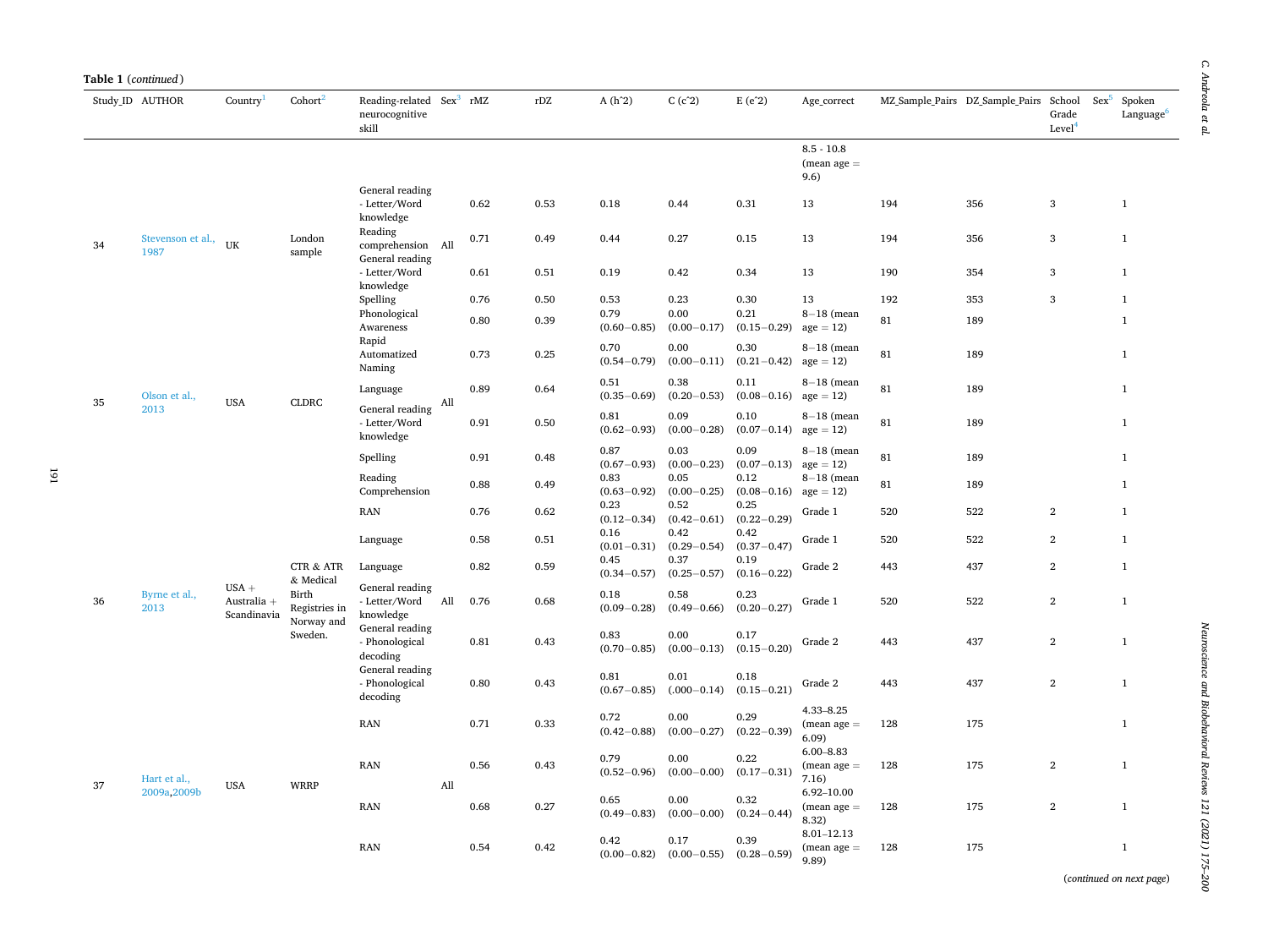| Study ID AUTHOR |                          | Country <sup>1</sup> | Cohort $2$                             | Reading-related Sex <sup>3</sup> rMZ          |                 |                         | $\rm rDZ$                | $A(h^2)$                                   | C(c <sup>2</sup> )                         | $E(e^2)$                                   | Age_correct                                    |              | MZ Sample Pairs DZ Sample Pairs School | $Sex^5$                          | Spoken                       |
|-----------------|--------------------------|----------------------|----------------------------------------|-----------------------------------------------|-----------------|-------------------------|--------------------------|--------------------------------------------|--------------------------------------------|--------------------------------------------|------------------------------------------------|--------------|----------------------------------------|----------------------------------|------------------------------|
|                 |                          |                      |                                        | neurocognitive<br>skill                       |                 |                         |                          |                                            |                                            |                                            |                                                |              |                                        | Grade<br>Level <sup>4</sup>      | Language <sup>6</sup>        |
|                 |                          |                      |                                        | General<br>Reading                            |                 | 0.82                    | 0.50                     | 0.45<br>$(0.11 - 0.87)$                    | 0.28<br>$(0.00 - 0.65)$                    | 0.19<br>$(0.13 - 0.30)$                    | $4.33 - 8.25$<br>$(mean age =$<br>6.09         | 128          | 175                                    |                                  | $\,1\,$                      |
|                 |                          |                      |                                        | General<br>Reading                            |                 | 0.86                    | 0.44                     | 0.76<br>$(0.52 - 0.98)$                    | 0.07<br>$(0.00 - 0.33)$                    | 0.15<br>$(0.11 - 0.20)$                    | $6.00 - 8.83$<br>$(mean age =$<br>7.16)        | 128          | 175                                    | $\,2$                            | $\mathbf{1}$                 |
|                 |                          |                      |                                        | General<br>Reading                            |                 | 0.77                    | 0.40                     | 0.81<br>$(0.56 - 1.00)$                    | 0.00<br>$(0.00 - 0.00)$                    | 0.17<br>$(0.12 - 0.24)$                    | 6.92-10.00<br>$(mean age =$<br>8.32)           | 128          | 175                                    | $\overline{2}$                   | $\mathbf{1}$                 |
|                 |                          |                      |                                        | General<br>Reading                            |                 | 0.85                    | 0.29                     | 0.94<br>$(0.72 - 1.20)$                    | 0.00<br>$(0.00 - 0.00)$                    | 0.12<br>$(0.08 - 0.18)$                    | $8.01 - 12.13$<br>$(mean age =$<br>9.89)       | 128          | 175                                    |                                  | $\mathbf{1}$                 |
|                 |                          |                      |                                        | General<br>Reading<br>General                 | SS              | 0.82                    | 0.47                     | 0.85<br>$(0.75 - 0.94)$<br>0.85            | 0.01<br>$(0.00 - 0.12)$<br>0.01            | 0.14<br>$(0.13 - 0.16)$<br>0.14            | Grade 1                                        | 486          | 468                                    | $\mathbf{2}$                     | $\mathbf{1}$                 |
|                 |                          |                      |                                        | Reading<br>General                            | <b>OS</b>       |                         | 0.45                     | $(0.75 - 0.94)$<br>0.63                    | $(0.00 - 0.12)$<br>0.22                    | $(0.13 - 0.16)$<br>0.15                    | Grade 1                                        |              | 442                                    | $\overline{2}$                   | $\mathbf{1}$                 |
|                 |                          |                      |                                        | Reading<br>General                            | SS<br><b>OS</b> | 0.85                    | 0.59<br>0.48             | $(0.54 - 0.73)$<br>0.63                    | $(0.12 - 0.32)$<br>0.22                    | $(0.13 - 0.17)$<br>0.15                    | Grade 2<br>Grade 2                             | 447          | 417<br>406                             | $\overline{2}$<br>$\overline{2}$ | $\mathbf{1}$<br>$\mathbf{1}$ |
|                 | Hart et al.,             |                      |                                        | Reading<br>General<br>Reading                 | SS              | 0.85                    | 0.60                     | $(0.54 - 0.73)$<br>0.56<br>$(0.45 - 0.67)$ | $(0.12 - 0.32)$<br>0.28<br>$(0.16 - 0.40)$ | $(0.13 - 0.17)$<br>0.16<br>$(0.13 - 0.18)$ | Grade 3                                        | 303          | 295                                    | $\overline{2}$                   | $\mathbf{1}$                 |
| 38              | 2013b                    | <b>USA</b>           | FTP-R                                  | General<br>Reading                            | <b>OS</b>       |                         | 0.51                     | 0.56<br>$(0.45 - 0.67)$                    | 0.28<br>$(0.16 - 0.40)$                    | 0.16<br>$(0.13 - 0.18)$                    | Grade 3                                        |              | 298                                    | $\overline{2}$                   | $\mathbf{1}$                 |
|                 |                          |                      |                                        | General<br>Reading                            | SS              | 0.82                    | 0.52                     | 0.65<br>$(0.42 - 0.89)$                    | 0.16<br>$(0.00 - 0.39)$                    | 0.19<br>$(0.14 - 0.25)$                    | Grade 4                                        | 108          | 83                                     | $\overline{2}$                   | $\mathbf{1}$                 |
|                 |                          |                      |                                        | General<br>Reading                            | <b>OS</b>       |                         | 0.45                     | 0.65<br>$(0.42 - 0.89)$                    | 0.16<br>$(0.00 - 0.39)$                    | 0.19<br>$(0.14 - 0.25)$                    | Grade 4                                        |              | 96                                     | $\overline{2}$                   | $\mathbf{1}$                 |
|                 |                          |                      |                                        | General<br>Reading<br>General                 | SS              | 0.73                    | 0.30                     | 0.71<br>$(0.35 - 1.01)$<br>0.71            | 0.09<br>$(0.00 - 0.42)$<br>0.09            | 0.20<br>$(0.14 - 0.33)$<br>0.20            | Grade 5                                        | 48           | 42                                     | $\,2\,$                          | $\mathbf{1}$                 |
|                 |                          |                      |                                        | Reading<br>General                            | <b>OS</b>       | 0.77                    | 0.48<br>0.39             | $(0.35 - 1.01)$<br>0.74                    | $(0.00 - 0.42)$<br>0.02                    | $(0.14 - 0.33)$<br>0.24                    | Grade 5<br>$11-12$ (mean                       | 1511         | 44<br>2603                             | $\,2\,$<br>$\,$ 3                | $\mathbf{1}$<br>$\mathbf{1}$ |
|                 |                          |                      |                                        | Reading<br>General reading                    |                 | $(0.74 - 0.79)$<br>0.72 | $(0.36 - 0.42)$<br>0.41  | $(0.68 - 0.76)$<br>0.64                    | $(0.01 - 0.08)$<br>0.08                    | $(0.22 - 0.25)$<br>0.28                    | $age = 11.87$<br>$11-12$ (mean                 |              |                                        |                                  |                              |
| 39              | Harlaar et al.,<br>2012  | UK                   | <b>TEDS</b>                            | - Letter/Word<br>knowledge<br>Reading         | All             | $(0.70 - 0.74)$<br>0.46 | $(0.38 - 0.44)$<br>0.30  | $(0.59 - 0.70)$<br>0.34                    | $(0.03 - 0.13)$<br>0.13                    | $(0.26 - 0.30)$<br>0.53                    | $age = 11.87$<br>$11-12$ (mean                 | 1702         | 2978                                   | $\sqrt{3}$                       | $\mathbf{1}$                 |
|                 |                          |                      |                                        | Comprehension<br>Reading                      |                 | $(0.42 - 0.50)$<br>0.56 | $(0.27 - 0.33)$<br>0.37  | $(0.27 - 0.42)$<br>0.37                    | $(0.04 - 0.19)$<br>0.18                    | $(0.50 - 0.56)$<br>0.45                    | $age = 11.87$<br>$11-12$ (mean                 | 1715<br>1748 | 3057<br>3117                           | $\sqrt{3}$<br>$\sqrt{3}$         | $\mathbf{1}$<br>$\mathbf{1}$ |
|                 |                          |                      |                                        | Comprehension<br>General                      |                 | $(0.52 - 0.59)$<br>0.93 | $(0.33 - 0.40)$<br>0.795 | $(0.30 - 0.44)$<br>0.27                    | $(0.13 - 0.24)$<br>0.66                    | $(0.42 - 0.47)$<br>0.07                    | $age = 11.87$<br>$6 - 12$ (mean                | 146          | 132                                    |                                  | $\mathbf{1}$                 |
| 40              | Thompson et al.,<br>1991 | <b>USA</b>           | <b>WRTP</b>                            | Reading<br>Language                           | All             | 0.84                    | 0.745                    | 0.19                                       | 0.65                                       | 0.16                                       | $age = 9.80$<br>$6 - 12$ (mean<br>$age = 9.80$ | 146          | 132                                    |                                  | $\mathbf{1}$                 |
|                 |                          |                      | Colorado                               | General reading<br>- Letter/Word<br>knowledge |                 | 0.52                    | 0.295                    | 0.45                                       | 0.07                                       | 0.48                                       | $7.8 - 20.6$<br>$(mean age =$<br>12.6)         | 86           | 60                                     |                                  | $\mathbf{1}$                 |
| 41              | Books et al.,<br>1990    | <b>USA</b>           | Twin Study<br>of Reading<br>Disability | Reading<br>Comprehension                      | All             | 0.46                    | 0.325                    | 0.27                                       | 0.19                                       | 0.36                                       | $7.8 - 20.6$<br>$(mean age =$                  | 86           | 60                                     |                                  | $\mathbf{1}$                 |
|                 |                          |                      |                                        | Spelling                                      |                 | 1.00                    | 0.45                     | 0.48                                       | 0.53                                       | 0.43                                       | 12.6)                                          | 86           | 60                                     |                                  | $\mathbf{1}$                 |

Neuroscience and Biobehavioral Reviews 121 (2021) 175-200 *Neuroscience and Biobehavioral Reviews 121 (2021) 175–200*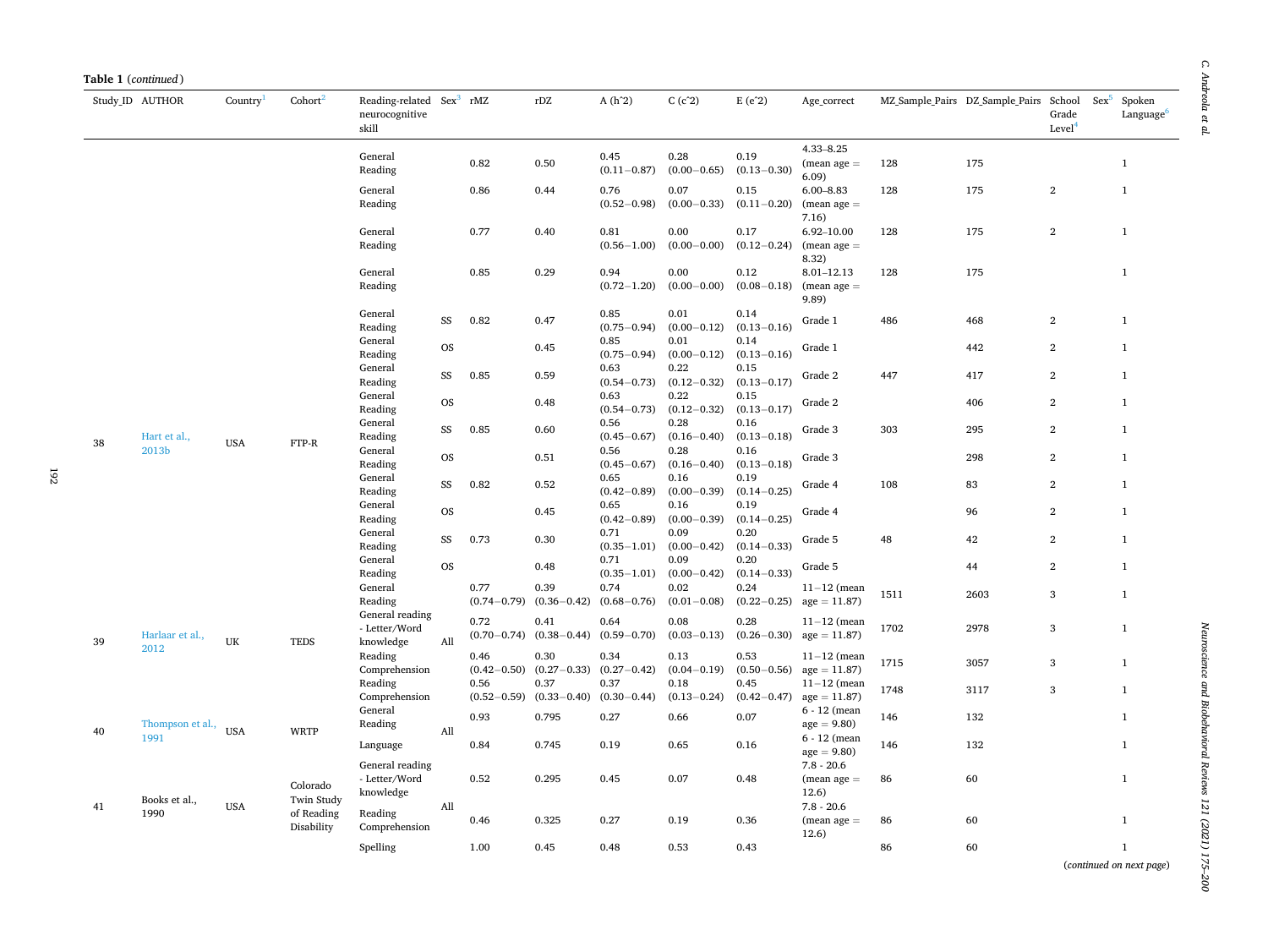|    | Study ID AUTHOR       | Country <sup>1</sup>     | Cohort <sup>2</sup> | Reading-related Sex <sup>3</sup> rMZ<br>neurocognitive<br>skill |                         | rDZ                                     | $A(h^2)$                | C(c <sup>2</sup> )      | $E(e^2)$                | Age_correct                                             |      | MZ_Sample_Pairs DZ_Sample_Pairs | School Sex <sup>5</sup><br>Grade<br>Level <sup>4</sup> |                  | Spoken<br>Language <sup>6</sup> |
|----|-----------------------|--------------------------|---------------------|-----------------------------------------------------------------|-------------------------|-----------------------------------------|-------------------------|-------------------------|-------------------------|---------------------------------------------------------|------|---------------------------------|--------------------------------------------------------|------------------|---------------------------------|
|    |                       |                          |                     | General reading                                                 |                         |                                         |                         |                         |                         | $7.8 - 20.6$<br>$(mean age =$<br>12.6)<br>$5.50 - 7.08$ |      |                                 |                                                        |                  |                                 |
|    |                       |                          |                     | - Letter/Word<br>knowledge<br>General reading                   | 0.9                     | 0.56                                    | 0.68<br>$(0.54 - 0.85)$ | 0.22<br>$(0.05 - 0.36)$ | 0.10<br>$(0.08 - 0.12)$ | $(mean age =$<br>6.27)<br>$6.58 - 8.67$                 | 225  | 262                             |                                                        |                  | $\mathbf{1}$                    |
|    |                       |                          |                     | - Letter/Word<br>knowledge                                      | 0.86                    | 0.44                                    | 0.84<br>$(0.66 - 0.89)$ | 0.02<br>$(0.00 - 0.20)$ | 0.14<br>$(0.11 - 0.17)$ | $(mean age =$<br>7.42)                                  | 225  | 262                             | $\sqrt{2}$                                             |                  | $\mathbf{1}$                    |
|    |                       |                          |                     | General reading<br>- Letter/Word<br>knowledge                   | 0.81                    | 0.445                                   | 0.73 (0.56,<br>0.84)    | 0.08<br>$(0.00 - 0.24)$ | 0.19<br>$(0.15 - 0.23)$ | $7.67 - 9.50$<br>$(mean age =$<br>8.45)                 | 225  | 262                             | $\overline{2}$                                         |                  | $\mathbf{1}$                    |
|    |                       |                          |                     | General reading<br>- Letter/Word<br>knowledge                   | 0.72                    | 0.435                                   | 0.57<br>$(0.36 - 0.76)$ | 0.15<br>$(0.00 - 0.32)$ | 0.29<br>$(0.23 - 0.36)$ | $9.67 - 11.67$<br>$(mean age =$<br>10.45)               | 210  | 254                             | $\overline{2}$                                         |                  | $\mathbf{1}$                    |
|    |                       |                          |                     | General reading<br>- Phonological<br>decoding                   | 0.75                    | 0.435                                   | 0.63<br>$(0.43 - 0.79)$ | 0.12<br>$(0.00 - 0.30)$ | 0.25<br>$(0.21 - 0.31)$ | $5.50 - 7.08$<br>$(mean age =$<br>6.27)                 | 225  | 262                             |                                                        |                  | $\mathbf{1}$                    |
|    |                       |                          |                     | General reading<br>- Phonological<br>decoding                   | 0.82                    | 0.41                                    | 0.82<br>$(0.70 - 0.85)$ | 0.00<br>$(0.00 - 0.11)$ | 0.18<br>$(0.15 - 0.22)$ | $6.58 - 8.67$<br>$(mean age =$<br>7.42)                 | 225  | 262                             | $\overline{2}$                                         |                  | $\mathbf{1}$                    |
| 42 | Christopher           | $USA +$<br>Australia $+$ | <b>ILTS</b>         | General reading<br>- Phonological<br>decoding<br>All            | 0.79                    | 0.415                                   | 0.75<br>$(0.56 - 0.83)$ | 0.04<br>$(0.00 - 0.22)$ | 0.21<br>$(0.17 - 0.26)$ | $7.67 - 9.50$<br>$(mean age =$<br>8.45)                 | 225  | 262                             | $\boldsymbol{2}$                                       |                  | $\mathbf{1}$                    |
|    | et al., 2013          | Scandina                 |                     | General reading<br>- Phonological<br>decoding                   | 0.77                    | 0.4                                     | 0.74<br>$(0.55 - 0.82)$ | 0.03<br>$(0.00 - 0.22)$ | 0.22<br>$(0.18 - 0.28)$ | $9.67 - 11.67$<br>$(mean age =$<br>10.45)               | 210  | 254                             | $\sqrt{2}$                                             |                  | $\mathbf{1}$                    |
|    |                       |                          |                     | Reading<br>Comprehension                                        | 0.81                    | 0.455                                   | 0.71<br>$(0.53 - 0.83)$ | 0.10<br>$(0.00 - 0.26)$ | 0.20<br>$(0.16 - 0.25)$ | $6.58 - 8.67$<br>$(mean age =$<br>7.42)                 | 225  | 262                             | $\overline{2}$                                         |                  | $\mathbf{1}$                    |
|    |                       |                          |                     | Reading<br>Comprehension                                        | 0.73                    | 0.435                                   | 0.59<br>$(0.39 - 0.77)$ | 0.14<br>$(0.00 - 0.31)$ | 0.27<br>$(0.22 - 0.34)$ | $7.67 - 9.50$<br>$(mean age =$<br>8.45)                 | 225  | 262                             | $\overline{2}$                                         |                  | $\mathbf{1}$                    |
|    |                       |                          |                     | Reading<br>Comprehension                                        | 0.72                    | 0.38                                    | 0.68<br>$(0.47 - 0.77)$ | 0.04<br>$(0.00 - 0.23)$ | 0.28<br>$(0.23 - 0.35)$ | $9.67 - 11.67$<br>$(mean age =$<br>10.45)               | 210  | 254                             | $\overline{2}$                                         |                  | $\mathbf{1}$                    |
|    |                       |                          |                     | Spelling                                                        | 0.78                    | 0.44                                    | 0.68<br>$(0.49 - 0.81)$ | 0.10<br>$(0.00 - 0.27)$ | 0.23<br>$(0.19 - 0.28)$ | $6.58 - 8.67$<br>$(mean age =$<br>7.42)                 | 225  | 262                             | $\sqrt{2}$                                             |                  | $\mathbf{1}$                    |
|    |                       |                          |                     | Spelling                                                        | 0.81                    | 0.405                                   | 0.81<br>$(0.62 - 0.85)$ | 0.00<br>$(0.00 - 0.18)$ | 0.19<br>$(0.15 - 0.23)$ | $7.67 - 9.50$<br>$(mean age =$<br>8.45)                 | 225  | 262                             | $\overline{2}$                                         |                  | $\mathbf{1}$                    |
|    |                       |                          |                     | Spelling                                                        | 0.84                    | 0.455                                   | 0.77<br>$(0.59 - 0.87)$ | 0.07<br>$(0.00 - 0.24)$ | 0.16<br>$(0.13 - 0.20)$ | $9.67 - 11.67$<br>$(mean age =$<br>10.45)               | 210  | 254                             | $\sqrt{2}$                                             |                  | $\mathbf{1}$                    |
|    |                       |                          |                     | Reading<br>All<br>Comprehension                                 | 0.64<br>$(0.60 - 0.67)$ | 0.43<br>$(0.39 - 0.47)$                 |                         |                         |                         | 10                                                      | 919  | 1622                            | $\overline{2}$                                         |                  | $\mathbf{1}$                    |
| 43 | Davis et al.,<br>2008 | UK                       | <b>TEDS</b>         | Reading<br>М<br>Comprehension                                   | 0.64<br>$(0.58 - 0.70)$ | 0.43<br>$(0.34 - 0.51)$                 |                         |                         |                         | 10                                                      | 383  | 373                             | $\sqrt{2}$                                             | $\boldsymbol{2}$ | $\mathbf{1}$                    |
|    |                       |                          |                     | Reading<br>$\mathbf F$<br>Comprehension                         | 0.63<br>$(0.58 - 0.68)$ | 0.46<br>$(0.38 - 0.53)$                 |                         |                         |                         | 10                                                      | 536  | 444                             | $\overline{2}$                                         | $\mathbf{1}$     | $\mathbf{1}$                    |
| 44 | Davis et al.,<br>2009 | UK                       | <b>TEDS</b>         | All                                                             | 0.72                    | 0.42<br>$(0.70 - 0.75)$ $(0.38 - 0.45)$ |                         |                         |                         | 12                                                      | 1667 | 2844                            | 3                                                      |                  | $\mathbf{1}$                    |

193

Neuroscience and Biobehavioral Reviews 121 (2021) 175-200 *Neuroscience and Biobehavioral Reviews 121 (2021) 175–200*

(*continued on next page*)

 $\mathcal C.$  Andreola et al. *C. Andreola et al.*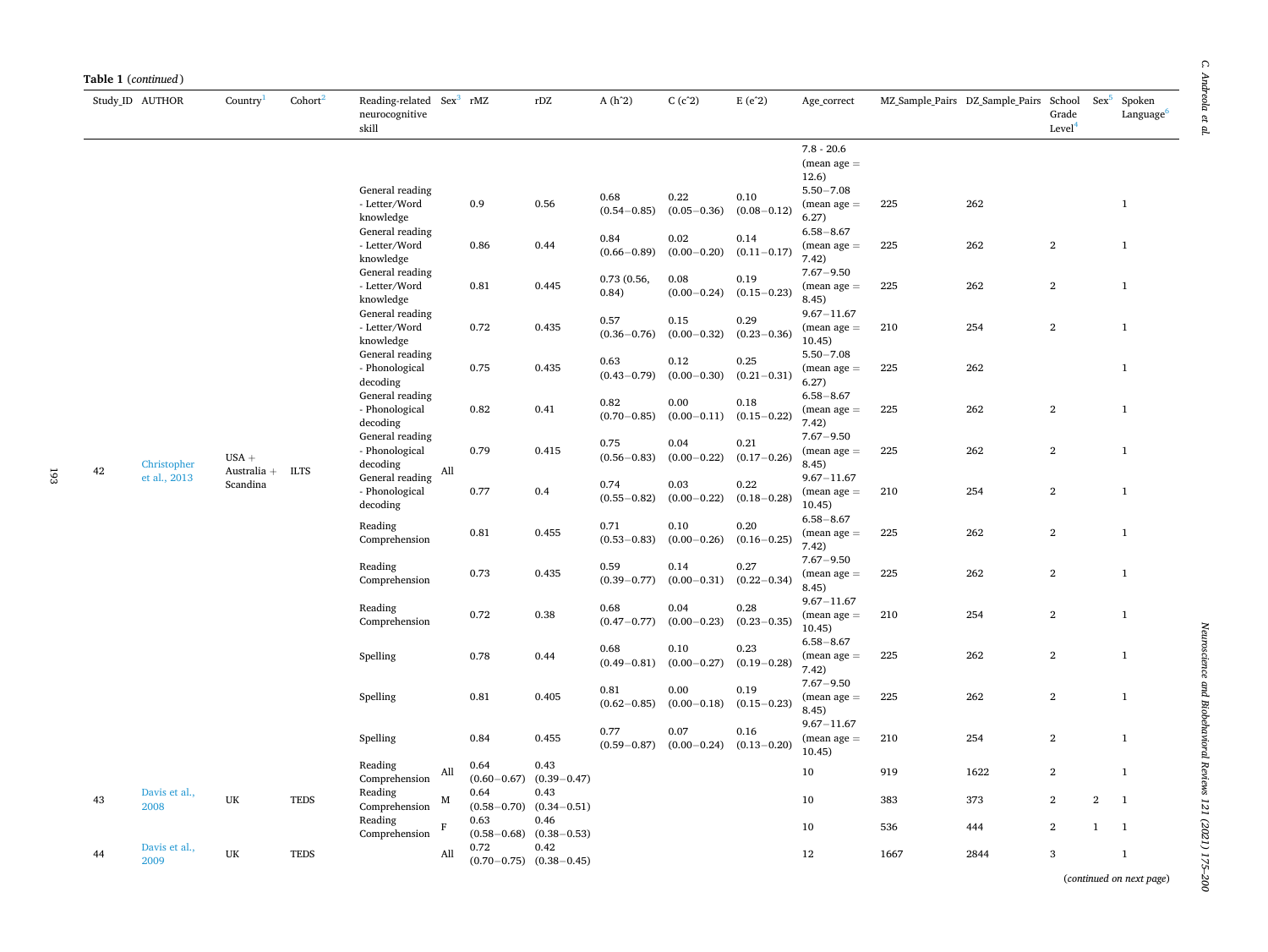|    | Table 1 (continued)    |                      |                                     |                                                                 |                         |                                     |                         |                         |                         |                                                     |      |                                        |                             |         |                                 |
|----|------------------------|----------------------|-------------------------------------|-----------------------------------------------------------------|-------------------------|-------------------------------------|-------------------------|-------------------------|-------------------------|-----------------------------------------------------|------|----------------------------------------|-----------------------------|---------|---------------------------------|
|    | Study ID AUTHOR        | Country <sup>1</sup> | Cohort $2$                          | Reading-related Sex <sup>3</sup> rMZ<br>neurocognitive<br>skill |                         | rDZ                                 | $A(h^2)$                | C(c <sup>2</sup> )      | $E(e^2)$                | Age_correct                                         |      | MZ Sample Pairs DZ Sample Pairs School | Grade<br>Level <sup>4</sup> | $Sex^5$ | Spoken<br>Language <sup>6</sup> |
|    |                        |                      |                                     | General reading<br>- Letter/Word<br>knowledge                   |                         |                                     |                         |                         |                         |                                                     |      |                                        |                             |         |                                 |
|    |                        |                      |                                     | Reading<br>Comprehension                                        | 0.55<br>$(0.52 - 0.58)$ | 0.35<br>$(0.31 - 0.38)$             |                         |                         |                         | 12                                                  | 1694 | 2950                                   | $\sqrt{3}$                  |         | $\mathbf{1}$                    |
|    |                        |                      |                                     | Reading<br>Comprehension                                        | 0.49                    | 0.32<br>$(0.45-0.52)$ $(0.29-0.35)$ |                         |                         |                         | 12                                                  | 1635 | 2812                                   | $\,$ 3                      |         | $\mathbf{1}$                    |
|    |                        |                      |                                     | General reading                                                 | 0.75<br>$(0.73 - 0.77)$ | 0.38<br>$(0.35 - 0.41)$             |                         |                         |                         | 12                                                  | 1488 | 2540                                   | $\,$ 3                      |         | $\mathbf{1}$                    |
|    |                        |                      |                                     | Language                                                        | 0.44<br>$(0.40 - 0.48)$ | 0.29<br>$(0.25 - 0.33)$             |                         |                         |                         | 12                                                  | 1377 | 2312                                   | $\sqrt{3}$                  |         | $\mathbf{1}$                    |
|    |                        |                      |                                     | General reading<br>- Letter/Word<br>knowledge                   | 0.787                   | 0.460                               |                         |                         |                         | $6.71 - 9.26$<br>$(mean age =$<br>7.73)             | 57   | 31                                     | $\,2$                       |         | $\mathbf{1}$                    |
|    |                        |                      |                                     | General reading<br>- Letter/Word<br>knowledge                   | 0.914                   | 0.636                               |                         |                         |                         | $6.71 - 9.26$<br>$(mean age =$<br>7.73)             | 57   | 31                                     | $\mathbf{2}$                |         | $\mathbf{1}$                    |
| 45 | <b>Harris</b> , 1982   | <b>USA</b>           | Indiana<br>University<br>Twin Panel | General reading<br>- Phonological<br>All<br>decoding            | 0.870                   | 0.365                               |                         |                         |                         | $6.71 - 9.26$<br>$(mean age =$<br>7.73)             | 57   | 31                                     | $\mathbf{2}$                |         | $\mathbf{1}$                    |
|    |                        |                      |                                     | Reading<br>Comprehension                                        | 0.804                   | 0.662                               |                         |                         |                         | $6.71 - 9.26$<br>$(mean age =$<br>7.73)             | 57   | 31                                     | $\,2$                       |         | $\mathbf{1}$                    |
|    |                        |                      |                                     | Reading<br>Comprehension                                        | 0.786                   | 0.623                               |                         |                         |                         | $6.71 - 9.26$<br>$(mean age =$<br>7.73)             | 57   | 31                                     | $\overline{2}$              |         | $\mathbf{1}$                    |
|    |                        |                      |                                     | General reading<br>- Phonological<br>decoding                   | 0.74                    | 0.37                                | 0.74<br>$(0.52 - 0.92)$ | 0.00<br>$(0.00 - 0.00)$ | 0.27<br>$(0.20 - 0.37)$ | $7.4 - 12.3$<br>$(mean age =$<br>9.86)              | 94   | 134                                    |                             |         | $\mathbf{1}$                    |
|    |                        |                      |                                     | General reading<br>- Letter/Word<br>knowledge                   | 0.83                    | 0.43                                | 0.80<br>$(0.54 - 1.00)$ | 0.03<br>$(0.00 - 0.29)$ | 0.17<br>$(0.13 - 0.23)$ | $7.4 - 12.3$<br>$(mean age =$<br>9.86)              | 94   | 134                                    |                             |         | $\mathbf{1}$                    |
| 46 | Hart et al.,           | <b>USA</b>           | <b>WRRMP</b>                        | General reading<br>All                                          | 0.84                    | 0.42                                | 0.84<br>$(0.63 - 1.02)$ | 0.00<br>$(0.00 - 0.00)$ | 0.17<br>$(0.13 - 0.24)$ | $7.4 - 12.3$<br>$(mean age =$<br>9.86               | 94   | 134                                    |                             |         | $\mathbf{1}$                    |
|    | 2010b                  |                      |                                     | General reading<br>- Letter/Word<br>knowledge                   | 0.82                    | 0.41                                | 0.82<br>$(0.58 - .99)$  | 0.00<br>$(0.00 - 0.23)$ | 0.17<br>$(0.13 - 0.23)$ | $7.4 - 12.3$<br>$(mean age =$<br>9.86)              | 94   | 134                                    |                             |         | $\mathbf{1}$                    |
|    |                        |                      |                                     | Reading<br>Comprehension                                        | 0.79                    | 0.395                               | 0.79<br>$(0.57 - 0.99)$ | 0.00<br>$(0.00 - 0.16)$ | 0.26<br>$(0.19 - 0.36)$ | $7.4 - 12.3$<br>$(mean age =$<br>9.86               | 94   | 134                                    |                             |         | $\mathbf{1}$                    |
|    |                        |                      |                                     | Reading<br>Comprehension                                        | 0.68                    | 0.34                                | 0.68<br>$(0.30 - 0.77)$ | 0.00<br>$(0.00 - 0.21)$ | 0.42<br>$(0.32 - 0.56)$ | $7.4 - 12.3$<br>$(mean age =$<br>9.86)              | 94   | 134                                    |                             |         | $\mathbf{1}$                    |
| 47 | Keenan et al.,         | <b>USA</b>           | <b>CLDRC</b>                        | General reading<br>- Letter/Word<br>knowledge<br>All            | 0.77                    | 0.44                                | 0.66<br>$(0.42 - 0.82)$ | 0.11<br>$(0.00 - 0.32)$ | 0.23<br>$(0.17 - 0.33)$ | $8-17$ (mean<br>$age = 11$                          | 70   | 121                                    |                             |         | $\mathbf{1}$                    |
|    | 2006                   |                      |                                     | Reading<br>Comprehension                                        | 0.69                    | 0.435                               | 0.51<br>$(0.26 - 0.74)$ | 0.18<br>$(0.00 - 0.41)$ | 0.31<br>$(0.23 - 0.42)$ | $8-17$ (mean<br>$age = 11$<br>From 3rd grade        | 70   | 121                                    |                             |         | $\mathbf{1}$                    |
| 48 | Little et al.,<br>2016 | <b>USA</b>           | FTP-R                               | Reading<br>All<br>Comprehension                                 | 0.67                    | 0.45                                | 0.52<br>$(0.37 - 0.67)$ | 0.14<br>$(0.02 - 0.27)$ | 0.34                    | to 7th grade<br>$(0.29-0.39)$ (mean age =<br>11.75) | 865  | 1782                                   |                             |         | $\mathbf{1}$                    |

 $\mathcal C.$  Andreola et al. *C. Andreola et al.*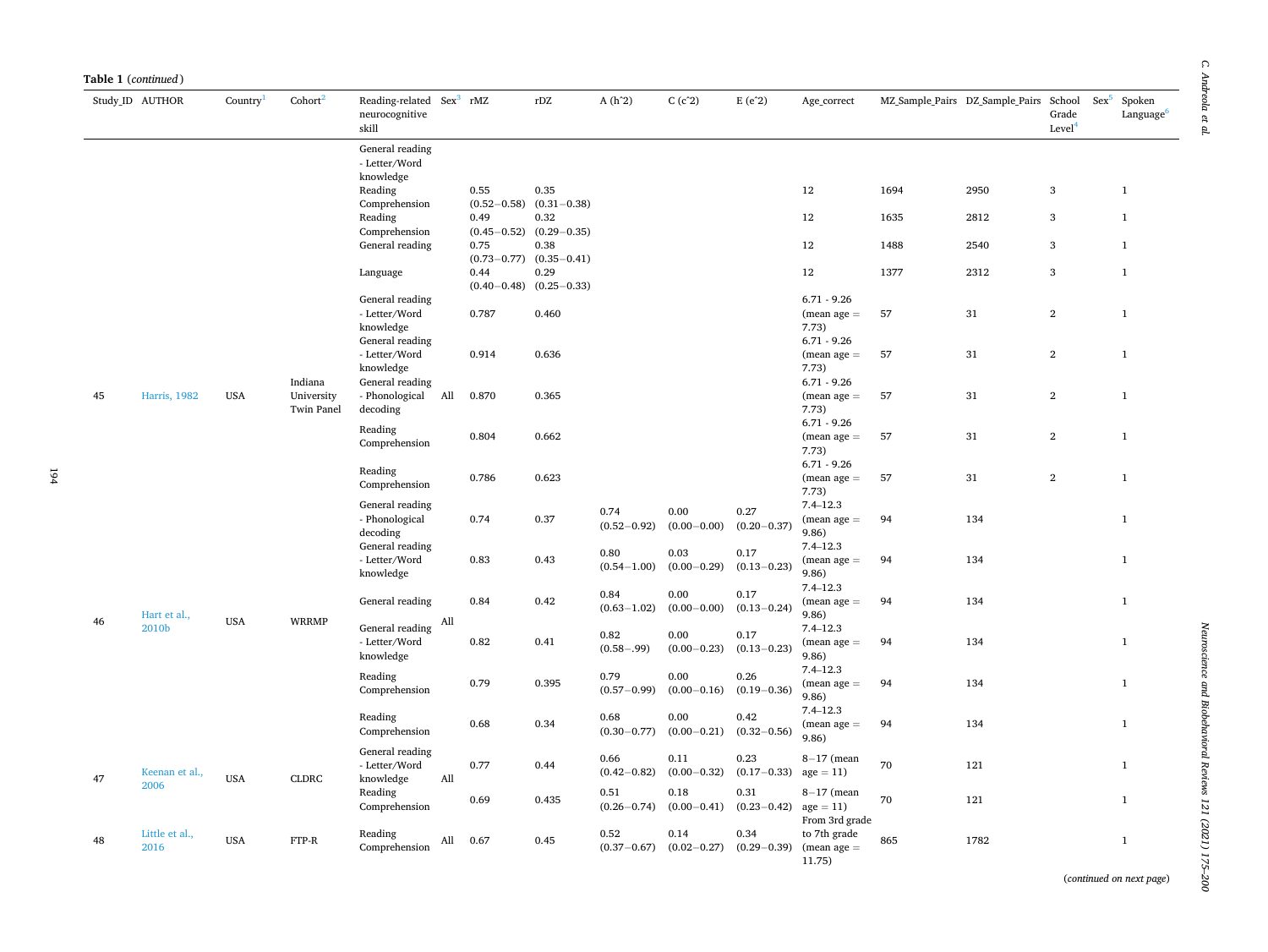<span id="page-21-0"></span>

|                | Table 1 (continued)      |                      |             |                                                                                                                                                 |      |            |       |                                                               |                  |                                          |                |                                                                                               |                       |  |
|----------------|--------------------------|----------------------|-------------|-------------------------------------------------------------------------------------------------------------------------------------------------|------|------------|-------|---------------------------------------------------------------|------------------|------------------------------------------|----------------|-----------------------------------------------------------------------------------------------|-----------------------|--|
|                | Study_ID AUTHOR          | Country <sup>1</sup> | Cohort      | Reading-related Sex<br>neurocognitive<br>skill                                                                                                  | rMZ  | rDZ        | A(h2) | C(C <sup>2</sup> )                                            | $E(e^{\gamma}2)$ | Age_correct                              |                | MZ_Sample_Pairs DZ_Sample_Pairs School Sex <sup>3</sup> Spoken<br>Grade<br>Level <sup>4</sup> | Language <sup>o</sup> |  |
|                |                          |                      |             | Comprehension<br>Reading                                                                                                                        | 0.75 | 0.49       | 0.55  | $(0.43-0.68)$ $(0.09-0.30)$ $(0.22-0.29)$ (mean age =<br>0.20 | 0.25             | From 3rd grade<br>to 7th grade<br>(1.75) | 865            | 1782                                                                                          |                       |  |
|                |                          |                      |             | General reading                                                                                                                                 | 0.84 | 0.565      | 0.55  | 0.29                                                          | 0.16             | $6 - 13$ (mean<br>$age = 9.55$           | 148            | 135                                                                                           |                       |  |
| $\frac{49}{5}$ | Thompson,<br>Petrill and | USA                  | <b>WRTP</b> | 긩<br>Spelling                                                                                                                                   | 0.84 | 0.53       | 0.62  | 0.22                                                          | 0.16             | $6 - 13$ (mean<br>$age = 9.55$           | 148            | 135                                                                                           |                       |  |
|                | 1994                     |                      |             | General reading                                                                                                                                 | 0.87 | 0.64       | 0.46  | 0.41                                                          | 0.13             | $6 - 13$ (mean<br>$age = 9.55$           | 148            | 135                                                                                           |                       |  |
|                |                          |                      |             | Language                                                                                                                                        | 0.72 | 0.455      | 0.53  | 0.19                                                          | 0.28             | $6 - 13$ (mean<br>$age = 9.55$           | $\frac{48}{5}$ | 135                                                                                           |                       |  |
|                |                          |                      |             | MZ = monozygotic twin; DZ = dizygotic twin; A = additive genetic component; C = shared environment component; E = unique environment component. |      | $\ddot{ }$ |       |                                                               |                  |                                          |                |                                                                                               |                       |  |

 monozygotic twin; DZ dizygotic twin; A additive genetic component; C shared environment component; E

 $^{1}$  USA  $=$  United States of America; Scandinavia Sweden and Norway; UK United Kingdom.

 Western Reserve Australian Twin Florida Twin Project on Reading. Behavior. and Environment; VTSABD University of Southern California; ATR Florida Twin Project on Reading; WRRP Florida Twin Project on Behavior and Environment. Twins Early Development Study; USC Colorado Front Range; FTP-R Chinese Twin Study of Reading development; FTPRBE International Longitudinal Twin Study; CFR Florida State Twin Registry; TEDS Quebec Newborn Twin Study; FTP-BE Colorado Twin Register; CTSRD Western Reserve Reading and Math Project; FSTR Colorado Learning Disabilities Research centre twin study; ILTS Virginia Twin Study of Adolescent Behavioral Development; QNTS Netherlands Twin Register; CTR Virginia Twin Study of Adolescent Reading Project; WRRMP Registry; NTR  $2$  CLDRC =

3 All = Males and Females; F = Females; M = Males; OS = Opposite sex.  $\overline{ }$ =elementary school (Grades 1–5); 3 =middle school (Grades 6–8); 4 =high school (Grades 9–12).

1=preschool/kindergarten; 2 =male.

က 1=female; 2 61=English speaking sample; 2 1=English speaking sample; 2 = non-English speaking sample.

non-English speaking sample.

*Neuroscience and Biobehavioral Reviews 121 (2021) 175–200*

samples ( $n = 44$ ); the other studies were based on non-English-speaking samples  $(n = 5)$ , with two studies on Chinese-, two studies on Dutch-, and one study on French-speaking samples. The total sample size, only counting independent studies, was 15,990 MZ individuals and 22,680 DZ individuals, with a total sample size of 38,670. The samples covered a wide age range, from 4.1 years to 18.5 years.

## *3.2. Meta-analytic estimates*

[Table 2](#page-22-0) provides an overall summary of meta-analytic estimates for both reading and reading-related neurocognitive components.

## *3.2.1. General reading*

Forty-eight articles were included in the analysis ([Table 1\)](#page-5-0). General reading's meta-analysis yielded an overall MZ correlation of 0.79 (ESZMZ = 1.08, S.E. = 0.09, t = 11.92, p *<* 0.001, 95 % CI = 0.90–1.26) and an overall DZ correlation of 0.46 (ESZ<sub>DZ</sub> = 0.50, S.E. = 0.02, t = 29.23, p *<* 0.001, 95 % CI = 0.47−0.54). The Falconer's formula [\(Falconer, 1960](#page-25-0)) applied to meta-analytic MZ and DZ correlations produced: overall heritability of 66 %, shared environment effect of 13 %, and non-shared environment effect (including measurement error) of 21 %. We next assessed whether the magnitude of MZ and DZ correlations is moderated by school grade levels, sex, and spoken language. School grade levels moderated the magnitude of both MZ and DZ correlations ([Table 3\)](#page-23-0); although the ratio of the observed correlations [\(Astrom et al., 2007](#page-24-0)) between elementary and middle schools suggest that the stability of general reading skills is due largely to heritable influences ( $MZ = 0.68/0.76 = 0.89$  and  $DZ = 0.41/0.48 = 0.85$ ), about 15 % of the variation in general reading performance during middle school is independent of general reading performance in elementary school. Meta-analytic MZ and DZ correlations of this moderator showed a decrease of both heritability and shared environmental effects, and an increase in non-shared environmental effects (encompassing measure-ment error), from elementary school to middle school ([Table 3\)](#page-23-0). On the contrary, neither sex nor or spoken language moderated the magnitude of MZ and DZ correlations ([Table 3](#page-23-0)), indicating that genetic and environmental influences are similar for boys and girls, and spoken languages.

*3.2.1.1. Letter-word knowledge.* Thirty-two articles were included in the analysis [\(Table 1](#page-5-0)). Letter-word knowledge meta-analysis yielded an overall MZ correlation of 0.79 (ESZMZ = 1.08, S.E. = 0.06, t = 17.98, p *<* 0.001, 95 % CI = 0.96–1.20) and an overall DZ correlation of 0.48 (ESZDZ = 0.53, S.E. = 0.03, t = 17.73, p *<* 0.001, 95 % CI = 0.47−0.59). The Falconer's formula [\(Falconer, 1960](#page-25-0)) applied to meta-analytic MZ and DZ correlations produced: 62 % heritability, 17 % shared environmental effect, and 21 % of phenotypic variance accounted by non-shared environmental factor and measurement error. Sex did not moderate the magnitude of MZ and DZ correlations ([Table 3](#page-23-0)), indicating no significant differences in genetic or environmental effects between boys and girls.

*3.2.1.2. Phonological decoding.* Thirteen articles were included in the analysis [\(Table 1\)](#page-5-0). Phonological decoding meta-analysis yielded an overall MZ correlation of 0.78 (ESZMZ = 1.04, S.E. = 0.07, t = 13.99, p *<* 0.001, 95 % CI =  $0.88-1.19$  and an overall DZ correlation of 0.44 (ESZDZ = 0.47, S.E. = 0.03, t = 16.51, p *<* 0.001, 95 % CI = 0.41−0.52). The Falconer's formula [\(Falconer, 1960](#page-25-0)) applied to meta-analytic MZ and DZ correlations produced: an overall heritability of 68 %, shared environment effects of 10 %, and non-shared environment effects (including measurement error) of 22 %.

*3.2.1.3. Reading comprehension.* Thirty-two articles were included in the analysis ([Table 1](#page-5-0)). Reading comprehension meta-analysis yielded an overall MZ correlation of 0.79 (ESZMZ = 1.07, S.E. = 0.15, t = 6.96, p *<*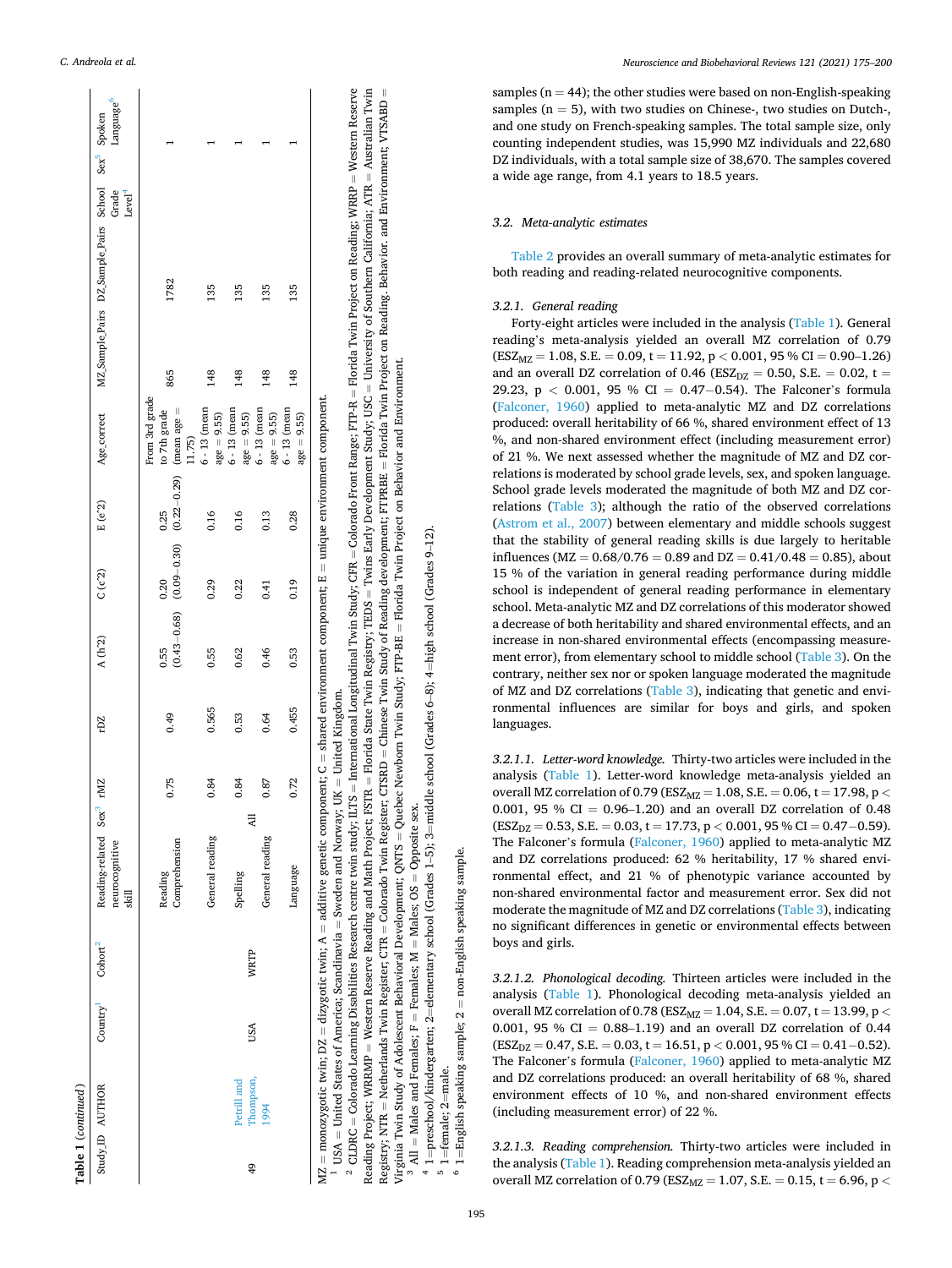#### <span id="page-22-0"></span>**Table 2**

Meta-analytic estimates for the different neurocognitive components.

| Cognitive ability            | Number of studies | Heritability | Shared environment | Non-shared environment |
|------------------------------|-------------------|--------------|--------------------|------------------------|
| <b>General Reading</b>       | 48                | 66 %         | 13%                | 21 %                   |
| Letter-Word Knowledge        | 32                | 62 %         | 17 %               | 21 %                   |
| <b>Phonological Decoding</b> | 13                | 68 %         | 10 %               | 22 %                   |
| <b>Reading Comprehension</b> | 32                | 68 %         | 11 %               | 21 %                   |
| PA                           | 13                | 52 %         | 23 %               | 25 %                   |
| <b>RAN</b>                   | 11                | 46 %         | 15 %               | 39 %                   |
| Spelling                     | 15                | 80 %         | 0%                 | 20 %                   |
| Language                     | 10                | 34 %         | 47 %               | 19 %                   |

 $PA = phonological$  awareness;  $RAN = rapid$  automatized naming.

0.001, 95 % CI =  $0.77-1.38$ ) and an overall DZ correlation of 0.45 (ESZDZ = 0.49, S.E. = 0.03, t = 19.89, p *<* 0.001, 95 % CI = 0.44−0.54). The Falconer's formula ([Falconer, 1960\)](#page-25-0) applied to meta-analytic MZ and DZ correlations produced: an overall heritability of 68 %, 11 % of variance explained by shared environment effects, and 21 % by non-shared environment effects and measurement error. Moderators analysis showed that school grade levels moderated the magnitude of both MZ and DZ correlations [\(Table 3\)](#page-23-0); although the ratio of the observed correlations [\(Astrom et al., 2007\)](#page-24-0) between elementary and middle schools suggest that the stability of general comprehension skills is due largely to heritable influences ( $MZ = 0.62/0.76 = 0.82$  and  $DZ =$  $0.39/0.50 = 0.78$ , about 20 % of the variation in reading comprehension performance during middle school is independent of reading comprehension performance in elementary school. Meta-analytic MZ and DZ correlations of this moderator showed a decrease of both heritability and shared environmental effects, and an increase in non-shared environmental effects (encompassing measurement error), from elementary school to middle school ([Table 3\)](#page-23-0).

#### *3.2.2. PA*

Thirteen articles were included in the analysis [\(Table 1\)](#page-5-0). PA metaanalysis yielded an overall MZ correlation of  $0.75$  (ESZ<sub>MZ</sub> = 0.97, S.E. = 0.12, t = 8.04, p *<* 0.001, 95 % CI = 0.73–1.22) and an overall DZ correlation of 0.49 (ESZ<sub>DZ</sub> = 0.54, S.E. = 0.03, t = 16.28, p < 0.001, 95 % CI = 0.47-0.60). The Falconer's formula ([Falconer, 1960](#page-25-0)) applied to meta-analytic MZ and DZ correlations produced: an overall heritability of 52 %, an overall shared environmental effect of 23 %, and an overall non-shared environmental effect of 25 % (including measurement error). Moderators analysis showed that school grade levels moderated the magnitude of both MZ and DZ correlations [\(Table 3\)](#page-23-0); although the ratio of the observed correlations ([Astrom et al., 2007\)](#page-24-0) between preschool/kindergarten and elementary school suggest that the stability of PA skills is due largely to heritable influences ( $MZ = 0.62/0.86 = 0.72$ and  $DZ = 0.41/0.60 = 0.68$ , about 30 % of the variation in PA performance during elementary school is independent of PA performance in preschool/kindergarten. Meta-analytic MZ and DZ correlations of this moderator showed a decrease of both heritability and shared environmental effects, and an increase in non-shared environmental effects (encompassing measurement error), from preschool/kindergarten to elementary school [\(Table 3\)](#page-23-0).

## *3.2.3. RAN*

Eleven articles were included in the analysis ([Table 1\)](#page-5-0). RAN metaanalysis yielded an overall MZ correlation of 0.61 ( $ESZ_{MZ} = 0.71$ , S.E. = 0.06, t = 12.53, p *<* 0.001, 95 % CI = 0.59−0.83) and an overall DZ correlation of 0.38 (ESZ<sub>DZ</sub> = 0.40, S.E. = 0.08, t = 4.90, p < 0.001, 95 % CI = 0.23−0.57). The Falconer's formula ([Falconer, 1960](#page-25-0)) applied to meta-analytic MZ and DZ correlations produced: an overall heritability of 46 %, an overall effect of 15 % for shared environment and of 39 % for non-shared environment (including measurement error).

## *3.2.4. Spelling*

Fifteen articles were included in the analysis [\(Table 1](#page-5-0)). Spelling

abilities meta-analysis yielded an overall MZ correlation of  $0.79$  (ESZ<sub>MZ</sub>)  $= 1.08$ , S.E.  $= 0.20$ ,  $t = 5.56$ ,  $p < 0.001$ , 95 % CI  $= 0.69 - 1.48$ ) and an overall DZ correlation of 0.39 (ESZ<sub>DZ</sub> = 0.42, S.E. = 0.03, t = 13.00, p < 0.001, 95 % CI = 0.35−0.48). The Falconer's formula ([Falconer, 1960\)](#page-25-0) applied to meta-analytic MZ and DZ correlations produced: an overall heritability of 80 %, an overall effect of 0% for shared environment and of 20 % for non-shared environment (including measurement error).

#### *3.2.5. Language*

Ten articles were included in the analysis [\(Table 1](#page-5-0)). Language skills meta-analysis yielded an overall MZ correlation of 0.81 ( $ESZ_{MZ} = 1.13$ , S.E. = 0.14, t = 7.81, p *<* 0.001, 95 % CI = 0.83–1.42) and an overall DZ correlation of 0.64 ( $ESZ_{DZ} = 0.75$ , S.E.  $= 0.09$ ,  $t = 8.59$ ,  $p < 0.001$ , 95 %  $CI = 0.57-0.93$ ). The Falconer's formula ([Falconer, 1960](#page-25-0)) applied to meta-analytic MZ and DZ correlations produced: an overall heritability of 34 %, an overall effect of 47 % for shared environment and of 19 % for non-shared environment and measurement error.

### **4. Discussion**

In this comprehensive meta-analysis, we synthesized the results of behavioral genetic research on reading-related skills of 49 twin studies spanning 4.1–18.5 years of age, with a total sample size of more than 38,000 individuals. Our results indicate a similar pattern of causal architecture across most of the reading-related neurocognitive functions analyzed by these studies, with moderate-to-substantial meta-heritability estimates, smaller environmental contributions, a significant effect of school grade levels, and no significant effects of moderators such as sex, and spoken language. This could in part be due to the fact that the genetic covariance among these neurocognitive components is high ([Byrne et al., 2007](#page-24-0), [2009;](#page-24-0) [Gayan and Olson, 2003](#page-25-0); [Harlaar et al., 2010](#page-25-0); [Betjemann et al., 2008;](#page-24-0) [Davis et al., 2001](#page-25-0); [Plomin and Kovas, 2005](#page-26-0)).

Specifically, the phenotypic variance of general reading, letter-word knowledge, phonological decoding, reading comprehension, PA, RAN, and spelling, was primarily explained by additive genetic and nonshared environmental factors, while shared environment appeared to play a less important role. These findings support the notion that the phenotypic variance of several reading-related neurocognitive components could be captured by the following equation:  $a^2 > e^2 > c^2$  (Plomin [and Daniels, 2011](#page-26-0)). These meta-analytic results agree with the well-established notion that the contribution of shared environmental influences is in general relatively small, and accounts for lower phenotypic variance compared to the non-shared environmental influences in reading skills ([Bishop, 2015;](#page-24-0) [Olson, 2002;](#page-25-0) [Olson et al., 2013](#page-26-0); [Willcutt](#page-26-0)  [et al., 2010](#page-26-0)). Nonetheless, the classical twin approach is known to have only limited power to detect shared environmental effects ([Martin et al.,](#page-25-0)  [1978;](#page-25-0) [Visscher et al., 2008\)](#page-26-0). The results of the meta-analysis of the twin correlations result in a heritability above 50 % for general reading, letter-word knowledge, phonological decoding, reading comprehension, PA, RAN, and spelling, suggesting that there is indeed a robust genetic effect on these reading-related skills [\(Plomin and Daniels, 2011](#page-26-0)). Furthermore, our findings support the notion that more research is now needed to specifically distill what unique environmental effects create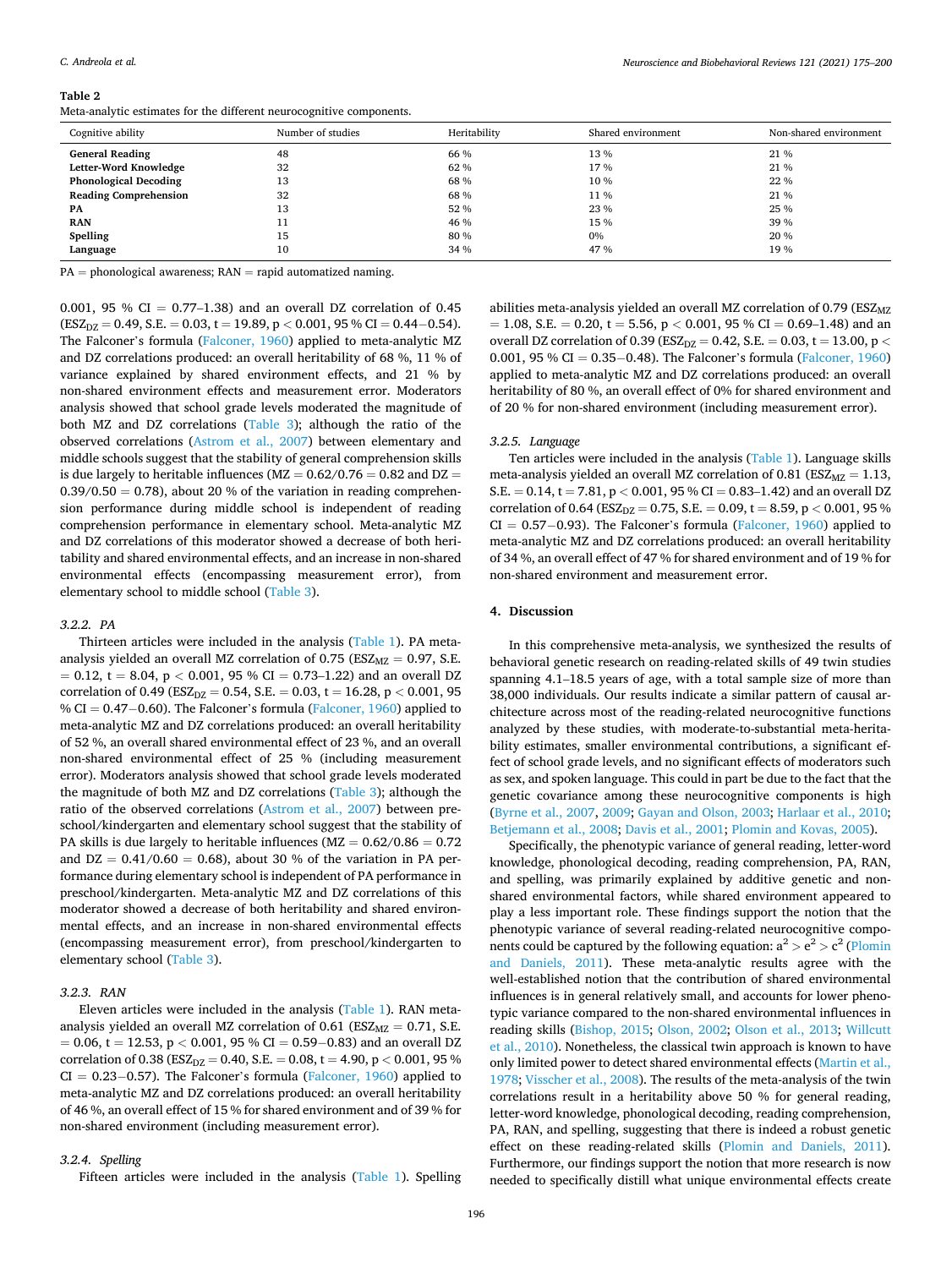<span id="page-23-0"></span>

| Results for the univariate moderator analyses.<br>Table 3                                                          |                                         |                                                    |                     |                              |      |                                                     |                                                                                                                                              |                         |      |
|--------------------------------------------------------------------------------------------------------------------|-----------------------------------------|----------------------------------------------------|---------------------|------------------------------|------|-----------------------------------------------------|----------------------------------------------------------------------------------------------------------------------------------------------|-------------------------|------|
|                                                                                                                    |                                         |                                                    | Number of Studies - | NZ.                          |      | DΖ                                                  |                                                                                                                                              | Meta-analytic estimates |      |
| Neurocognitive component Moderator                                                                                 |                                         | Category                                           |                     | F <sub>(df)</sub>            |      | p-value ESz 95 % CI rMZ F(df)                       | p-value ESz 95 % CI rDZ Heritability Shared environment Non-shared environment                                                               |                         |      |
|                                                                                                                    |                                         |                                                    | 25                  |                              |      | 1.00 0.91 1.10 0.76                                 | 0.52 0.48 0.57 0.48 0.56                                                                                                                     | 0.20                    | 0.24 |
|                                                                                                                    | School grade level Elementary<br>Middle |                                                    |                     | 5.49 <sub>(1,120)</sub> 0.02 |      | $0.83$ 0.68 0.98 0.68 9.89 $(1,128)$ 0.002          | 0.43 0.40 0.51 0.41 0.54                                                                                                                     | 0.14                    | 0.32 |
| <b>General Reading</b>                                                                                             | Sex                                     | Girls                                              |                     |                              | 0.91 | 0.99 0.87 1.11 0.76                                 | $\overline{\phantom{a}}$<br>0.55 0.48 0.63 0.50<br>0.21                                                                                      |                         |      |
|                                                                                                                    |                                         | <b>Boys</b>                                        |                     | $0.01_{(1,28)}$              |      | $1.00$ 0.88 1.12 0.76 $1.62$ (1,28)                 | I<br>0.52 0.44 0.59 0.48                                                                                                                     |                         |      |
|                                                                                                                    |                                         | English                                            | 4                   |                              |      | 1.01 0.82 1.20 0.77                                 | $\overline{\phantom{a}}$<br>0.49 0.44 0.53 0.45                                                                                              |                         |      |
|                                                                                                                    | Spoken Language                         | Non-English                                        |                     | $0.10_{(1,181)}$ 0.75        |      | $1.07$ 0.87 1.27 0.79 $0.70$ (1,194) 0.40           | $\mathsf I$<br>0.51 0.47 0.54 0.47                                                                                                           |                         |      |
|                                                                                                                    |                                         | Girls                                              |                     |                              |      | 0.96 0.72 1.20 0.74                                 | $\mathsf I$<br>0.56 0.44 0.69 0.51                                                                                                           |                         |      |
| Letter-Word Knowledge Sex                                                                                          |                                         | Boys                                               |                     | $0.32_{(1,12)}$ 0.58         |      | $0.98$ 0.74 1.22 0.75 $0.39$ <sub>(1,12)</sub> 0.55 | 0.53 0.41 0.66 0.49                                                                                                                          |                         |      |
| Reading Comprehension School grade level $\underset{\star\:\!\star\:\!\star\:\!\star\:\!\star}{\text{Elementary}}$ |                                         |                                                    | Ľ                   |                              |      | 1.00 0.92 1.10 0.76                                 | 0.55 0.46 0.64 0.50 0.52                                                                                                                     | 0.24                    | 0.24 |
|                                                                                                                    |                                         |                                                    |                     | $18.38_{(1,46)} < 0.001$     |      | $19.43_{(1,49)} < 0.001$<br>0.72 0.58 0.85 0.62     | 0.41 0.31 0.51 0.39 0.46                                                                                                                     | 0.16                    | 0.38 |
| Å                                                                                                                  |                                         | School grade level $\_\_$ Preschool/Kindergarten 5 |                     |                              |      | 1.29 0.81 1.77 0.86                                 | 0.69 0.53 0.85 0.60 0.52                                                                                                                     | 0.34                    | 0.14 |
|                                                                                                                    |                                         | Elementary                                         |                     | $8.91_{(1,21)}$ 0.01         |      | $0.73$ 0.28 1.18 $0.62$ $10.27_{(1,22)}$ 0.004      | 0.44 0.29 0.59 0.41 0.42                                                                                                                     | 0.20                    | 0.38 |
| ESz = Fisher's Z score; MZ = monozygotic twins; DZ = dizygotic twins; CI                                           |                                         |                                                    |                     |                              |      |                                                     | = confidence interval; h <sup>2</sup> =heritability; $c^2$ = shared-environment; $e^2$ = non shared environment PA = Phonological Awareness. |                         |      |

*Neuroscience and Biobehavioral Reviews 121 (2021) 175–200*

individual differences in children growing up in the same family [\(Burt,](#page-24-0)  [2009;](#page-24-0) [Plomin and Daniels, 2011;](#page-26-0) [Scaini et al., 2012\)](#page-26-0). As genetic and environmental influences are not mutually exclusive, future research will be important to ascertain multiple aspects of gene-environment interplay, perhaps most importantly gene-environment correlation (rGE) and gene-environment interaction (GxE) in reading-related skills. Recent twin studies highlight the importance of environmental influences in understanding children's school performance and suggest parental education, home chaos and neighbourhood conditions as a potential moderators of reading achievement ([Friend et al., 2008;](#page-25-0) [Taylor](#page-26-0)  [and Hart, 2014;](#page-26-0) [Little et al., 2019\)](#page-25-0). Interestingly, some investigations provided evidence of interactions between candidate genetic regions/markers and some environmental measures (i.e. home language/literacy environment, maternal smoke during pregnancy, birth weight and socio-economic status) on reading- and language-related phenotypes [\(McGrath et al., 2007; Mascheretti et al., 2013](#page-25-0), [2018\)](#page-25-0).

A relatively different pattern applied to language skills, for which the phenotypic variance could be primarily explained by shared environmental factors and additive genetic effects. These findings agree with previous data showing that early childhood language as well as the continuity between early and middle childhood language, are strongly influenced by shared environment, while additive genetic factors account for just one-third of the variance [\(Hayiou-Thomas, 2008](#page-25-0), [2012](#page-25-0); [Byrne et al., 2009;](#page-24-0) [Olson et al., 2011](#page-25-0); [Hart et al., 2009a](#page-25-0),[b](#page-25-0)).

Moderator analyses revealed that the MZ and DZ twin correlations upon general reading, reading comprehension, and PA, differed among school grade levels. Our results show a decrease of genetic and shared environmental influences and an increase of non-shared environmental effects from preschool/kindergarten through elementary school to middle school, suggesting greater importance of family effects in preschool and in early school years. However, after the initiation of formal schooling, heritability estimates slightly decrease -although remaining substantial- and shared environmental effects decline, leaving the nonshared environment as the primary sources of variability in reading ([Harlaar et al., 2007](#page-25-0)**;**[Haworth et al., 2009](#page-25-0)**;**[Hart et al., 2013a](#page-25-0)**,**[b](#page-25-0)**;**[Olson](#page-26-0)  [et al., 2014](#page-26-0)). Although the ratio between MZ and DZ correlations for each significant moderator suggested substantial genetic stability, about 20–30 % of the variation in reading-related neurocognitive skills was plausibly due to additional influences. These findings were highly consistent with previous works showing that, though about two thirds of the stability of reading-related neurocognitive components in reading (dis)ability was due to genetic influences, age-specific as well as school grade-specific genetic influences showed significant effects ([Wadsworth](#page-26-0)  [et al., 2001, 2007](#page-26-0); [Harlaar et al., 2007](#page-25-0); [Astrom et al., 2007](#page-24-0); [Byrne et al.,](#page-24-0)  [2007, 2009](#page-24-0); [Hayiou-Thomas et al., 2010;](#page-25-0) [Soden et al., 2015](#page-26-0); [Christopher](#page-25-0)  [et al., 2016;](#page-25-0) [Erbeli et al., 2018;](#page-25-0) [Tosto et al., 2017](#page-26-0)). One possible explanation of this significant change in twin correlations could be that these "new'' genetic influences are concomitant with changes in cognitive and reading development as well as with environmental (e.g. school) demands ([Harlaar et al., 2007](#page-25-0); [Astrom et al., 2007; Byrne et al.,](#page-24-0)  [2007, 2009](#page-24-0); [Hayiou-Thomas et al., 2010;](#page-25-0) [Soden et al., 2015](#page-26-0); [Christopher](#page-25-0)  [et al., 2016;](#page-25-0) [Erbeli et al., 2018](#page-25-0); [Tosto et al., 2017\)](#page-26-0). Reading and reading-related neurocognitive components are dynamic processes developing through several stages from preschool to high school. Under Chall's widely accepted theory of the stages of reading development ([Chall, 1983](#page-24-0)), after the prereading stage (from birth to elementary school), children pass through two major developmental phases: "learning to read" (early years of the elementary school) followed by "reading to learn" (later years of the elementary school/middle school). During the "learning to read" phase, children develop knowledge of print structure, basic understanding of the rules of language, word decoding skills, and practice fluent reading skills. The transition from the "learning to read" phase to the "reading to learn" phase comprises the mastery of fluent reading skills along with the integration of new knowledge and information from what is being read ([Chall, 1983](#page-24-0); [Biancarosa and Snow, 2004;](#page-24-0) [Betjemann et al., 2008](#page-24-0)). During the final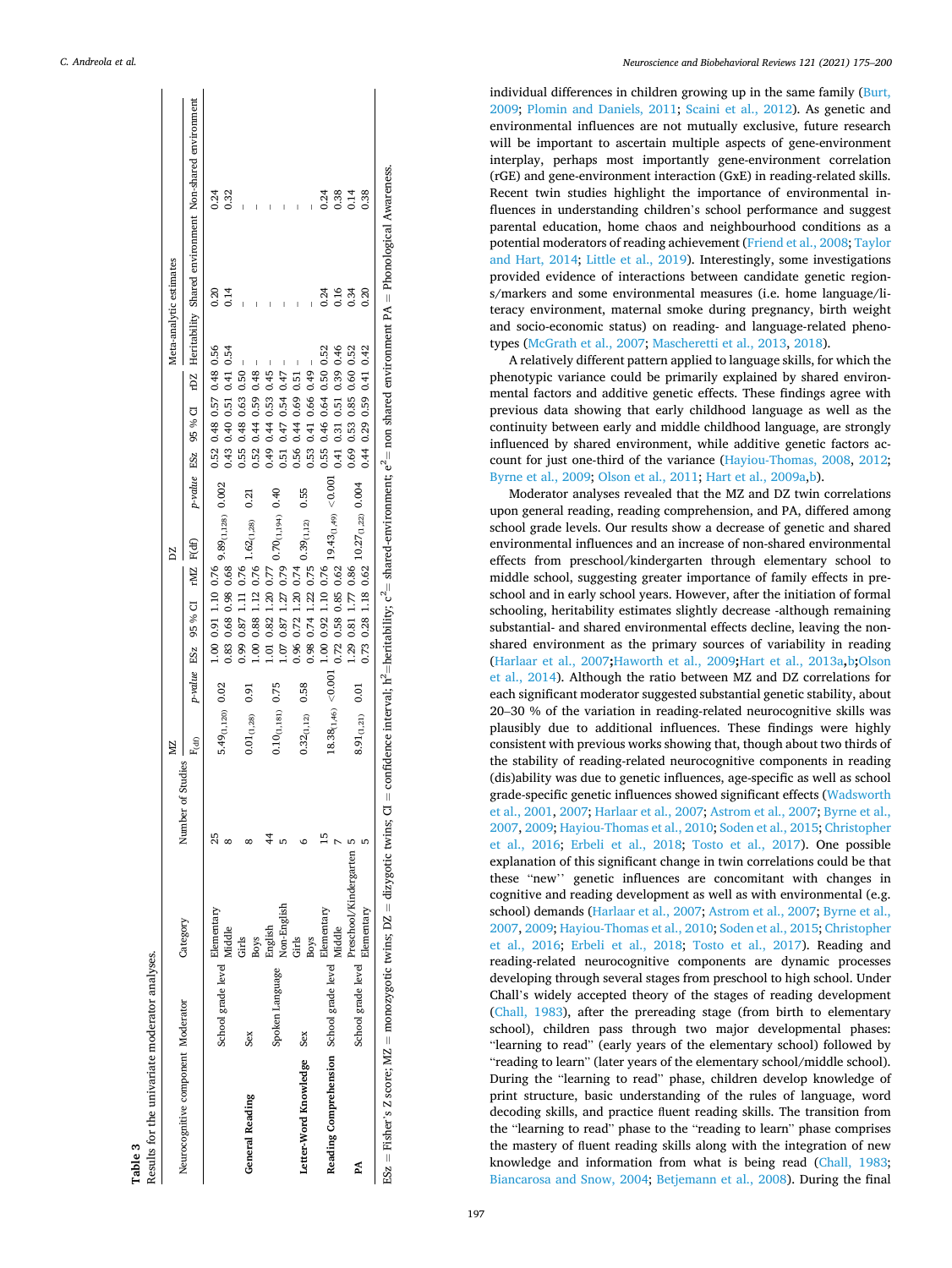<span id="page-24-0"></span>stages (high school), reading strategies increasingly contribute to the successful integration of new ideas, to understanding complex concepts, and to making judgments about content that is read (Chall, 1983). Thus, it is plausible that "new'' genetic influences and/or changes in cognitive development as well as in environmental (e.g. school) demands, may affect the transition through reading development. Regarding PA, it is possible that "new" genetic influences, such as those associated with specific reading skills that develop incrementally during first grade, may turn on, or that general processing skills needed for decoding (e.g. related to increased working memory demands) emerge anew in elementary school ([Erbeli et al., 2018\)](#page-25-0). Concerning reading comprehension, "new" genetic effects may come online, or "new" and more complex cognitive skills (such as inference, comprehension monitoring, and knowledge and use of story structure) emerge anew in middle school reading ([Oakhill and Cain, 2012;](#page-25-0) [Erbeli et al., 2018](#page-25-0)).

Finally, no significant differences have been reported between English and non-English-speaking samples suggesting lack of significant language differences in accounting for the heritability of general reading skills [\(Wong et al., 2014;](#page-26-0) Chow et al., 2011). Similarly, no significant differences emerged for sex as a moderator for the general reading and letter-word knowledge components. These meta-analytic findings support previous studies providing no evidence for a differential etiology of reading skills as a function of sex ([Hawke et al., 2007](#page-25-0). [Hawke et al.,](#page-25-0)  [2006;](#page-25-0) [Wadsworth et al., 2000\)](#page-26-0).

Several limitations should be noted. First, we conducted our literature research only in Medline and PsychInfo databases; this could have limited the number of retrieved records. Second, meta-analyses are inevitably constrained by the nature of the studies upon which they are based. Although meta-analyses are meant to provide objective appraisals of the state of the art in a specific field, there are many steps that involve highly subjective choices. These include the collection of the studies, the criteria for eligibility, the choice of assessment criteria, and the outcome measures. All these aspects could affect the objectivity of the results ([Verweij et al., 2010](#page-26-0)). Third, because of the limited number of published studies, we could not test for the moderators' effect in all the reading-related neurocognitive components. Since most of the included studies were conducted in English-speaking samples, special cautiousness should be taken in generalizing these findings to non-English-speaking populations. Further work needs to be done to establish heritability estimates in non-English-speaking populations. Fourth, not all studies included in this meta-analysis reported twin correlations of the full ACE model, which may have inflated the overall heritability estimates [\(Posthuma and Boomsma, 2000\)](#page-26-0). However, only five studies (Bates et al., 2004; [Harlaar et al., 2005](#page-25-0); [van Leeuwen et al.,](#page-26-0)  [2009;](#page-26-0) [Malanchini et al., 2017](#page-25-0); Taylor and Schatschneider, 2010) reported their correlations based on best-fitting (reduced) models, which should limit their impact on the general meta-heritabilities. Fifth, only published papers were analyzed, whereas data from the unpublished studies were not included. Although this choice allowed controlling for study quality, it could exclude gray literature that could also be informative for our analyses.

#### **5. Conclusions**

Taken together, our meta-analytic approach shows that genetic as well as non-shared environmental factors contribute to individual differences in reading-related neurocognitive components. Except for language for which shared environment seems to play a more important role, the causal architecture across most of the reading-related neurocognitive components can be represented by the following equation a2 *>* e <sup>2</sup>*>* c 2 . Moderators analysis revealed that sex and spoken language did not affect the heritability of any reading-related skills; on the contrary, school grade levels moderated the heritability of general reading, reading comprehension, and PA skills.

## **Declaration of Competing Interest**

The authors report no declarations of interest.

## **Acknowledgements**

CA was supported by the Italian Ministry of Health Grant RC2019. SM was supported by the Italian Ministry of Health Grant RC2019 and RC2020.

## **Appendix A. Supplementary data**

Supplementary material related to this article can be found, in the online version, at doi:[https://doi.org/10.1016/j.neubiorev.2020.11.0](https://doi.org/10.1016/j.neubiorev.2020.11.016)  [16.](https://doi.org/10.1016/j.neubiorev.2020.11.016)

#### **References**

- [Assink, M., Wibbelink, C.J., 2016. Fitting three-level meta-analytic models in R: a step](http://refhub.elsevier.com/S0149-7634(20)30650-3/sbref0005)[by-step tutorial. Quant. Methods Psychol. 12 \(3\), 154](http://refhub.elsevier.com/S0149-7634(20)30650-3/sbref0005)–174.
- [Astrom, R.L., Wadsworth, S.J., DeFries, J.C., 2007. Etiology of the stability of reading](http://refhub.elsevier.com/S0149-7634(20)30650-3/sbref0010)  [difficulties: the longitudinal twin study of reading disabilities. Twin Res. Hum.](http://refhub.elsevier.com/S0149-7634(20)30650-3/sbref0010) [Genet. 10 \(3\), 434](http://refhub.elsevier.com/S0149-7634(20)30650-3/sbref0010)–439.
- [Bartels, M., 2015. Genetics of wellbeing and its components satisfaction with life,](http://refhub.elsevier.com/S0149-7634(20)30650-3/sbref0015)  [happiness, and quality of life: a review and meta-analysis of heritability studies.](http://refhub.elsevier.com/S0149-7634(20)30650-3/sbref0015) [Behav. Genet. 45 \(2\), 137](http://refhub.elsevier.com/S0149-7634(20)30650-3/sbref0015)–156.
- [Bates, T.C., Castles, A., Coltheart, M., Gillespie, N., Wright, M., Martin, N.G., 2004.](http://refhub.elsevier.com/S0149-7634(20)30650-3/sbref0020) Behaviour genetic analyses of reading and spelling: a component processe [approach. Aust. J. Psychol. 56 \(2\), 115](http://refhub.elsevier.com/S0149-7634(20)30650-3/sbref0020)–126.
- [Betjemann, R.S., Willcutt, E.G., Olson, R.K., Keenan, J.M., DeFries, J.C., Wadsworth, S.J.,](http://refhub.elsevier.com/S0149-7634(20)30650-3/sbref0025)  [2008. Word reading and reading comprehension: stability, overlap and](http://refhub.elsevier.com/S0149-7634(20)30650-3/sbref0025) independence. Reading & [Writing: An Interdisciplinary Journal 21, 539](http://refhub.elsevier.com/S0149-7634(20)30650-3/sbref0025)–558.
- Betjemann, R.S., Keenan, J.M., Olson, R.K., Defries, J.C., 2011. Choice of reading comprehension test influences the outcomes of genetic analyses. Sci. Stud. Read. 15 (4), 363–382.<https://doi.org/10.1080/10888438.2010.493965>.
- [Biancarosa, G., Snow, C.E., 2004. Reading next: a vision for action and research in](http://refhub.elsevier.com/S0149-7634(20)30650-3/sbref0035) [middle and high school literacy: a report from carnegie corporation of New York.](http://refhub.elsevier.com/S0149-7634(20)30650-3/sbref0035)  [Alliance for Excellent Education](http://refhub.elsevier.com/S0149-7634(20)30650-3/sbref0035).
- Bishop, D.V., 2015. The interface between genetics and psychology: lessons from developmental dyslexia. Proc. R. Soc. B 282 (1806), 20143139. https://doi.org [10.1098/rspb.2014.3139](https://doi.org/10.1098/rspb.2014.3139).
- [Bishop, D.V., Bishop, S.J., Bright, P., James, C., Delaney, T., Tallal, P., 1999. Different](http://refhub.elsevier.com/S0149-7634(20)30650-3/sbref0045) [origin of auditory and phonological processing problems in children with language](http://refhub.elsevier.com/S0149-7634(20)30650-3/sbref0045)  [impairment: evidence from a twin study. J. Speech Lang. Hear. Res. 42 \(1\), 155](http://refhub.elsevier.com/S0149-7634(20)30650-3/sbref0045)–168.
- [Borenstein, M., Hedges, L.V., Higgins, J.P., Rothstein, H.R., 2011. Introduction to Meta](http://refhub.elsevier.com/S0149-7634(20)30650-3/sbref0050)[analysis. John Wiley](http://refhub.elsevier.com/S0149-7634(20)30650-3/sbref0050) & Sons.
- [Brewer, C.C., Zalewski, C.K., King, K.A., Zobay, O., Riley, A., Ferguson, M.A., et al., 2016.](http://refhub.elsevier.com/S0149-7634(20)30650-3/sbref0055)  [Heritability of non-speech auditory processing skills. Eur. J. Hum. Genet. 24 \(8\),](http://refhub.elsevier.com/S0149-7634(20)30650-3/sbref0055)  [1137.](http://refhub.elsevier.com/S0149-7634(20)30650-3/sbref0055)
- [Brooks, A., Fulker, D.W., DeFries, J.C., 1990. Reading performance and general cognitive](http://refhub.elsevier.com/S0149-7634(20)30650-3/sbref0060)  [ability: a multivariate genetic analysis of twin data. Pers. Individ. Dif. 11 \(2\),](http://refhub.elsevier.com/S0149-7634(20)30650-3/sbref0060)  141–[146](http://refhub.elsevier.com/S0149-7634(20)30650-3/sbref0060).
- Burt, S.A., 2009. Rethinking environmental contributions to child and adolescent psychopathology: a meta-analysis of shared environmental influences. Psychol. Bull. 135 (4), 608–637. [https://doi.org/10.1037/a0015702.](https://doi.org/10.1037/a0015702)
- [Byrne, B., Wadsworth, S., Corley, R., Samuelsson, S., Quain, P., DeFries, J.C., et al., 2005.](http://refhub.elsevier.com/S0149-7634(20)30650-3/sbref0070)  [Longitudinal twin study of early literacy development: preschool and kindergarten](http://refhub.elsevier.com/S0149-7634(20)30650-3/sbref0070) [phases. Sci. Stud. Read. 9, 219](http://refhub.elsevier.com/S0149-7634(20)30650-3/sbref0070)–2235.
- Byrne, B., Samuelsson, S., Wadsworth, S., Huslander, J., Corley, R., DeFries, J.C., et al., 2007. Longitudinal twin study of early literacy development: Preschool through grade 1. Read. Writ. 20, 77–102. [https://doi.org/10.1007/s11145-006-9019-9.](https://doi.org/10.1007/s11145-006-9019-9)
- Byrne, B., Coventry, W.L., Olson, R.K., Samuelsson, S., Corley, R., Willcutt, E.G., et al., 2009. Genetic and environmental influences on aspects of literacy and language in early childhood: Continuity and change from preschool to grade 2. J. Neurolinguistics 22 (3), 219–2236. [https://doi.org/10.1016/j.](https://doi.org/10.1016/j.jneuroling.2008.09.003)  [jneuroling.2008.09.003](https://doi.org/10.1016/j.jneuroling.2008.09.003).
- [Byrne, B., Wadsworth, S., Boehme, K., Talk, A.C., Coventry, W.L., Olson, R.K., et al.,](http://refhub.elsevier.com/S0149-7634(20)30650-3/sbref0085) [2013. Multivariate genetic analysis of learning and early reading development. Sci.](http://refhub.elsevier.com/S0149-7634(20)30650-3/sbref0085)  [Stud. Read. 17 \(3\), 224](http://refhub.elsevier.com/S0149-7634(20)30650-3/sbref0085)–242.
- [Cain, K., Oakhill, J., Lemmon, K., 2004. Individual differences in the inference of word](http://refhub.elsevier.com/S0149-7634(20)30650-3/sbref0090)  [meanings from context: the influence of reading comprehension, vocabulary](http://refhub.elsevier.com/S0149-7634(20)30650-3/sbref0090)
- [knowledge, and memory capacity. J. Educ. Psychol. 96 \(4\), 671](http://refhub.elsevier.com/S0149-7634(20)30650-3/sbref0090). [Castles, A., Coltheart, M., 2004. Is there a causal link from phonological awareness to](http://refhub.elsevier.com/S0149-7634(20)30650-3/sbref0095) [success in learning to read? Cognition 91 \(1\), 77](http://refhub.elsevier.com/S0149-7634(20)30650-3/sbref0095)–111.
- [Chall, J.S., 1983. Stages of Reading Development. McGraw-Hill, New York.](http://refhub.elsevier.com/S0149-7634(20)30650-3/sbref0100)
- [Chow, B.W.Y., Ho, C.S.H., Wong, S.W.L., Waye, M.M., Bishop, D.V., 2011. Genetic and](http://refhub.elsevier.com/S0149-7634(20)30650-3/sbref0105)  [environmental influences on Chinese language and reading abilities. PLoS One 6 \(2\).](http://refhub.elsevier.com/S0149-7634(20)30650-3/sbref0105) [Christopher, M.E., Hulslander, J., Byrne, B., Samuelsson, S., Keenan, J.M.,](http://refhub.elsevier.com/S0149-7634(20)30650-3/sbref0110)
- [Pennington, B., et al., 2013. Modeling the etiology of individual differences in early](http://refhub.elsevier.com/S0149-7634(20)30650-3/sbref0110)  [reading development: evidence for strong genetic influences. Sci. Stud. Read. 17 \(5\),](http://refhub.elsevier.com/S0149-7634(20)30650-3/sbref0110)  350–[368](http://refhub.elsevier.com/S0149-7634(20)30650-3/sbref0110).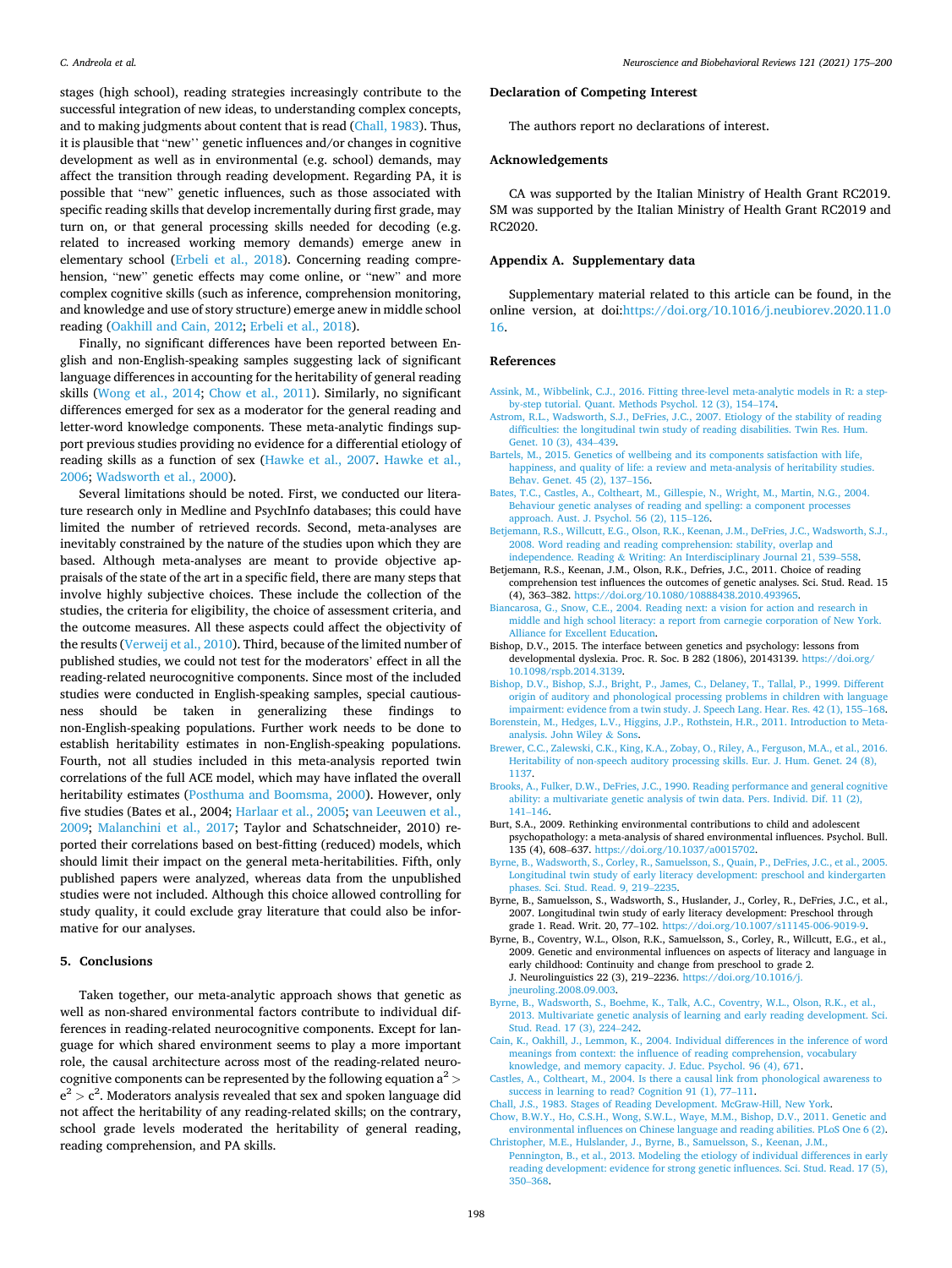#### <span id="page-25-0"></span>*C. Andreola et al.*

[Christopher, M.E., Hulslander, J., Byrne, B., Samuelsson, S., Keena, J.M., Pennington, B.,](http://refhub.elsevier.com/S0149-7634(20)30650-3/sbref0115)  [et al., 2015. Genetic and Environmental Etiologies of the Longitudinal Relations](http://refhub.elsevier.com/S0149-7634(20)30650-3/sbref0115) [between Pre-reading Skills and Reading. Child Dev. 86 \(2\), 342](http://refhub.elsevier.com/S0149-7634(20)30650-3/sbref0115)–361.

- [Christopher, M.E., Keenan, J.M., Hulslander, J., DeFries, J.C., Miyake, A., Wadsworth, S.](http://refhub.elsevier.com/S0149-7634(20)30650-3/sbref0120)  [J., et al., 2016. The genetic and environmental etiologies of the relations between](http://refhub.elsevier.com/S0149-7634(20)30650-3/sbref0120)  [cognitive skills and components of reading ability. J. Exp. Psychol. Gen. 145 \(4\),](http://refhub.elsevier.com/S0149-7634(20)30650-3/sbref0120)  [451](http://refhub.elsevier.com/S0149-7634(20)30650-3/sbref0120).
- [Daneman, M., Carpenter, P.A., 1980. Individual differences in working memory and](http://refhub.elsevier.com/S0149-7634(20)30650-3/sbref0125)  [reading. J. Mem. Lang. 19 \(4\), 450.](http://refhub.elsevier.com/S0149-7634(20)30650-3/sbref0125)
- [Davis, C.J., Gayan, J., Knopik, V.S., Smith, S.D., Cardon, L.R., Pennington, B.F., et al.,](http://refhub.elsevier.com/S0149-7634(20)30650-3/sbref0130) [2001. Etiology of reading difficulties and rapid naming: The colorado twin study of](http://refhub.elsevier.com/S0149-7634(20)30650-3/sbref0130)  [reading disability. Behav. Genet. 31 \(6\), 625](http://refhub.elsevier.com/S0149-7634(20)30650-3/sbref0130)–6635.
- [Davis, O.S.P., Kovas, Y., Harlaar, N., Busfield, P., McMillan, A., Frances, J., et al., 2008.](http://refhub.elsevier.com/S0149-7634(20)30650-3/sbref0135)  [Generalist genes and the Internet generation: etiology of learning abilities by web](http://refhub.elsevier.com/S0149-7634(20)30650-3/sbref0135) [testing at age 10. Genes Brain Behav. 7 \(4\), 455](http://refhub.elsevier.com/S0149-7634(20)30650-3/sbref0135)–462.
- [Davis, O.S., Haworth, C.M., Plomin, R., 2009. Learning abilities and disabilities:](http://refhub.elsevier.com/S0149-7634(20)30650-3/sbref0140) [generalist genes in early adolescence. Cogn. Neuropsychiatry 14 \(4](http://refhub.elsevier.com/S0149-7634(20)30650-3/sbref0140)–5), 312–331.
- [de Zeeuw, E.L., de Geus, E.J., Boomsma, D.I., 2015. Meta-analysis of twin studies](http://refhub.elsevier.com/S0149-7634(20)30650-3/sbref0145)  [highlights the importance of genetic variation in primary school educational](http://refhub.elsevier.com/S0149-7634(20)30650-3/sbref0145) [achievement. Trends Neurosci. Educ. 4 \(3\), 69](http://refhub.elsevier.com/S0149-7634(20)30650-3/sbref0145)–76.
- [Derks, E.M., Dolan, C.V., Boomsma, D.I., 2006. A test of the equal environment](http://refhub.elsevier.com/S0149-7634(20)30650-3/sbref0150)  [assumption \(EEA\) in multivariate twin studies. Twin Res. Hum. Genet. 9, 403](http://refhub.elsevier.com/S0149-7634(20)30650-3/sbref0150)–411. [Erbeli, F., Hart, S.A., Taylor, J., 2018. Longitudinal associations among reading-related](http://refhub.elsevier.com/S0149-7634(20)30650-3/sbref0155)
- [skills and reading comprehension: a twin study. Child Dev. 89 \(6\), e480](http://refhub.elsevier.com/S0149-7634(20)30650-3/sbref0155)–e493. Facoetti, A., 2012. Spatial attention disorders in developmental dyslexia: towards the
- prevention of reading acquisition deficits. In: Stein, J., Kapoula, Z. (Eds.), Visual Aspects of Dyslexia. Oxford University Press, Oxford, UK, pp. 123–136. [https://doi.](https://doi.org/10.1093/acprof:oso/9780199589814.003.000)  [org/10.1093/acprof:oso/9780199589814.003.000](https://doi.org/10.1093/acprof:oso/9780199589814.003.000).
- [Falconer, D.S., 1960. Introduction to Quantitative Genetics. Longman Scientific](http://refhub.elsevier.com/S0149-7634(20)30650-3/sbref0165) & [Technical, Essex, England.](http://refhub.elsevier.com/S0149-7634(20)30650-3/sbref0165)
- [Friend, A., DeFries, J.C., Olson, R.K., 2008. Parental education moderates genetic](http://refhub.elsevier.com/S0149-7634(20)30650-3/sbref0170) [influences on reading disability. Psychol. Sci. 19 \(11\), 1124](http://refhub.elsevier.com/S0149-7634(20)30650-3/sbref0170)–1130. [Gabrieli, J.D., 2009. Dyslexia: a new synergy between education and cognitive](http://refhub.elsevier.com/S0149-7634(20)30650-3/sbref0175)
- [neuroscience. Science 325 \(5938\), 280](http://refhub.elsevier.com/S0149-7634(20)30650-3/sbref0175)–283. [Gayan, J., Olson, R.K., 2003. Genetic and environmental influences on individual](http://refhub.elsevier.com/S0149-7634(20)30650-3/sbref0180)
- [differences in printed word recognition. J. Exp. Child Psychol. 84 \(2\), 97](http://refhub.elsevier.com/S0149-7634(20)30650-3/sbref0180)–123. [Gialluisi, A., Newbury, D.F., Wilcutt, E.G., Olson, R.K., DeFries, J.C., Brandler, W.M.,](http://refhub.elsevier.com/S0149-7634(20)30650-3/sbref0185)
- [et al., 2014. Genome-wide screening for DNA variants associated with reading and](http://refhub.elsevier.com/S0149-7634(20)30650-3/sbref0185) [language traits. Genes Brain Behav. 13 \(7\), 686](http://refhub.elsevier.com/S0149-7634(20)30650-3/sbref0185)–701.
- [Gialluisi, A., Andlauer, T.F., Mirza-Schreiber, N., Moll, K., Becker, J., Hoffmann, P., et al.,](http://refhub.elsevier.com/S0149-7634(20)30650-3/sbref0190)  [2019. Genome-wide association scan identifies new variants associated with a](http://refhub.elsevier.com/S0149-7634(20)30650-3/sbref0190) [cognitive predictor of dyslexia. Transl. Psychiatry 9 \(1\), 1](http://refhub.elsevier.com/S0149-7634(20)30650-3/sbref0190)–15.
- Gialluisi, A., Andlauer, T.F., Mirza-Schreiber, N., Moll, K., Becker, J., Hofmann, P., Schulte-Körne, G., 2020. Genome-wide association study reveals new insights into the heritability and genetic correlates of developmental dyslexia. Molecular Psychiatry. <https://doi.org/10.1038/s41380-020-00898-x>.
- [Gilger, J.W., Borecki, I.B., DeFries, J.C., Pennington, B.F., 1994. Commingling and](http://refhub.elsevier.com/S0149-7634(20)30650-3/sbref0200) [segregation analysis of reading performance in families of normal reading probands.](http://refhub.elsevier.com/S0149-7634(20)30650-3/sbref0200)  [Behav. Genet. 24, 345](http://refhub.elsevier.com/S0149-7634(20)30650-3/sbref0200)–355.
- Gori, S., Facoetti, A., 2014. Perceptual learning as a possible new approach for remediation and prevention of developmental dyslexia. Vision Res. 99, 78–87. [https://doi.org/10.1016/j.visres.2013.11.011.](https://doi.org/10.1016/j.visres.2013.11.011)
- [Goswami, U., 2003. Phonology, learning to read and dyslexia: a cross-linguistic analysis.](http://refhub.elsevier.com/S0149-7634(20)30650-3/sbref0210)  [Dyslexia. Springer, Boston, MA, pp. 1](http://refhub.elsevier.com/S0149-7634(20)30650-3/sbref0210)–40.
- [Grasby, K.L., Coventry, W.L., Byrne, B., Olson, R.K., Medland, S.E., 2016. Genetic and](http://refhub.elsevier.com/S0149-7634(20)30650-3/sbref0215) [environmental influences on literacy and numeracy performance in Australian](http://refhub.elsevier.com/S0149-7634(20)30650-3/sbref0215) [school children in Grades 3, 5, 7, and 9. Behav. Genet. 46 \(5\), 627](http://refhub.elsevier.com/S0149-7634(20)30650-3/sbref0215)–648.
- [Harlaar, N., Spinath, F.M., Dale, P.S., Plomin, R., 2005. Genetic influences on early word](http://refhub.elsevier.com/S0149-7634(20)30650-3/sbref0220)  [recognition abilities and disabilities: a study of 7-year-old twins. J. Child Psychol.](http://refhub.elsevier.com/S0149-7634(20)30650-3/sbref0220) [Psychiatry 46 \(4\), 373](http://refhub.elsevier.com/S0149-7634(20)30650-3/sbref0220)–384.
- Harlaar, N., Dale, P.S., Plomin, R., 2007. From learning to read to reading to learn: substantial and stable genetic influence. Child Dev. 78 (1), 116–131. [https://doi.](https://doi.org/10.1111/j.1467-8624.2007.00988.x)  [org/10.1111/j.1467-8624.2007.00988.x.](https://doi.org/10.1111/j.1467-8624.2007.00988.x)
- Harlaar, N., Cutting, L., Deater-Deckard, K., Dethorne, L.S., Justice, L.M., Schatschneider, C., et al., 2010. Predicting individual differences in reading comprehension: A twin study. Ann. Dyslexia 60 (2), 265–288. [https://doi.org/](https://doi.org/10.1007/s11881-010-0044-7)  [10.1007/s11881-010-0044-7](https://doi.org/10.1007/s11881-010-0044-7).
- [Harlaar, N., Kovas, Y., Dale, P.S., Petrill, S.A., Plomin, R., 2012. Mathematics is](http://refhub.elsevier.com/S0149-7634(20)30650-3/sbref0235) [differentially related to reading comprehension and word decoding: evidence from a](http://refhub.elsevier.com/S0149-7634(20)30650-3/sbref0235)  [genetically sensitive design. J. Educ. Psychol. 104 \(3\), 622](http://refhub.elsevier.com/S0149-7634(20)30650-3/sbref0235).
- [Harris, E.L., 1982. Genetic and environmental influences on reading achievement: a](http://refhub.elsevier.com/S0149-7634(20)30650-3/sbref0240) [study of first-and second-grade twin children. Acta Genet. Med. Gemellol. Twin Res.](http://refhub.elsevier.com/S0149-7634(20)30650-3/sbref0240)  31 (1–[2\), 64](http://refhub.elsevier.com/S0149-7634(20)30650-3/sbref0240)–116.
- [Hart, S.A., Petrill, S.A., DeThorne, L.S., Deater-Deckard, K., Thompson, L.A.,](http://refhub.elsevier.com/S0149-7634(20)30650-3/sbref0245) [Schatschneider, C., Cutting, L.E., 2009a. Environmental influences on the](http://refhub.elsevier.com/S0149-7634(20)30650-3/sbref0245) [longitudinal covariance of expressive vocabulary: measuring the home literacy](http://refhub.elsevier.com/S0149-7634(20)30650-3/sbref0245) [environment in a genetically sensitive design. Journal of Child Psychology](http://refhub.elsevier.com/S0149-7634(20)30650-3/sbref0245) andPsychiatry. 50, 911–[919 \[PubMed: 19298476\].](http://refhub.elsevier.com/S0149-7634(20)30650-3/sbref0245)
- [Hart, S.A., Petrill, S.A., Thompson, L.A., Plomin, R., 2009b. The ABCs of math: a genetic](http://refhub.elsevier.com/S0149-7634(20)30650-3/sbref0250)  [analysis of mathematics and its links with reading ability and general cognitive](http://refhub.elsevier.com/S0149-7634(20)30650-3/sbref0250)  [ability. J. Educ. Psychol. 101 \(2\), 388.](http://refhub.elsevier.com/S0149-7634(20)30650-3/sbref0250)
- [Hart, S.A., Petrill, S.A., Thompson, L.A., 2010b. A factorial analysis of timed and untimed](http://refhub.elsevier.com/S0149-7634(20)30650-3/sbref0255)  [measures of mathematics and reading abilities in school aged twins. Learn. Individ.](http://refhub.elsevier.com/S0149-7634(20)30650-3/sbref0255)  [Differ. 20 \(2\), 63](http://refhub.elsevier.com/S0149-7634(20)30650-3/sbref0255)–69.
- [Hart, S.A., Soden, B., Johnson, W., Schatschneider, C., Taylor, J., 2013a. Expanding the](http://refhub.elsevier.com/S0149-7634(20)30650-3/sbref0260)  environment: gene $\times$  school-level SES interaction on reading comprehension. J. Child [Psychol. Psychiatry 54 \(10\), 1047](http://refhub.elsevier.com/S0149-7634(20)30650-3/sbref0260)–1055.
- [Hart, S.A., Logan, J.A., Soden-Hensler, B., Kershaw, S., Taylor, J., Schatschneider, C.,](http://refhub.elsevier.com/S0149-7634(20)30650-3/sbref0265) [2013b. Exploring how nature and nurture affect the development of reading: an](http://refhub.elsevier.com/S0149-7634(20)30650-3/sbref0265)  [analysis of the Florida twin Project on reading. Dev. Psychol. 49 \(10\), 1971](http://refhub.elsevier.com/S0149-7634(20)30650-3/sbref0265).
- [Hawke, J.L., Wadsworth, S.J., DeFries, J.C., 2006. Genetic influences on reading](http://refhub.elsevier.com/S0149-7634(20)30650-3/sbref0270) [difficulties in boys and girls: the Colorado twin study. Dyslexia 12 \(1\), 21](http://refhub.elsevier.com/S0149-7634(20)30650-3/sbref0270)–29.
- [Hawke, J.L., Wadsworth, S.J., Olson, R.K., DeFries, J.C., 2007. Etiology of reading](http://refhub.elsevier.com/S0149-7634(20)30650-3/sbref0275) [difficulties as a function of gender and severity. Read. Writ. 20 \(1](http://refhub.elsevier.com/S0149-7634(20)30650-3/sbref0275)–2), 13–25.
- [Haworth, C., Kovas, Y., Harlaar, N., Hayiou-Thomas, M.E., Petrill, S.A., Dale, P.S.,](http://refhub.elsevier.com/S0149-7634(20)30650-3/sbref0280) [Plomin, R., 2009. Generalist genes and learning disabilities: a multivariate genetic](http://refhub.elsevier.com/S0149-7634(20)30650-3/sbref0280)  [analysis of low performance in reading, mathematics, language and general](http://refhub.elsevier.com/S0149-7634(20)30650-3/sbref0280)  [cognitive ability in a sample of 8000 12-year-old twins. J. Child Psychol. Psychiatry](http://refhub.elsevier.com/S0149-7634(20)30650-3/sbref0280)  50, 1318–[1325 https://doi.org/10.1111/ j.1469-7610.2009.02114.x.](http://refhub.elsevier.com/S0149-7634(20)30650-3/sbref0280)
- [Hayiou-Thomas, M.E., 2008. Genetic and environmental influences on early speech,](http://refhub.elsevier.com/S0149-7634(20)30650-3/sbref0285) [language and literacy development. J. Commun. Disord. 41 \(5\), 397](http://refhub.elsevier.com/S0149-7634(20)30650-3/sbref0285)–408.
- [Hayiou-Thomas, M.E., Harlaar, N., Dale, P.S., Plomin, R., 2010. Preschool speech,](http://refhub.elsevier.com/S0149-7634(20)30650-3/sbref0290)  [language skills, and reading at 7, 9, and 10 years: etiology of the relationship.](http://refhub.elsevier.com/S0149-7634(20)30650-3/sbref0290) [J. Speech Lang. Hear. Res.](http://refhub.elsevier.com/S0149-7634(20)30650-3/sbref0290)
- [Hayiou-Thomas, M.E., Dale, P.S., Plomin, R., 2012. The etiology of variation in language](http://refhub.elsevier.com/S0149-7634(20)30650-3/sbref0295)  [skills changes with development: a longitudinal twin study of language from 2 to 12](http://refhub.elsevier.com/S0149-7634(20)30650-3/sbref0295)  [years. Dev. Sci. 15 \(2\), 233](http://refhub.elsevier.com/S0149-7634(20)30650-3/sbref0295)–249.
- [Hendriks, A.M., Van der Giessen, D., Stams, G.J.J.M., Overbeek, G., 2018. The](http://refhub.elsevier.com/S0149-7634(20)30650-3/sbref0300)  [association between parent-reported and observed parenting: a multi-level meta](http://refhub.elsevier.com/S0149-7634(20)30650-3/sbref0300)[analysis. Psychol. Assess. 30 \(5\), 621](http://refhub.elsevier.com/S0149-7634(20)30650-3/sbref0300).
- [Hensler, B.S., Schatschneider, C., Taylor, J., Wagner, R.K., 2010. Behavioral genetic](http://refhub.elsevier.com/S0149-7634(20)30650-3/sbref0305) [approach to the study of dyslexia. J. Dev. Behav. Pediatr. 31 \(7\), 525](http://refhub.elsevier.com/S0149-7634(20)30650-3/sbref0305).
- [Hohnen, B., Stevenson, J., 1999. The structure of genetic influences on general cognitive,](http://refhub.elsevier.com/S0149-7634(20)30650-3/sbref0310)  [language, phonological, and reading abilities. Dev. Psychol. 35 \(2\), 590](http://refhub.elsevier.com/S0149-7634(20)30650-3/sbref0310)–603.
- Hsu, L., Wijsman, E.M., Berninger, V.W., Thomson, J.B., Raskind, W.H., 2002. Familial aggregation of dyslexia phenotypes. II: paired correlated measures. Am. J. Med. Genet. 114 (May (4)), 471–478. <https://doi.org/10.1002/ajmg.10523>.
- [Keenan, J.M., Betjemann, R.S., Wadsworth, S.J., DeFries, J.C., Olson, R.K., 2006. Genetic](http://refhub.elsevier.com/S0149-7634(20)30650-3/sbref0320)  [and environmental influences on reading and listening comprehension. J. Res. Read.](http://refhub.elsevier.com/S0149-7634(20)30650-3/sbref0320)  [29 \(1\), 75](http://refhub.elsevier.com/S0149-7634(20)30650-3/sbref0320)–91.
- [Lipsey, M.W., Wilson, D.B., 2001. Practical Meta-Analysis. Sage Publications, Inc,](http://refhub.elsevier.com/S0149-7634(20)30650-3/sbref0325) [Thousand Oaks, CA, US](http://refhub.elsevier.com/S0149-7634(20)30650-3/sbref0325).
- [Little, C.W., Hart, S.A., Schatschneider, C., Taylor, J., 2016. Examining associations](http://refhub.elsevier.com/S0149-7634(20)30650-3/sbref0330) [among ADHD, homework behavior, and reading comprehension: a twin study.](http://refhub.elsevier.com/S0149-7634(20)30650-3/sbref0330)  [J. Learn. Disabil. 49 \(4\), 410](http://refhub.elsevier.com/S0149-7634(20)30650-3/sbref0330)–423.
- [Little, C.W., Haughbrook, R., Hart, S.A., 2017. Cross-study differences in the etiology of](http://refhub.elsevier.com/S0149-7634(20)30650-3/sbref0335)  [reading comprehension: a meta-analytical review of twin studies. Behav. Genet. 47](http://refhub.elsevier.com/S0149-7634(20)30650-3/sbref0335)  [\(1\), 52](http://refhub.elsevier.com/S0149-7634(20)30650-3/sbref0335)–76.
- [Little, C.W., Hart, S.A., Phillips, B.M., Schatschneider, C., Taylor, J.E., 2019. Exploring](http://refhub.elsevier.com/S0149-7634(20)30650-3/sbref0340) [neighborhood environmental influences on reading comprehension. J. Appl. Dev.](http://refhub.elsevier.com/S0149-7634(20)30650-3/sbref0340) [Psychol. 62, 173](http://refhub.elsevier.com/S0149-7634(20)30650-3/sbref0340)–184.
- Logan, J.A., Hart, S.A., Cutting, L., Deater-Deckard, K., Schatschneider, C., Petrill, S., 2013. Reading development in young children: genetic and environmental influences. Child Dev. [https://doi.org/10.1111/cdev.12104; 10.1111/cdev.12104.](https://doi.org/10.1111/cdev.12104; 10.1111/cdev.12104)
- [Lytton, H., Watts, D., Dunn, B.E., 1988. Stability of genetic determination from age 2 to](http://refhub.elsevier.com/S0149-7634(20)30650-3/sbref0350)  [age 9: a longitudinal twin study. Soc. Biol. 35 \(1](http://refhub.elsevier.com/S0149-7634(20)30650-3/sbref0350)–2), 62–73.
- [Malanchini, M., Wang, Z., Voronin, I., Schenker, V.J., Plomin, R., Petrill, S.A., Kovas, Y.,](http://refhub.elsevier.com/S0149-7634(20)30650-3/sbref0355)  [2017. Reading self-perceived ability, enjoyment and achievement: a genetically](http://refhub.elsevier.com/S0149-7634(20)30650-3/sbref0355) [informative study of their reciprocal links over time. Dev. Psychol. 53 \(4\), 698.](http://refhub.elsevier.com/S0149-7634(20)30650-3/sbref0355)
- [Martin, N.G., Eaves, L.J., Kearsey, M.J., Davies, P., 1978. The power of the classical twin](http://refhub.elsevier.com/S0149-7634(20)30650-3/sbref0360)  [study. Heredity 40 \(1\), 97](http://refhub.elsevier.com/S0149-7634(20)30650-3/sbref0360)–116.
- Mascheretti, S., Bureau, A., Battaglia, M., Simone, D., Quadrelli, E., Croteau, J., et al., 2013. An assessment of gene-by-environment interactions in developmental dyslexia-related phenotypes. Genes Brain Behav. 12 (1), 47–55. [https://doi.org/](https://doi.org/10.1111/gbb.12000) [10.1111/gbb.12000](https://doi.org/10.1111/gbb.12000).
- Mascheretti, S., De Luca, A., Trezzi, V., Peruzzo, D., Nordio, A., Marino, C., Arrigoni, F., 2017. Neurogenetics of developmental dyslexia: from genes to behavior through brain neuroimaging and cognitive and sensorial mechanisms. Transl. Psychiatry 7, e987. [https://doi.org/10.1038/tp.2016.240.](https://doi.org/10.1038/tp.2016.240)
- [Mascheretti, S., Andreola, C., Scaini, S., Sulpizio, S., 2018. Beyond genes: a systematic](http://refhub.elsevier.com/S0149-7634(20)30650-3/sbref0375) [review of environmental risk factors in specific reading disorder. Res. Dev. Disabil.](http://refhub.elsevier.com/S0149-7634(20)30650-3/sbref0375)  [doi:10.1016/j.ridd.2018.03.005.](http://refhub.elsevier.com/S0149-7634(20)30650-3/sbref0375)
- McGrath, L.M., Pennington, B.F., Willcutt, E.G., Boada, R., Shriberg, L.D., Smith, S.D., 2007. Gene  $\times$  environment interactions in speech sound disorder predict language and preliteracy outcomes. Dev. Psychopathol. 19 (4), 1047–1072. [https://doi.org/](https://doi.org/10.1017/S0954579407000533)  [10.1017/S0954579407000533.](https://doi.org/10.1017/S0954579407000533)
- [Neale, M.C., Cardon, L.R., 1992. Methodology for Genetic Studies of Twins and Families.](http://refhub.elsevier.com/S0149-7634(20)30650-3/sbref0385)  [Kluwer, Dordrecht, The Netherlands.](http://refhub.elsevier.com/S0149-7634(20)30650-3/sbref0385)
- Norton, E.S., Wolf, M., 2012. Rapid automatized naming (RAN) and reading fluency: implications for understanding and treatment of reading disabilities. Annu. Rev. Psychol. 63, 427–452. <https://doi.org/10.1146/annurev-psych-120710-100431>, 10.1146/annurev-psych-120710-100431.
- [Oakhill, J.V., Cain, K., 2012. The precursors of reading ability in young readers: evidence](http://refhub.elsevier.com/S0149-7634(20)30650-3/sbref0395)  [from a four-year longitudinal study. Sci. Stud. Read. 16 \(2\), 91](http://refhub.elsevier.com/S0149-7634(20)30650-3/sbref0395)–121.
- [Olson, R.K., 2002. Dyslexia: nature and nurture. Dyslexia 8, 143](http://refhub.elsevier.com/S0149-7634(20)30650-3/sbref0400)–159.
- Olson, R.K., Keenan, J.M., Byrne, B., Samuelsson, S., Coventry, W.L., Corley, R., et al., 2011. Genetic and environmental influences on vocabulary and reading development. Sci. Stud. Read. 15 (1), 26–46. [https://doi.org/10.1007/s11145-006-](https://doi.org/10.1007/s11145-006-9018-x)  [9018-x](https://doi.org/10.1007/s11145-006-9018-x).